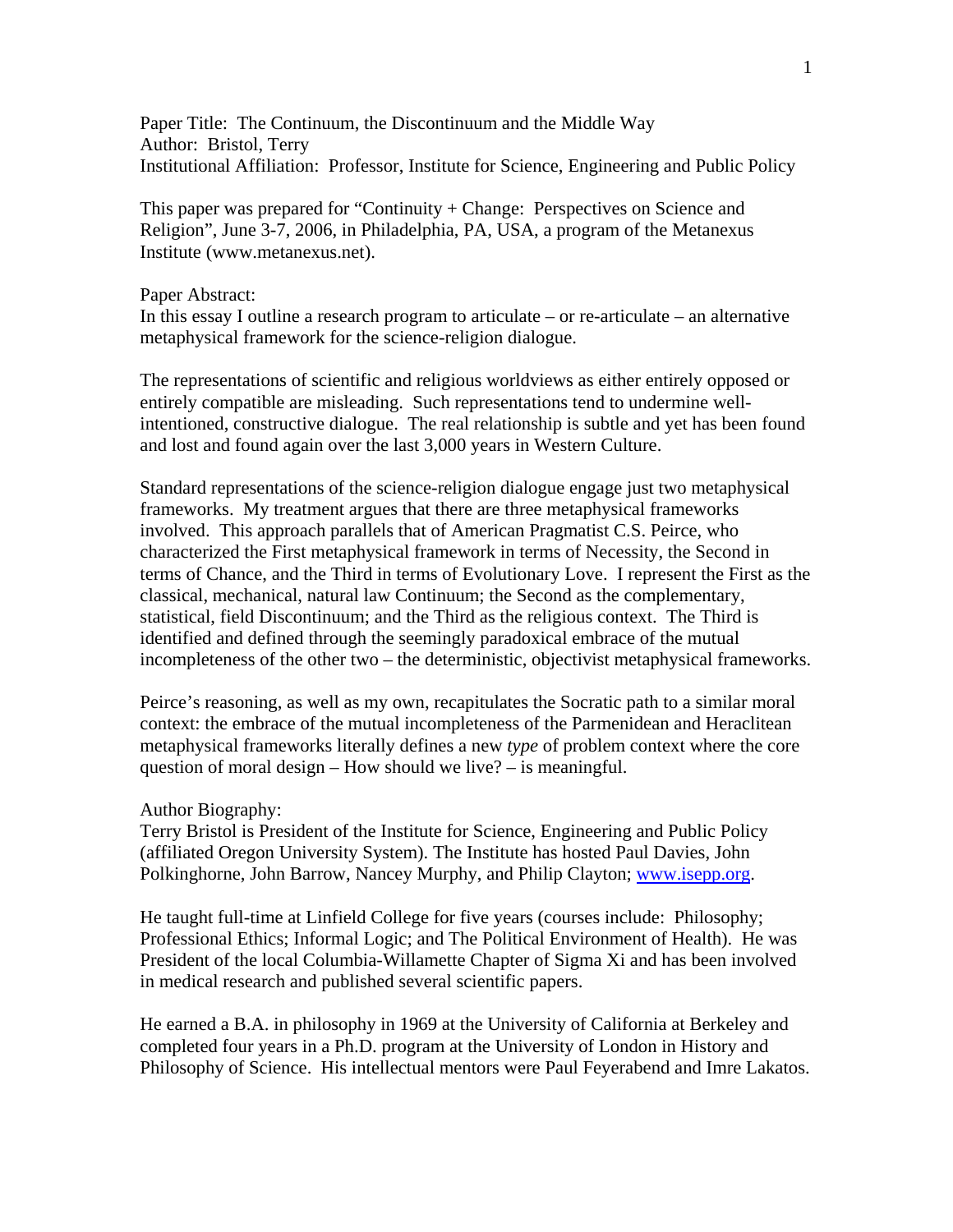# Paper Text:

# **Preview of the Strategy**

 **In Part One** I argue that the Scientific Hypothesis in the West begins with Thales and culminates with Parmenides rigorous formulation of the Scientific Metaphysics. Concerns as to the incompleteness of the Scientific Metaphysics lead the ancients to counterpoise the Parmenidean and Heraclitean metaphysical frameworks. Following Plato, in his dialogue *Parmenides*, I argue that these two metaphysical frameworks are interdependently incomplete and as a consequence the natural question as to which one correctly, universally describes reality is, paradoxically, undecidable. This leads us to what I refer to as the Dialectical Dilemma. There is nothing directly about the religious context here. The direct opponent of the scientific is not the religious but something Heraclitean – a universe that is irreversibly historical and geographically non-linear, and yet in a novel, stochastic sense still deterministic.

 **In Part Two**, following this interpretation of the ancient metaphysical dialogue, I present a roughly parallel representation of the modern era. The Scientific Hypothesis is alive and well. An early, yet rigorous formulation re-emerges with Descartes. I review the modern history of the Scientific Hypothesis focusing on the core metaphysical issues. I conclude that within modern science, the mathematics and the logic of the two core metaphysical frameworks have been shown to be inherently incomplete and complementary. The question of 'the winner' is paradoxically undecidable. The result is a metaphysical standoff closely reminiscent of the ancient Dialectical Dilemma of the Parmenidean and the Heraclitean.

What I refer to as the Dialectical Dilemma, both ancient and modern, is selfreferentially paradoxical. It is the paradox of metaphysical paradoxes. You can't resolve it and yet you can't avoid it. To accept it and take it seriously, forces one to reflect on the very nature of our self-concept and our assumptions about what we are doing as actors and inquirers in the universe.

 **In Part Three** I offer a resolution of the Dialectical Dilemma within a Third metaphysical framework. I am inclined to call the Third metaphysics, The Middle Way, in a sense that it arises 'between' the original two incomplete complements. The First and Second complementary metaphysical opposites become special or limiting cases within the more general Third metaphysics of the Middle Way.

 It is in the Middle Way that we find the essential moral order of the religious context. The relation between the three metaphysical positions appears to match what C.S. Peirce referred to as First, Second and Third.

### **Part One – The Ancient Dialogue**

 Thales of Miletus, in the sixth century BCE, is commonly accepted as the first person in the West to formulate the Scientific Hypothesis: that all the phenomena of the universe are governed by a universal order. The reasoning in defense of the hypothesis is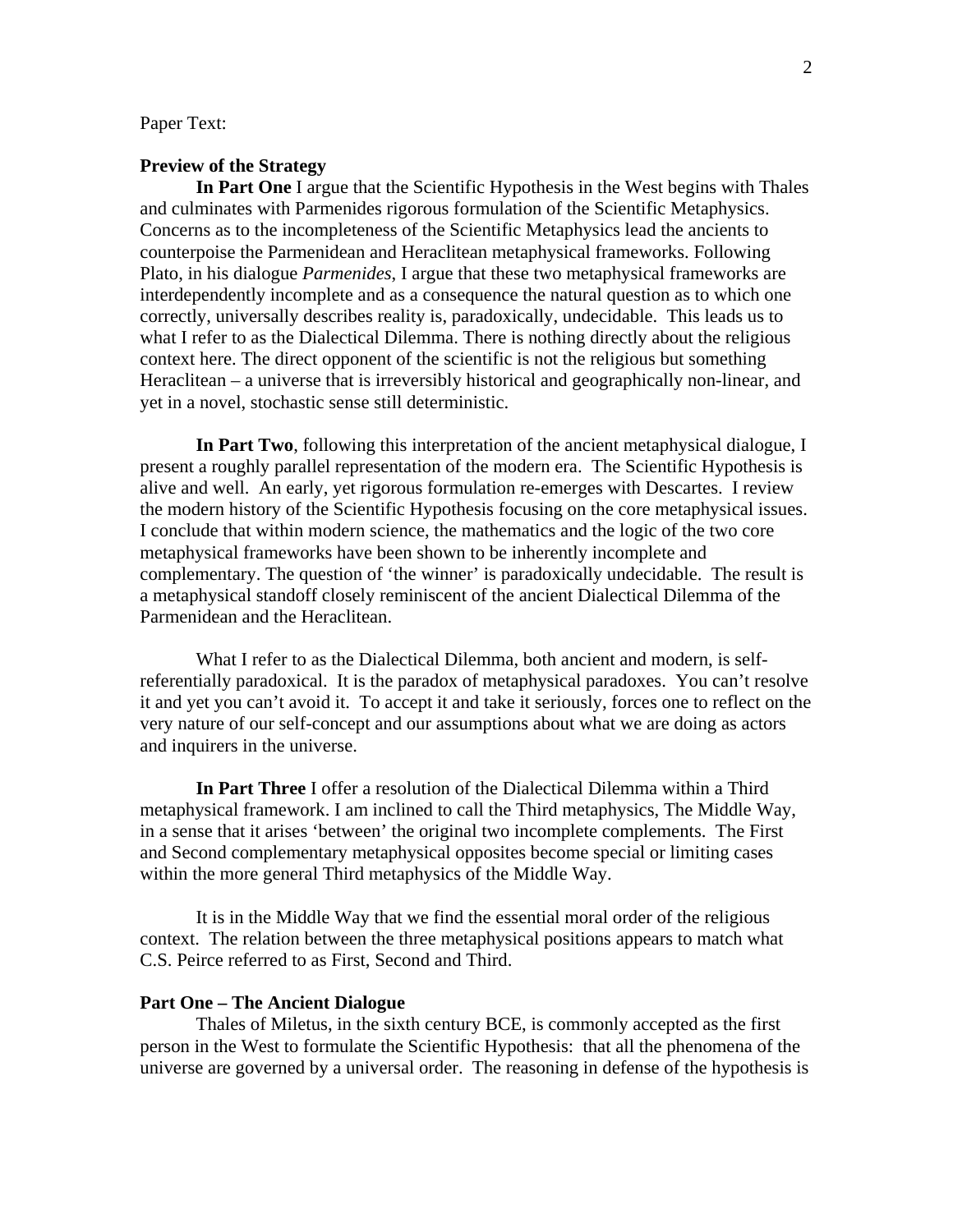that there is an observed regularity in nature.<sup>[1](#page-2-0)</sup> Fire is regularly hot; water is wet and regularly runs downhill, stones are regularly hard. These regularities are not only observed now, but are reported by many generations to have been observed in the past. This suggests invariance over time. Furthermore, the same regularities are found to hold in different places – when one travels to Egypt or Mesopotamia. This suggests invariance over changes in location. These early Greek scientists were very clear and explicit as to what they were saying and about what the world might look like if phenomena were not governed by regularities. Horses might give birth to people, water might be wet one day and dry another, run uphill in Egypt and downhill in Greece, objects might randomly pop into and out of existence and so forth.

 The Scientific Hypothesis may be thought of as a generalization from these observations. Stated another way the Scientific Hypothesis is that all phenomena in the universe are governed by a universal time-space invariant order. This is slightly redundant since what Thales means by 'universal' simply *is* invariance over all time and all space. The same laws operate everywhere and for all time. The same laws operated in the early moments of the universe as operate today – invariance over time. The same laws govern phenomena everywhere – invariance over space/location. Galileo's experiment dropping the iron balls from the tower in Pisa in the  $16<sup>th</sup>$  century can be performed today in Philadelphia in the  $21<sup>st</sup>$  century with the same results. The laws governing phenomena, the relations, are the same, invariant over changes in time and space.

 In simpler terms the Scientific Hypothesis is to equivalent to the scientifically common sense notion that scientific discoveries are repeatable. The entailment that scientific truths are repeatable says that what is demonstrable at one time and place is repeatable later in a different location. This simpler formulation helps us bridge the ancient and modern formulation of the Scientific Hypothesis. 'Repeatability' captures the metaphysical commitment of the Scientific Hypothesis.<sup>[2](#page-2-1)</sup>

 However, acceptance of the Scientific Hypothesis (SH) is clouded by the fact that not everything appears – at least initially – to occur regularly. Many observations appear to occur irregularly. Some things seem to work differently in different places. The same cause doesn't always appear to produce the same effect. The gives rise to the Scientific Research Program (SRP). The SRP is the systematic investigation of the time, place and circumstances of causal relations tracking down and resolving apparent irregularities into their real underlying regularities. The enormous success of the SRP, not just in discovering new regularities, but in resolving apparent irregularities into underlying regularities (viz. literally explaining away apparent counter-evidence) has led to considerable confidence that SH is true and that the SRP will indeed arrive eventually at the Theory of Everything – a formulation or understanding of the complete and

<span id="page-2-0"></span> $<sup>1</sup>$  The regularity of the celestial realm may have been an earlier inspiration to such</sup> thinking.

<span id="page-2-1"></span> $2^2$  There were other science-like traditions. What I am following here in the dominant mathematical tradition that re-emerges with Descartes as "modern science".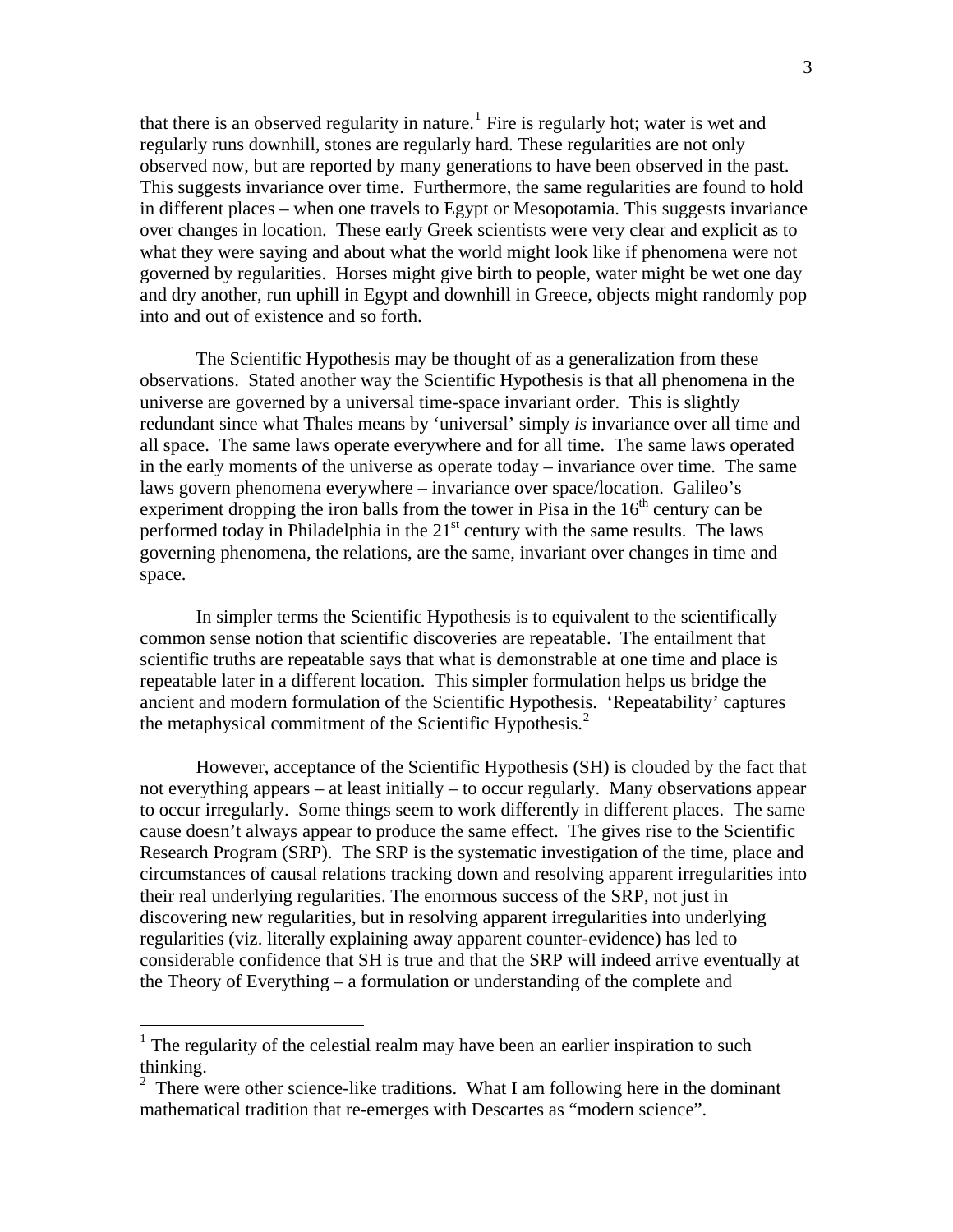consistent, universal order governing all phenomena. The Theory of Everything fulfilling the Scientific Hypothesis refers to the universe as a Continuum – a complete and consistent order.

 Parmenides of Elea produces what, in Plato's time, is the first rigorous formulation of the Scientific Hypothesis. This was a sort of Euclidean-style axiomization where he looks for the minimum of essential definitions and principles and then draws out the implications and entailments. Parmenides emphasizes that what is meant by 'universal' is invariance over time and space. What is perhaps less obvious – although it was clearly perceived by Thales and others in the tradition – is that this defining commitment to invariance is equivalent to a fundamental commitment to symmetry. Symmetry just means 'same' – the same over locations in space and time.

 Homogeneity of the substratum is another way of saying that the substratum is symmetric. What ever you do to it, however you experience it, it is always the same everywhere and always. In other words the homogeneity of the order governing the phenomena entails the homogeneity of what the order governs – the substratum. The contradictory alternative would be a universal order that wasn't applicable everywhere – to all *types* of phenomena. Or equally unacceptable some types of phenomena that might not be – by their very nature – governed by the universal order. Parmenides concludes that there cannot be a plurality of *types* of phenomena.

 Parmenides pushes this line of reasoning to a sort of culmination or limit, concluding that acceptance of the Scientific Hypothesis entails that the universe is One. The One is universally symmetric, the same everywhere and for all time; universal sameness. Imagine this as an absolutely timeless infinitely small, mathematical point. But then you must take a further step and imagine your self inside this volumeless point. In modern jargon the best image is what modern physicists refer to as "a naked singularity".

 This is what you should expect to come to as the culminating insight of the Scientific Research Program. According to Parmenides this is Reality. He asserts this despite the appearance of irregularities and differences. Recall that these irregularities and differences are all supposed to resolve into regularities. Central to Parmenides derivations is this extrapolation of the reasoning of the Scientific Research Program – resolving the appearance of irregularities and differences over changes in time and location into underlying regularities. In the end – at the limit so to speak – is complete and consistent symmetry, the Parmenidean formalization of the Scientific Continuum.

 Parmenides directly addresses the status of the appearances of irregularity in time and space and appearances of inhomogeneities in *types* of phenomena (viz. in the continuity of *type* of the substratum). He says they are illusions – 'mere' appearances.

This begins what I refer to as the Appearance-Reality Game.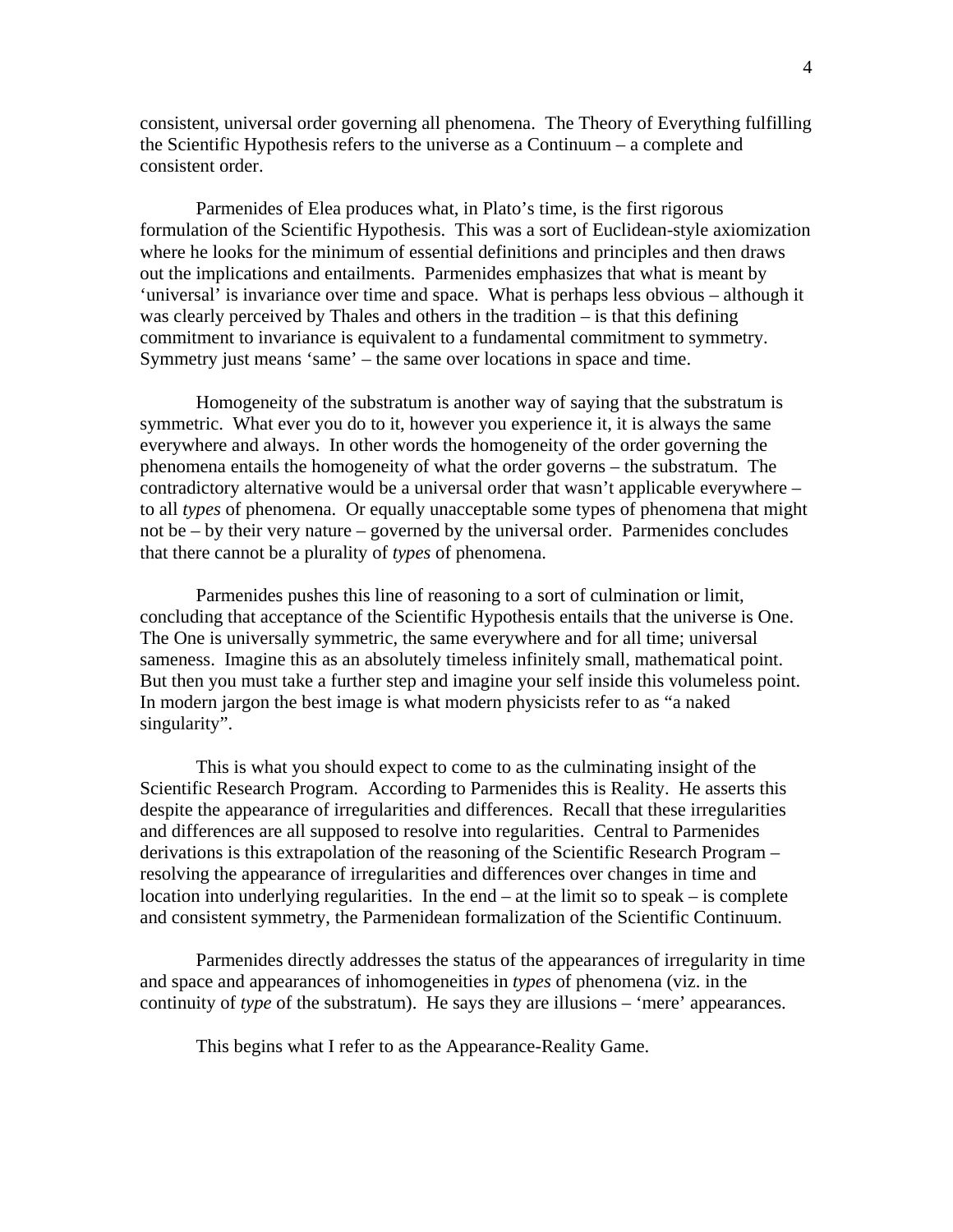In the Appearance-Reality Game, complementary metaphysics, each positing an essentially different nature to real phenomena, argue that the phenomena posited by the other metaphysics are merely appearances, whereas their phenomena reflect reality. It's a fun game. It is a winner takes all – universality – game. Universality is violated if you allow any phenomena of the other metaphysical *type* to be real. The Parmenidean Continuum cannot allow any 'change' or 'difference' to be real.

 Another way of formulating Parmenides' conclusion is to say that he insists that Reality under the Scientific Hypothesis is a *complete and consistent* sameness – One. This is the final, *complete* resolution of the appearances of irregularity into a *consistent* regularity – the endpoint of the Scientific Research Program.<sup>[3](#page-4-0)</sup>

 The Parmenidean universe both in terms of its mathematical logic and its physical reality is a Continuum. It is continuously the same everywhere and for all time; it is homogeneous in space and time. It is universal. It is the same reality from all (correct, non-illusory) points of view – objective.<sup>[4](#page-4-1)</sup> Everything is the same, everything is constant. "There is nothing new under the sun."

#### **The Heraclitean Metaphysical Alternative**

 The ancient metaphysical counter-point or complement, to the Parmenidean position is commonly associated with Heraclitus. When Parmenides says 'there is nothing new under the sun', Heraclitus responds that 'the sun is new every day'. Parmenides says that reality – the One – is universally constant and undifferentiated. Heraclitus says that the only universal is change and difference (viz. or the unending process of differentiation). This advances the Appearance-Reality Game. Both Parmenides and Heraclitus claim universality. Each posits a continuity of a different type.

 This can be confusing. Parmenides posits a universal sameness – homogeneity or continuity of sameness in time and space. Heraclitus posits the opposite, a universal difference – homogeneity or continuity of difference in time and space. The Heraclitean position can perhaps be restated as positing a heterogeneity or discontinuum in time and space.

 I believe it is helpful in understanding these frameworks and their relationship to speak of the Parmenidean as a Continuum and the Heraclitean as a Discontinuum, although we must not lose track of the fact that each is claiming a universality, a continuity of *type*. [5](#page-4-2)

<span id="page-4-0"></span><sup>&</sup>lt;sup>3</sup> It is worth noting that the Symmetry, or sameness, applies to both apparent differences in phenomena over changes in *both* time and space.

<span id="page-4-1"></span> $4$  Notice further that the illusions – the perceptions of difference and change – are associated with the qualitative relativity of the human observers.

<span id="page-4-2"></span><sup>&</sup>lt;sup>5</sup> There is potential deep confusion here, discussed by Plato in the relevant dialogues, in speaking about 'sameness' and 'difference' as *types*. For instance, sameness could be thought of as absence of types – with only one type the sense of the concept/term 'type'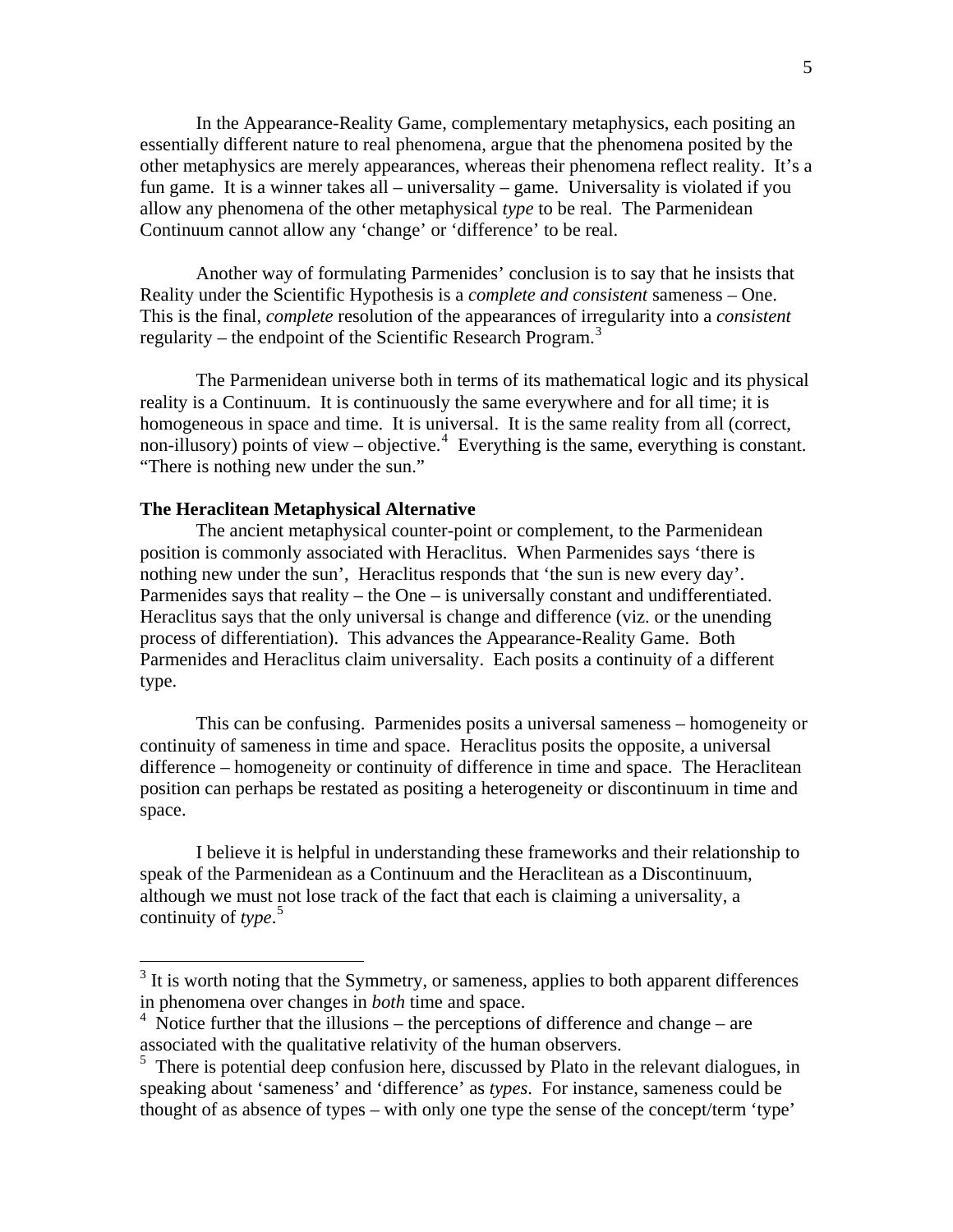The Heraclitean universe is difficult to model. But I think it is extremely important to try to characterize it. One strategy is to define its properties *via negativa*: by attributing to the Heraclitean universe the opposite properties from the Parmenidean. The Heraclitean universe – the metaphysical Discontinuum – is continuously non-Parmenidean – completely and consistently non-Parmenidean. The Heraclitean universe has those characteristics that the Parmenidean does not.

### **Heraclitean Uniqueness**

 $\overline{a}$ 

 First of all, whereas all points in space and time are the same (symmetric) in the Parmenidean, in the Heraclitean universe every point in space and time is different – and not just a little bit different but completely, uniquely different. In other words, every point in space-time is unique. Every location in space is really a location in space-time and is unique. It is interesting that this seemingly abstract characterization accords with common sense.

 In whatever room you may be sitting, every location in that room is unique in space-time. Every conversation between two people is unique – it never happened before and can never happen exactly the same again. The Heraclitean substratum – the "stuff" of the Discontinuum – is completely and consistently unique; everywhere. Notice that this is necessarily the case over changes in time, so that we can also say the 'timeevolution' – what comes next – from any given point in space-time is also unique. In other words, the Discontinuum is unique in every "location" in space-time, and each of these unique moments evolves to the next moment uniquely.

 We must conclude that any two 'contiguous points' in the Discontinuum are unique. In fact, any two points whether contiguous or not are unique. Assuming for the moment that it makes sense to break this down in terms of special and temporal components, any two points 'next to each other' in space are unique. This can be understood as saying that the entire substratum – the "stuff" of the Discontinuum at any instantaneous moment – is completely and consistently non-homogeneous (viz. where homogeneity is defined initially in Parmenidean terms); uniquely different. Similarly, any two points 'next to each other' in time are unique. And this can be understood as saying that the substratum – the "stuff" of the Discontinuum at *each* instantaneous moment – is completely and consistently non-homogeneous *everywhere* (viz. where homogeneity is again defined initially in Parmenidean terms); uniquely different.

 One consequence of viewing the universe as a discontinuum is that the Parmenidean claims of natural law – same cause, same effect – become, at best, subjective idealizations – in reality illusions; mere subjective appearance. The reason for this is straight-forward: no two experiments or experimental trails are ever the same. There is no repetition. Repetition is an idealization, and, strictly speaking, an illusion. Repetition is a *subjective* construct that is not representative (in *type*) of reality.

is lost. Difference could be thought of as the presence of all types – but necessarily 'developing' in that the potential types are infinite (viz. or are they?).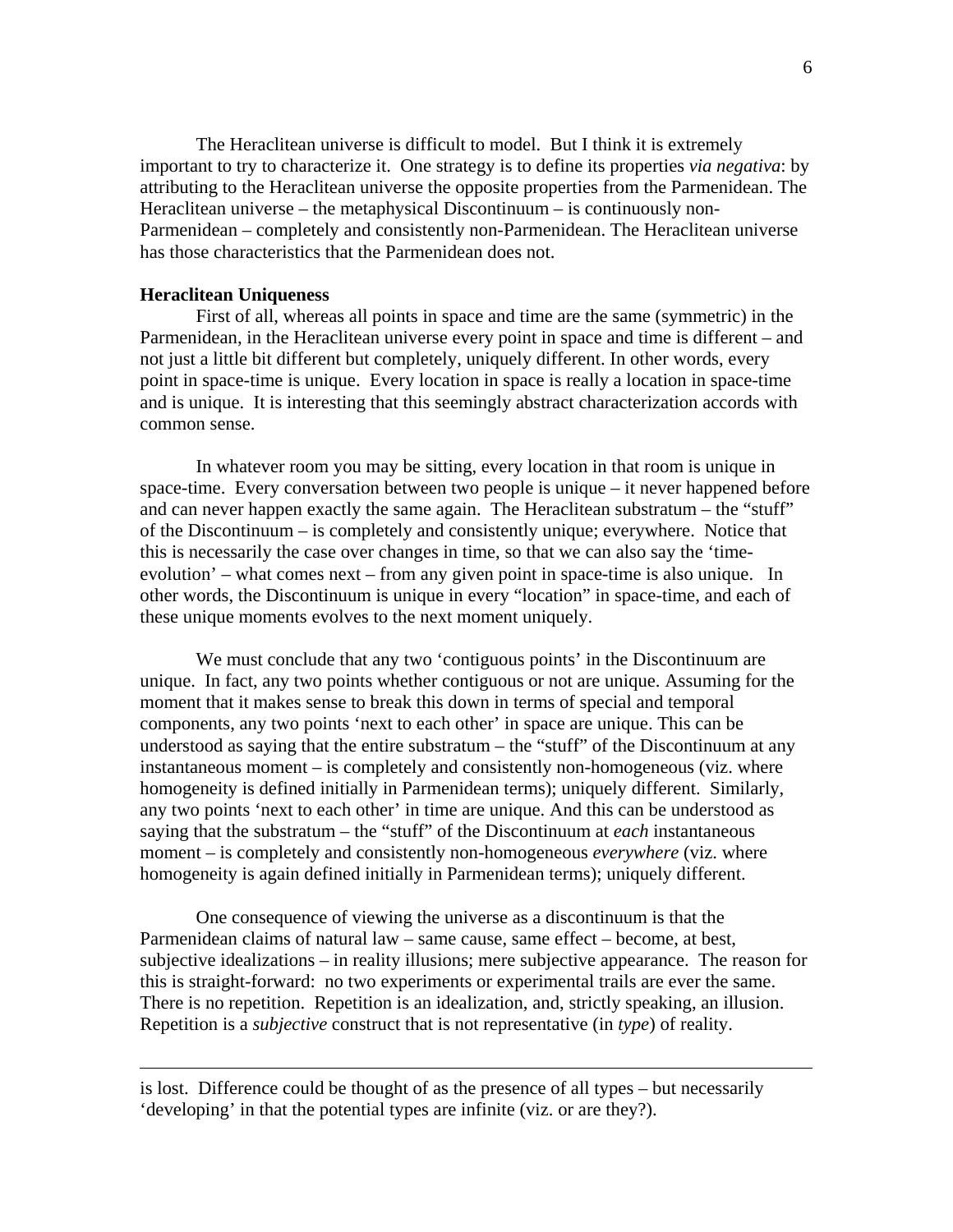The inductive logic of the Parmenidean universe doesn't apply here. The suggestion that the Galilean experiment in  $16<sup>th</sup>$  century in Pisa can be repeated in 2006 in Philadelphia is – in a Heraclitean universe – simply absurd. There is a fundamental logical disconnect. The logic of the Parmenidean universe and the logic of the Heraclitean universe are incompatible.

Whereas everything 'real' in the Parmenidean universe is repeatable, nothing in the Heraclitean universe is 'really' ever repeated – or repeatable. The Heraclitean universe then, we might say, is essentially historical – with an emphasis on 'essentially'. Moreover, emphasizing the spatial uniqueness of the Heraclitean universe, whereas space is completely undifferentiated in the Parmenidean, we must conclude that space, in the Heraclitean universe, is essentially geographical – again with an emphasis on 'essentially'; completely differentiated (differentiating).

I may be on the leading edge about this next point $<sup>6</sup>$  $<sup>6</sup>$  $<sup>6</sup>$  but it fits well into the overall</sup> picture. What I believe is that the Parmenidean space-time is Newtonian and the Heraclitean space-time is Einsteinium or relativistic. In the Parmenidean and Newtonian systems a change in space – a difference in location – does not entail a change or difference in time. Time is simultaneous throughout space. That really defines space for Newton and presumably Parmenides. On the other hand, every change of position in space in a Heraclitean system is a change of position in time. There is no simultaneity – no sameness of time. This gets a little weird however, because in a Heraclitean system there is no sameness of space either. But the contrast and apparently complementarity is intriguing. To say that there are no two places in the Heraclitean universe where one could say that it is the same time – sounds like saying that there is no simultaneity. And since what Newton meant by 'space' entailed sameness of time – one should say that there is no Newtonian-type space in a Heraclitean universe. This is equivalent to saying that there is no Newtonian-type preferred time frame in a Heraclitean universe. To say that there is no Newtonian-type space in a Heraclitean universe entails by similar reasoning that there is no Newtonian time – no simultaneity.

 The complementarity of the Parmenidean and Heraclitean representations of space-time, apparent in these arguments, is what is intriguing. Newtonian space-time and Einsteinian relativistic space-time (viz. and the possible types of phenomena that can occur (viz. be 'real') in each) are complementary. In other words, I am hypothesizing that Heraclitean space-time is relativistic. It seems to me that this sort of metaphysical examination can potentially clarify both the nature of relativistic space-time and its correct relation to Newtonian space-time. It should not be surprising that the arguments parallel the relation between Euclidean geometry and Non-Euclidean geometries. The incompleteness of the Euclidean geometry, metaphysically Parmenidean, leads to exploration of the Non-Euclidean geometries. Less well appreciated in the fact that the

<span id="page-6-0"></span> 6 Bohr and Kuhn both argue for this position.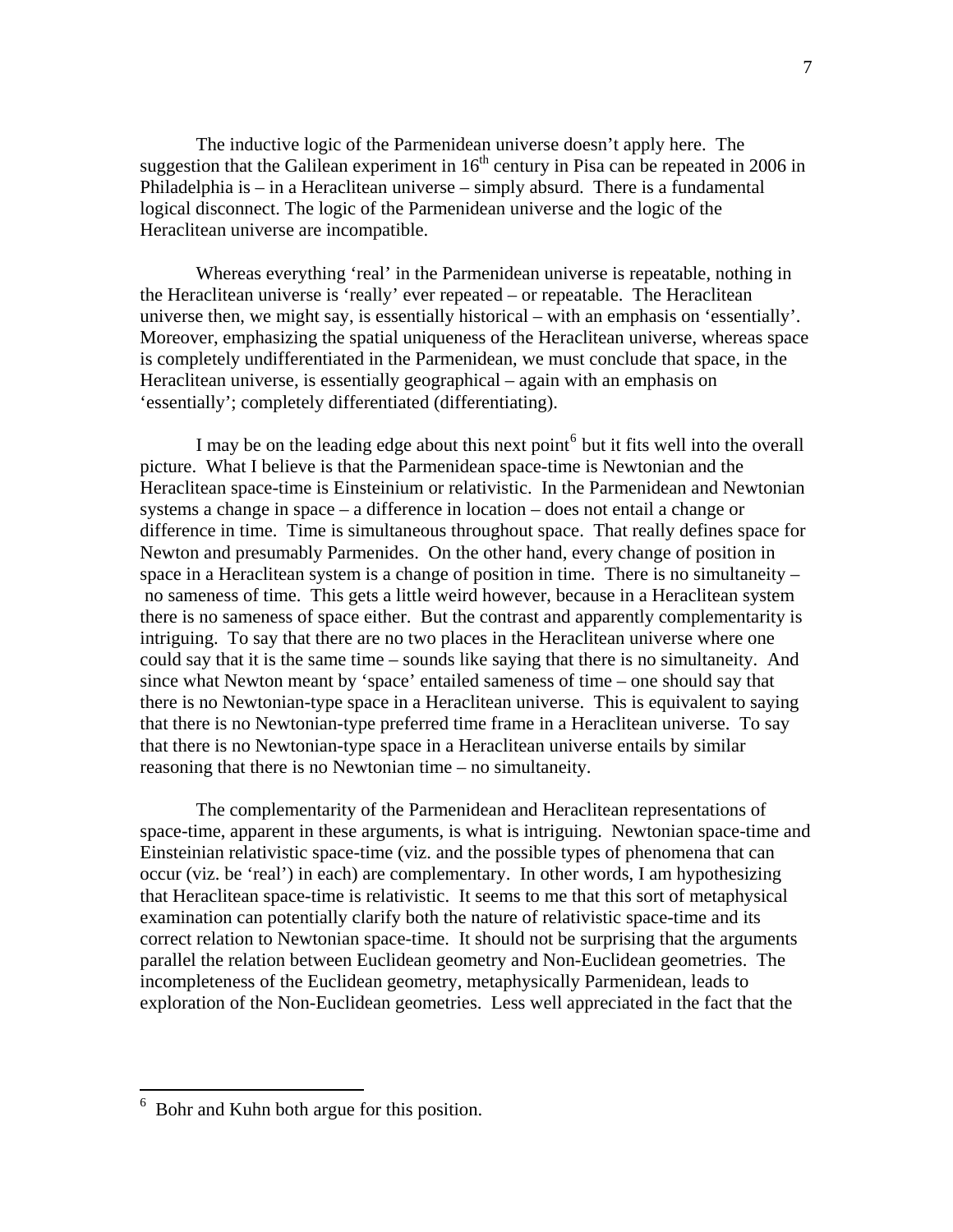incompleteness of the Non-Euclidean geometries leads us back toward the Euclidean – and to a dilemma.<sup>[7](#page-7-0)</sup>

 In this same line I want to suggest here that the Heraclitean space-time might be reasonably represented as essentially non-local – where 'locality' is initially defined in Parmenidean terms. So the thought that 'non-locality' is a possible attribute of the Heraclitean Discontinuum is reasoned, or imagined, by *via negativa* reasoning.

 Real change or difference for each of these continuities would be a discontinuity of *type*. In a time-symmetric continuity, real change would be a symmetry-breaking, time-asymmetric event; perhaps an irreversible process. In a chaotic or flux continuity – what I have called a continuously discontinuous continuity – described by statistical mechanics, real change would be a phase transition; perhaps a non-equilibrium process. Modern chaos theory that envisions a world of naturally emergent complexity encounters the problem of how to account for the existence of sameness and simplicity.

To the extent that these two metaphysics claim a universality of type, they are unable to account for the real arrow of time; real change and real difference.

## **Causality and Chance**

 $\overline{a}$ 

 When one reasons *via negativa* from the Parmenidean metaphysics the Heraclitean system seems more like a chaos – a flux – than a coherent universe. Recall that the causal logic of the Parmenidean is that of the Scientific Hypothesis – same cause, same effect.

 In a Heraclitean universe, for any given causal state (i.e. a point in space-time) there would be no way to define the effect (i.e. its next instant in space-time) in terms of, or in relation to, the cause. They are unique. The effect must be unique in relation to the cause – essentially heterogeneous; qualitatively different.<sup>[8](#page-7-1)</sup>

 In modern terms we might suggest that the initial 'state' – although there really can't be a definite, non-dynamic state of affairs – evolves in a non-linear or stochastic manner. It is not immediately clear what this means or how it could be empirically verified. But I think, with these reservations, we should push on and see what we find.

 Notice that it is as the same cause, same effect relationship begins to come apart – at least 'apparently' – that we introduce chance. When I flip a coin (the cause) – repeatedly – I find two different effects: heads and tails. With a single die – repeatedly thrown – I observe six different effects. As I increase the number of dice or the number of sides on each die, I observe an increasing large set of outcomes. Consider a die that has many, many sides. Taking it one step further, let's move all the way to the limit where the die becomes a sphere with – in effect – an infinite number of different points of

<span id="page-7-0"></span> $<sup>7</sup>$  From a Non-Euclidean framework is it entirely unclear why the universe appears to be,</sup> and indeed, is empirically confirmed to be, quite Euclidean.

<span id="page-7-1"></span><sup>&</sup>lt;sup>8</sup> The idea that change in the Heraclitean system is qualitative change is plausible.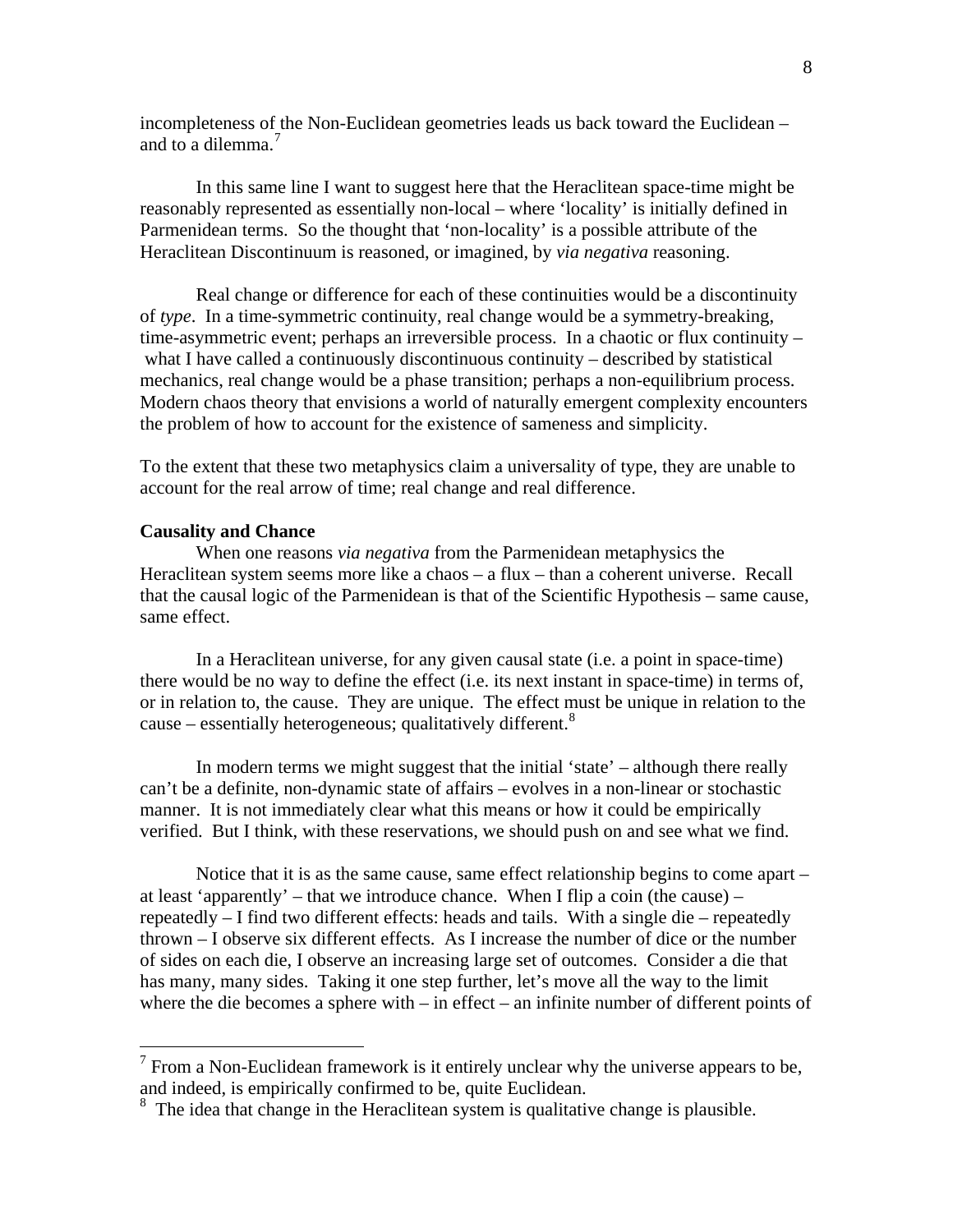contact (i.e. 'sides'). If we postulate that every point in space and time in the Heraclitean model had the nature of that spherical die – continuously changing (viz. being thrown) so that instant to instant any one of the possible points of contact might be next, then we approach – but perhaps not yet reach – a valid Heraclitean model of universal change and difference. One way to describe this situation is to say that for each point in space-time – each initial causal 'state' – there is an equal probability that any one of the unique, possible 'states' follows – is the effect. $9$ 

 This is a sort of stochastic causality – ideally at a state of thermal equilibrium. It is a characteristic of the state of thermal equilibrium that the relation between any two potential states is equi-probable.

 The difficulty in reasoning *via negativa* from the Parmenidean is that there are solid reasons to suspect that the concepts and 'type' of phenomena themselves in the two metaphysical systems are essentially different – incommensurable. Complementarity is the argument that these really are differences for which there is no common denominator – no basis for a formal/ logical/mathematical translation of one into the other.

 The defense of the notion that two phenomena – and their corresponding metaphysics – can be complementary and incommensurable is the business of the incompleteness proofs. What is important to emphasize here is that claiming that the Heraclitean universe, characterized *via negativa* from Parmenidean concepts, has chancelike, non-local phenomena, or looks like it is governed by chance, just means that it doesn't make sense in Parmenidean terms. What I am more comfortable saying is that the two metaphysics have different concepts of what a phenomenon is, different logical rules and different mathematics.

 What looks like it doesn't make sense in terms of one way of looking at it doesn't entail that it might not make sense in another way of looking at it. The Scientific Research Program resolves 'apparent chance' interpreted as uncertainty into causal order. But if the Scientific Hypothesis isn't complete and consistent then we should expect real chance-governed phenomena that will never resolve into the Scientific Hypothesis-type order. These constitute objective chance – an irreducible probabilistic aspect of the universe. Looked at in another way they may be understandable in terms of a different *type* of order. For instance, it is reasonable to speculate that a Heraclitean universe will look chance-like from a scientific point of view, but may have a perfectly intelligible narrative description from another point of view.<sup>[10](#page-8-1)</sup>

### **The Nature of Change**

<span id="page-8-0"></span><sup>9</sup> An image I like here is to think of the initial, causal state as a completely localized electron and the effect, the subsequent state as a completely non-localized state – probabilistically distributed in space-time. But of course the initial state here is Parmenidean – which can't occur in the Heraclitean space-time.

<span id="page-8-1"></span><sup>&</sup>lt;sup>10</sup> Some sort of 'design' is the common proposal.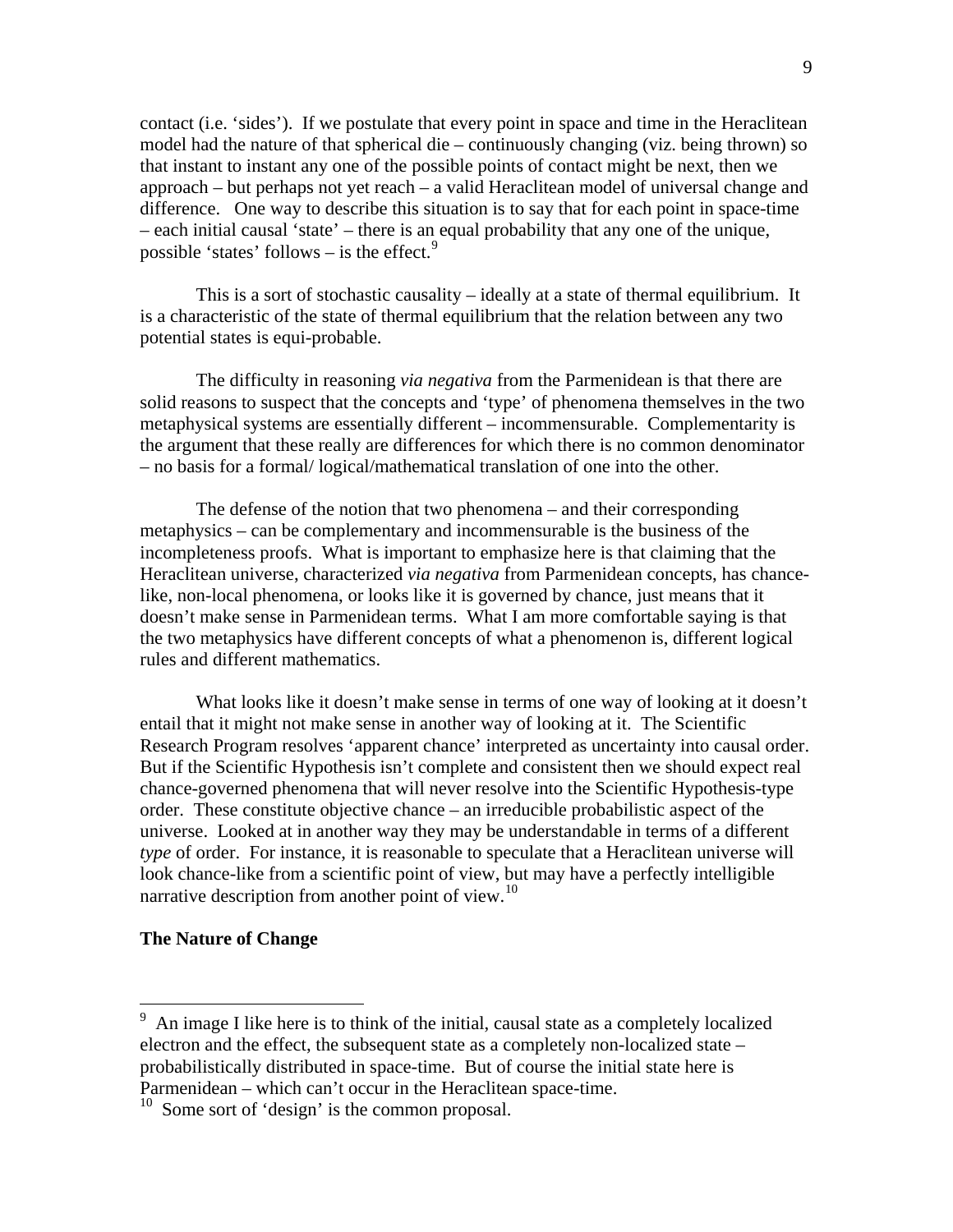What is meant by 'change' is different in the Parmenidean and Heraclitean metaphysics. This is a consequence of saying that the Continuum and the Discontinuum define different types of space-time and different types of phenomena.

What is meant by a phenomenon – an observable – differs in each metaphysics. Consider asking: What is a phenomenon? An observable? A fact? There are these two types of possible answer, but the question – asking for a definitive, objective answer – is undecidable.

 Change in a Newtonian-Parmenidean universe is, always and everywhere, symmetric. In this sense there is never any '*net'* change. All types of change are timesymmetric. All types of 'real' change must also be spatially symmetric. One can grasp this in the cosmological image that all time and all space – as well as all charge and mass (in terms of  $E=mc^2$ ) must add up to zero. More literally it always is zero – Parmenides' One – the absolute symmetry entailed by Thales original Scientific Hypothesis.<sup>[11](#page-9-0)</sup>

 Change in the Heraclitean universe is non-linear and non-symmetric (as reasoned from our *via negativa* characterization of the Heraclitean). Causality in the Heraclitean universe – again starting from Parmenides and reasoning *via negativa* – is statistical or stochastic. There are no 'forces' in the normal Parmenidean sense driving the system, for instance, from non-equilibrium to equilibrium.

 Change in the Heraclitean universe is non-symmetric – continuously (viz. completely and consistently) irreversible – essentially historical and geographically chaotic.

 Notice that being historical in this Heraclitean sense doesn't suggest anything about being teleological. The Heraclitean history is as deterministic, universal and objective in its terms as the Parmenidean is in its terms.<sup>[12](#page-9-1)</sup>

 Causality in these two metaphysics seems to be linear and non-linear. The latter is a sort of stochastic causality. $13$ 

# **The Appearance-Reality Game**

<span id="page-9-0"></span><sup>&</sup>lt;sup>11</sup> There is a comparable image in the Statistical Mechanical model of reality  $$ associated with the Heraclitean-type universe. Here the statement would be that the universe is 'really' always in a state of thermal equilibrium. This is due to the universality assumption of complete and consistent discontinuity. It can't allow any nonequilibrium states to be 'real'.

<span id="page-9-1"></span> $12^{12}$  This is reminiscent of modern chaos theory. Mandelbrot, when visiting the Institute for a lecture, allowed me to suggest, in the introduction, that the cosmos might be viewed as evolving chaotically – generating fractal patterns. But he declined to assert and try to defend this himself.

<span id="page-9-2"></span><sup>&</sup>lt;sup>13</sup> Mortensen, Chris, "Change", Stanford Encyclopedia of Philosophy (2002) http://plato.stanford.edu/entries/change/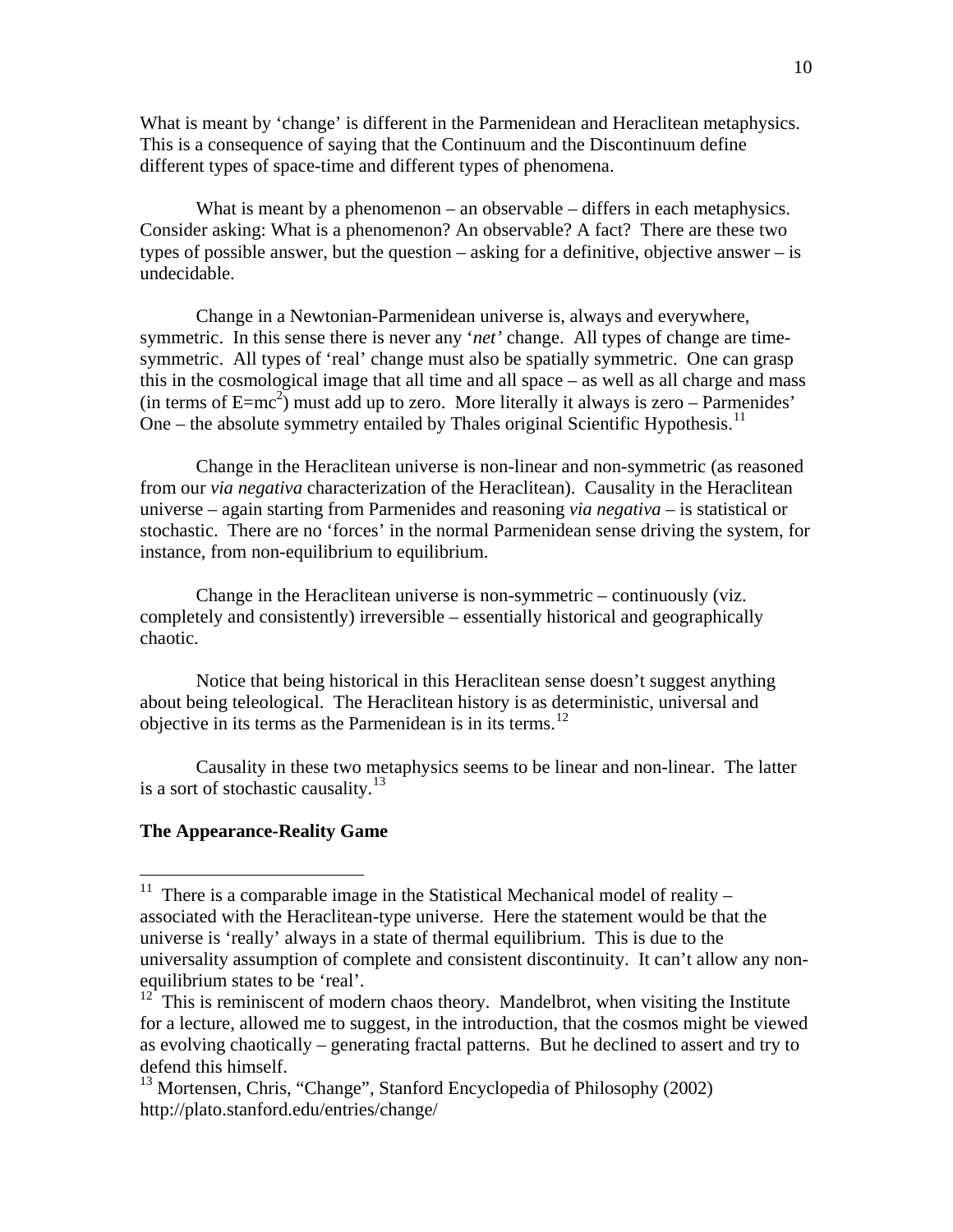The representation of the dialogue between Parmenideans and Heracliteans as an Appearance-Reality Game displays the way in which each of these frameworks attempts to "explain away"<sup>[14](#page-10-0)</sup> as appearances precisely those phenomena that the other takes to be real.

What this reflects is the curious relation – or non-relation – between the types of phenomena considered real by the Parmenideans and the type of phenomena considered real by the Heracliteans.

 Heraclitus offers the image of the river to illustrate the nature of objects. The river is real and yet "you can't step in the same river twice". The river is not to be identified with the specific material flow at any given time. Arguably the material content of the river in any given section, or overall, or on any given day, is never the same. And yet it is the same river. To advance the comparison think of the material flow – the water – initially, as composed of 'atomic' water particles.

 Continuing the Heraclitean side, notice that people are like rivers. We know by using radioactive tracers that the material content of our bodies (every type of atom and every molecule) changes completely every seven years. In a seventy-year life span our material content is completely replaced ten times. The water molecules in our bodies are completely replaced every eighteen months. And yet it is the same person, like the same river.[15](#page-10-1)

 If we are not to be identified with our material – what are we? One modern suggestion might be that we are some sort of organization defined by our genetic material.<sup>[16](#page-10-2)</sup> The ancients and moderns might agree that humans are a certain type of organizational system (viz. dynamic structure; dynamic equilibrium). One must add however that each individual human is unique – a sort of token of the type.

 Plato talks in terms of a *form*. I also like the notion that the 'form' can be thought of as 'that to which the concept corresponds'. The form *human* is that to which the concept *human* corresponds.

 $14$  Chalmers, A.F., What is this thing called Science?, (1978) Open University Press

<span id="page-10-1"></span><span id="page-10-0"></span><sup>&</sup>lt;sup>15</sup> A stubborn Parmenidean can of course just deny that it is the same person. Following up on this requires broader consideration – such as memory, personal identity, etc. – than called for here.

<span id="page-10-2"></span><sup>&</sup>lt;sup>16</sup> This isn't really helpful since we know now that we have numerous mutations during our lives. But the system is robust, so that most of these don't kill us. Furthermore it is unlikely that we would say that a person was not the same person after receiving some sort of genetic engineering therapy that altered – corrected or enhanced – some aspect of a person's body. Weigh-lifting to add muscle tissue isn't likely to lead us to say that it is a different person, even though the material structure and specific composition have changed.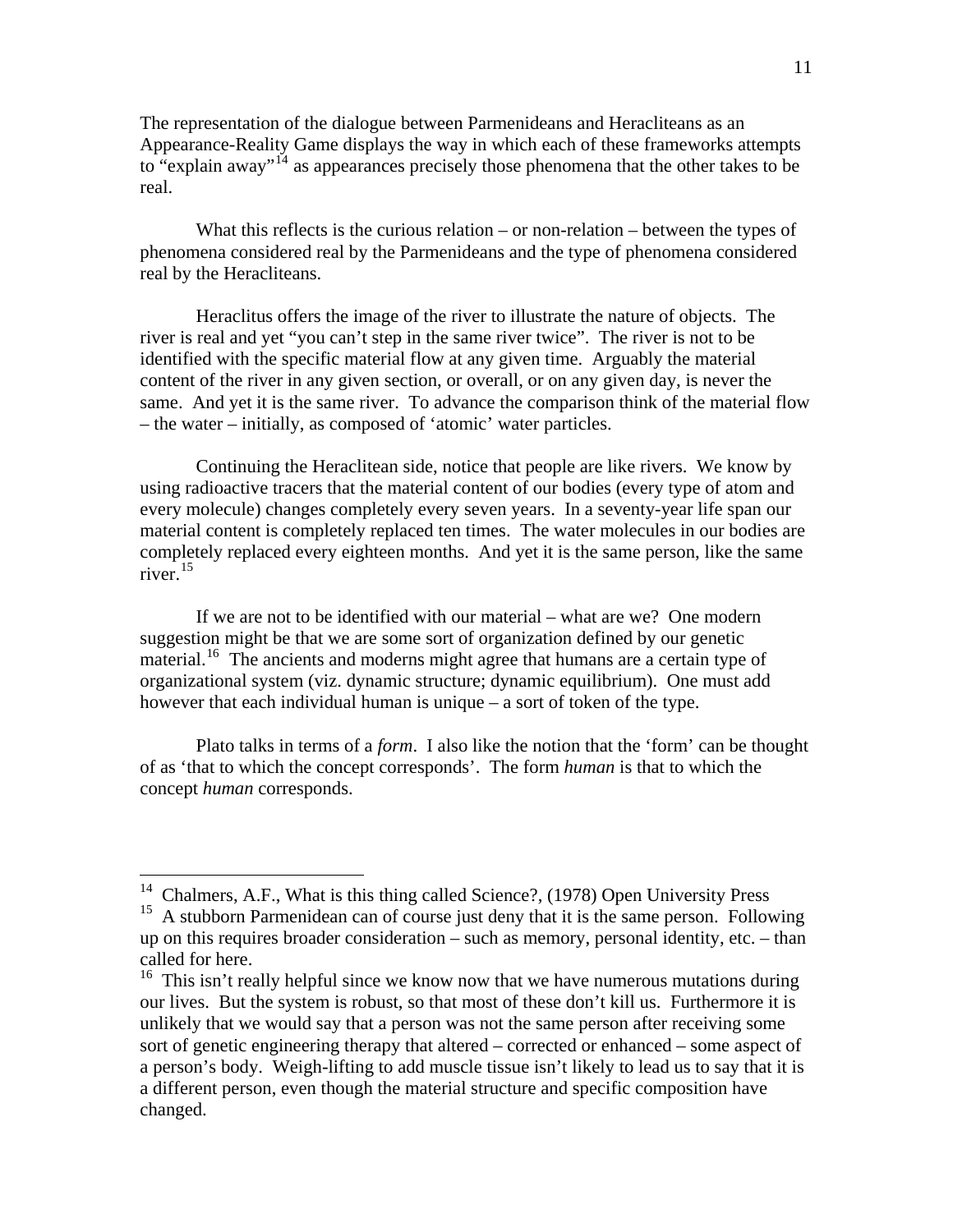And it is not just humans; all living organisms have this same 'flow through of material while retaining form' characteristic. The Earth's biosphere and the planetary ecosystem have the same characteristics.

What I want to emphasize here is that a committed atomistic Parmenidean does not need to accept that these phenomena – these forms – are real, or that they exist as such. Indeed, it is not clear that he could do so consistently even if he wanted to. There is simply no correspondence between biological forms and the material reality of a Parmenidean atomist. The notion that you can simply construct the 'higher (macro) forms' from 'lower (micro) atoms' is simply mistaken. But if that is the case, then what is the status of the 'supposed' atoms from a Heraclitean point of view.

 First of all a thoroughgoing Platonist with a Heraclitean bent would argue that everything that you can see – in the sense of 'understand' or 'makes sense of' (viz. whatever is 'intelligible') – is really like a river or biological organism, having the nature of the forms. This includes molecules, atoms and even elementary particles. Modern science confirms that the elementary particles too are intelligible forms absorbing and releasing a flow of 'energy'. This can be taken all the way down – to provide a Heraclitean re-interpretation of any measurable 'atom' of whatever form.

 Parmenideans and Heracliteans might leapfrog their way downward into the micro world trying to determine whether the underlying reality – final substratum – is eternal, material atomic units (particles) or stochastic energy-transfers. The Copenhagen Interpretation of Quantum Theory argues that the issue of the nature of the substratum – whether Parmenidean or Heraclitean – is undecidable. A thoroughgoing Parmenidean is going to argue for some sort of atomism. Lucretius serves to illustrate: "there is nothing but atoms and the void." The void here is space-time – or more abstractly, the 'possibility space' that defines how the atoms can permute their arrangements. Earth, water, air and fire were distinct only in their density of atoms according to some of the thinking in these early atomic systems.

 The crucial point here is that from this atomistic, Parmenidean perspective the things the Heracliteans *see* as realities – the forms – are like patterns one might imagine one sees in the formations of clouds. The modern song "Both Sides Now" sung most famously by Joni Mitchell captures this, where she recalls seeing images in the clouds of "ice cream castles in the air". Clearly these and all other Heraclitean experiences of 'forms' must be judged by the Parmenideans as entirely subjective – as illusions – they are not really there. Surely the pattern is *there* but it is nothing *really* other than atoms and void. Even in cases where the pattern persists – like a swirl in the river – "the swirl" is not anything but atoms and void. The swirl is not *really* there, because it is not materially – in terms of atoms – the same from moment to moment. Even its shape as a swirl is fuzzy and indefinite. All "appearances" of Heraclitean-type forms are subjective – what Parmenides called 'opinions' – or simply illusions. All the Heraclitean phenomena/observations/experiences are re-interpretable, reducible to atoms and void. The 'arrangements' of atoms in the void are themselves not 'real' since when understood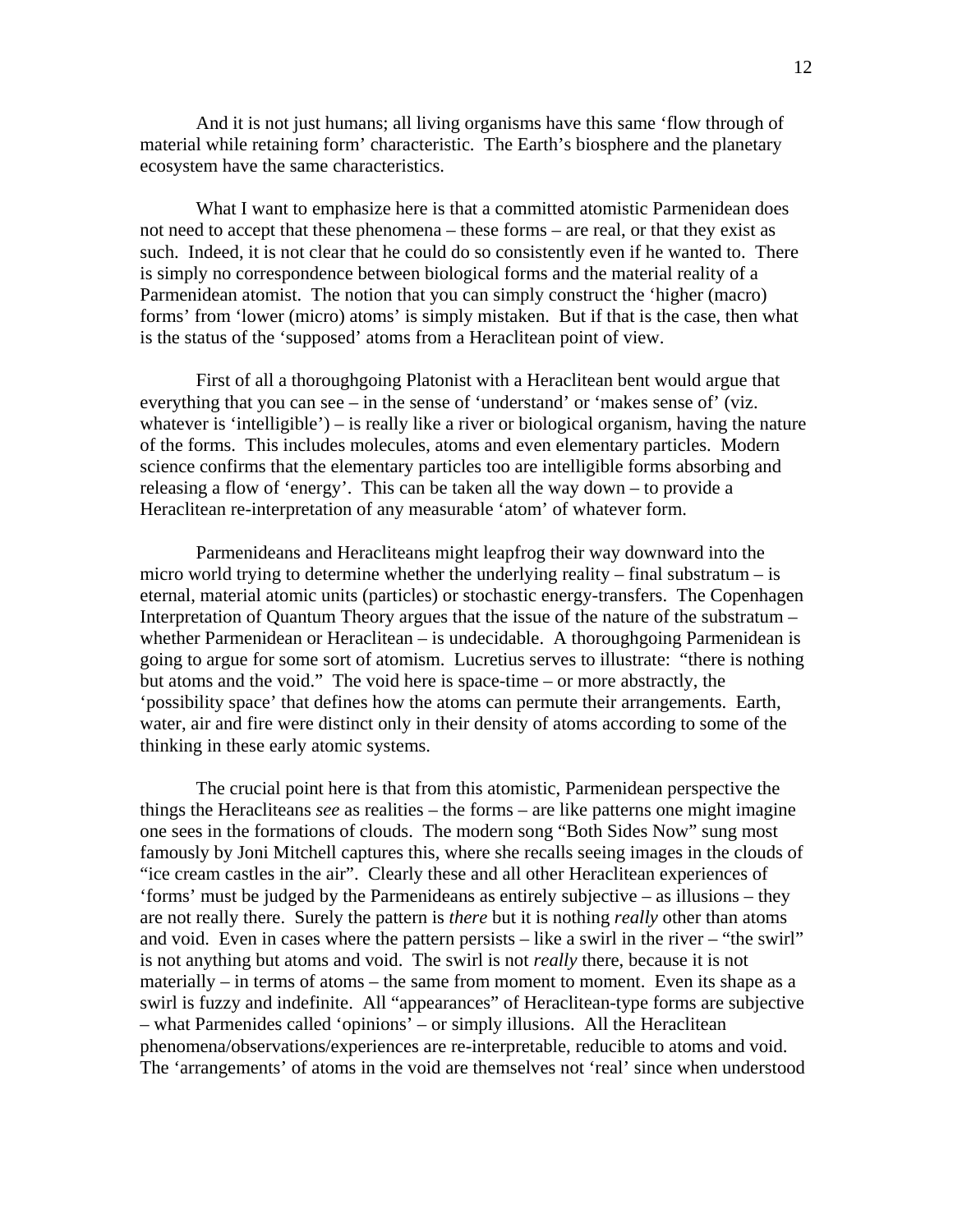and viewed properly, in terms of their regularities; they will – in the overall – be entirely symmetric. $17$ 

 Without trying to sort out all the points and counterpoints the Parmenidean-Heraclitean opposition can be productively represented as dueling theories of the nature of the substratum – either as 'atoms and void' or as 'stochastic energy-transfer'.

 A process – characterized through our *via negativa* reasoning – begins to look like a non-linear, probabilistically distributed (non-local), stochastic (or chance-governed) field. The field – particularly to a 'pure' Heraclitean – is not a bunch of atomic particles bouncing around according to a linear, Parmenidean causality.<sup>[18](#page-12-1)</sup> There are no particles in the Heraclitean universe because it is a 'particle-discontinuum' – continuously non-particulate, by its very nature.<sup>[19](#page-12-2)</sup>

 The value of this exploration is not so much to convince the reader of matters that quite reasonably require considerable citations of published experimental demonstrations. Rather the value is to illuminate the metaphysical underpinnings of what one might otherwise take to be a matter that could be understood within, or on the basis of reasoning from, one or the other of the metaphysical frameworks exclusively. The nature of the phenomena, the logic and the mathematics required cannot be supplied exclusively by either alone.

 One of my favorite ways of expressing the AP Game is to say that each side attempts to subsume the other – swallow it – but each lacks the logical enzymes to digest the other's phenomena (experiences).

 There is nothing one can say to convince the Parmenidean that Heraclitean-oriented science<sup>[20](#page-12-3)</sup> is anything other than immature Parmenidean science. Basically all macro-science must really be micro-science. How the so-called forms behave will eventually reduce to the behavior of the atoms in the void.

 But this Parmenidean reductionism works if and only if the type of phenomena represented by the forms corresponds in some way to the type of phenomena represented by the atoms. And we have just argued that these are not commensurable (homogeneous) types. One occurs in the Parmenidean Continuum and the other type occurs in the Heraclitean Discontinuum.

 $17$  This can be clarified by reference to Newton's Third Law.

<span id="page-12-1"></span><span id="page-12-0"></span><sup>&</sup>lt;sup>18</sup> I am of course suggesting that the standard notion that the field as 'merely' an ensemble of particles – as in Boltzmann's model – doesn't work.

<span id="page-12-2"></span><sup>&</sup>lt;sup>19</sup> I suspect that another good way to say this is that the particles are all non-local – probabilistically distributed, and, moreover, non-interacting in a Parmenidean-way – meaning that they are not interacting in a linear way. This is equivalent to saying that they are behaving randomly – governed by a sort of stochastic causality. Sound familiar?

<span id="page-12-3"></span> $20$  This would be a probabilistically grounded science; perhaps like quantum field theory.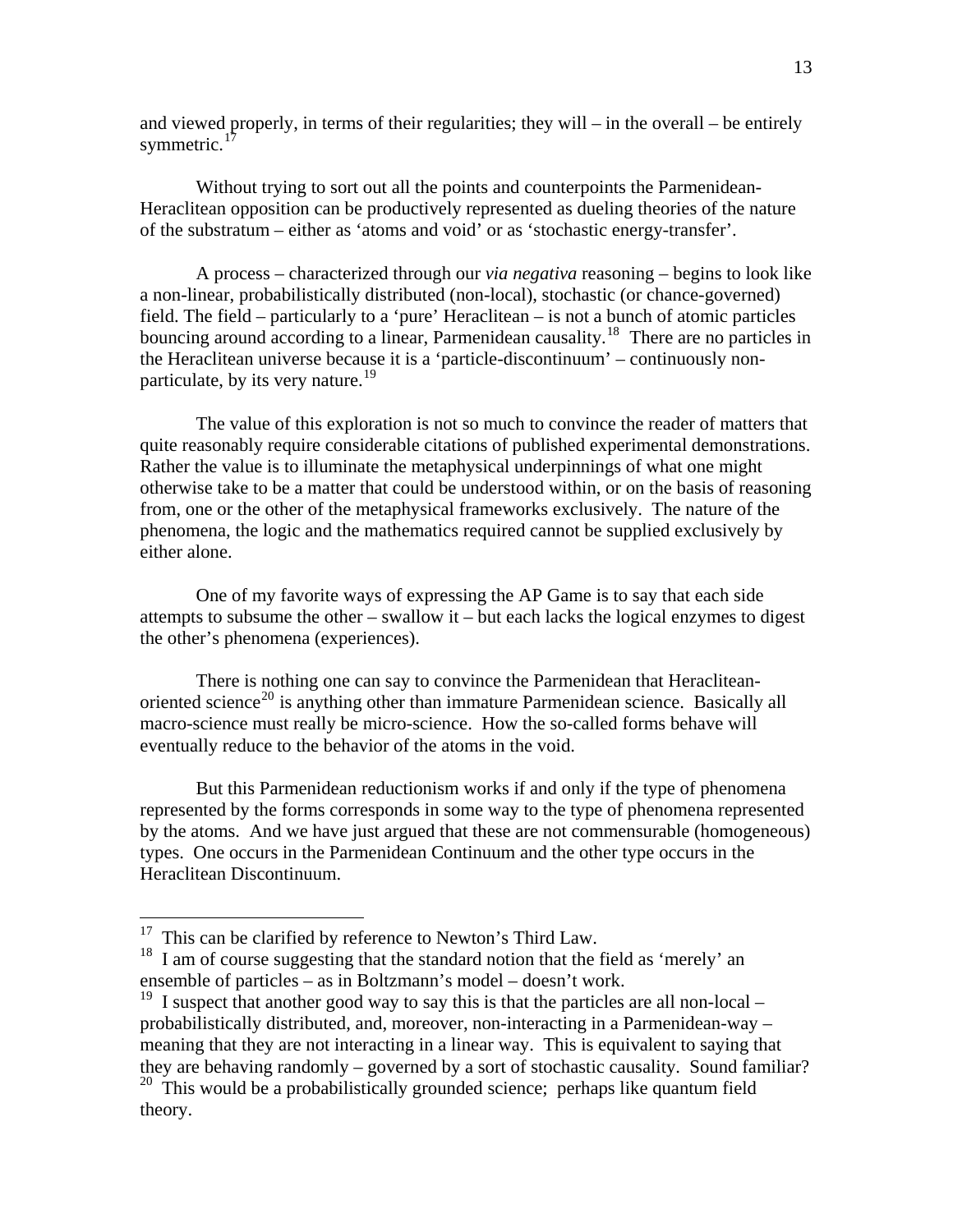### **Incompleteness and Undecidability in the Ancient World**

 In Plato's dialogue *Parmenides* the competition between the Parmenidean and Heraclitean metaphysical frameworks is the central topic. The dialogue explores four theses – each evaluated in terms of each framework. The inadequacy of a thesis associated with the Parmenidean implies that the Heraclitean must be correct. But then the thesis associated with the Heraclitean proves inadequate implying that the Parmenidean is correct.

 In the first part of the dialogue Socrates attempts to defend a third position resolving the monism-pluralism standoff. I argue later that this third position corresponds to Peirce's Third metaphysics.

The concluding section is finally summarized as follows:

 *"Let thus much be said; and further let us affirm what seems to be the truth, that, whether one is or is not, one and the others in relation to themselves and one another, all of them, in every way, are and are not, and appear to be and appear not to be."[21](#page-13-0)*

In another translation there is a non-literal concluding statement by Socrates:

 *"Well, then, I guess we can't say anything."* 

 $\overline{a}$ 

 The central issue of the dialogue relevant to this essay can be stated in terms of a question of completing the following sentence: The universe is X. Where 'X' can take only one of two possible values: a) same/constant, or b) different/changing. What we are asking for is the correct predicate that describes the 'real' universe.

 The question of whether the universe is universally, objectively constant or changing is undecidable. That is why Socrates concludes that we can't say anything – without leading into self-contradiction. The term 'undecidable' is from modern  $20<sup>th</sup>$ century jargon related to proofs of incompleteness of formal systems. What I am arguing is that the *Parmenides* reflects the ancient experience with formal undecidability.

 Plato's *Parmenides* is an argument for the mutual incompleteness and selfinconsistency of the Parmenidean and Heraclitean metaphysical systems. I have not presented the detailed arguments of the dialogue. My purpose here in more by way of placing a marker and a note that the ancients dealt with incompleteness, undecidability and paradox. This didn't begin in the  $20<sup>th</sup>$  century with Russell and Whitehead and Kurt Gödel. These two metaphysical systems are intimately intertwined, inter-defined, in the sense that talking about Sameness (Continuum) without meaningful reference to Difference (Discontinuum) and vice versa, just doesn't work. Any push to claim one or

<span id="page-13-0"></span><sup>21</sup> Plato, *Parmenides*, in *Plato's Parmenides* (Albert Keith Whitaker trans.) (1996) Focus Philosophical Library.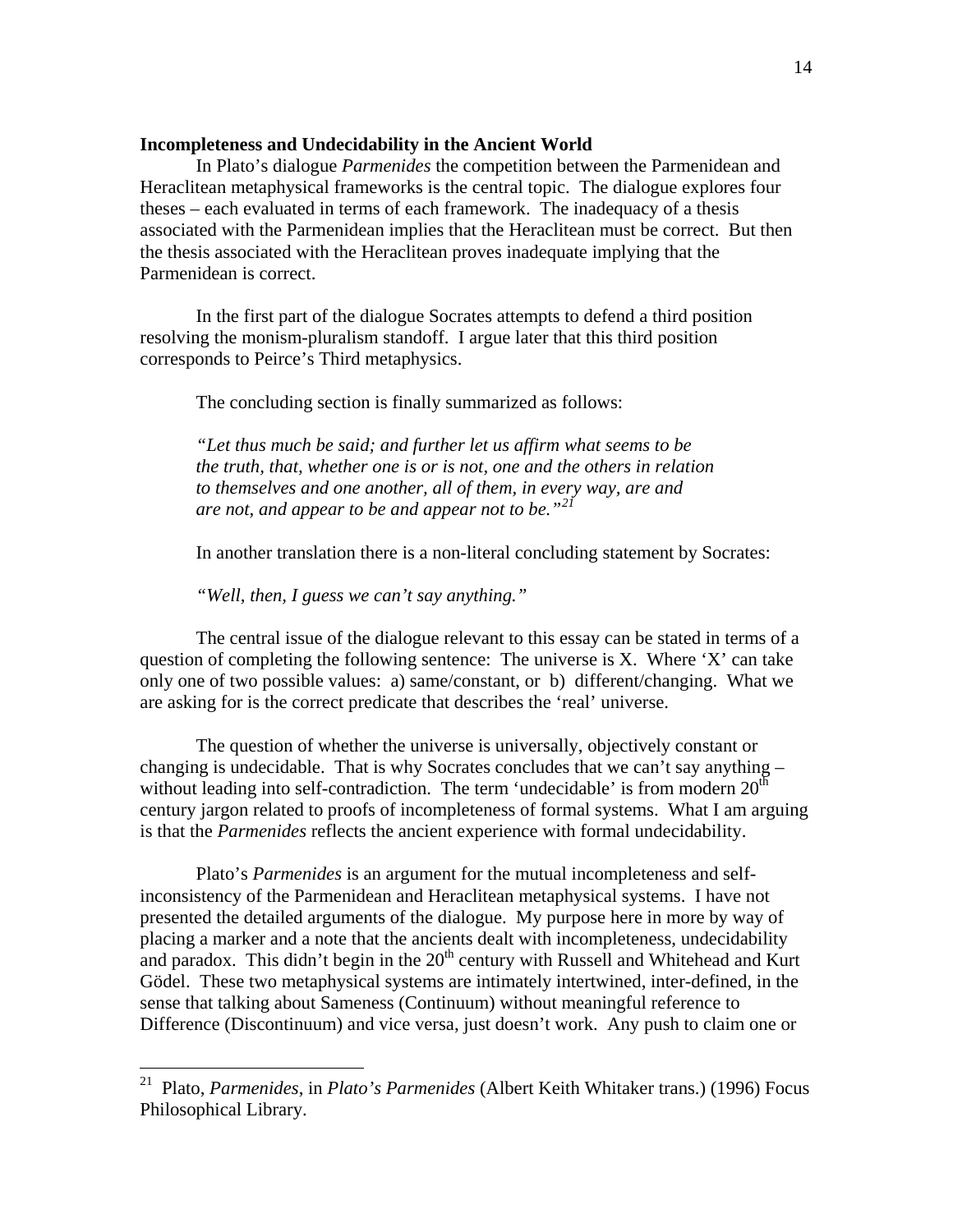the other as the 'real' (objective, universal), unifying framework is certain to be selfinconsistent. Subsumption of one by the other is inevitably paradoxical.

 Socrates pushes for a solution in the direction I am indicating, suggesting that there is a self-referentially consistent model of reality, a third type of metaphysics.

# **The Pythagorean Paradox**

 $\overline{a}$ 

 One of the most important arguments for incompleteness of the Parmenidean metaphysics, appreciated by the ancient, is what I call: The Pythagorean Paradox.

 The Pythagorean Paradox is a consequence of the famous Pythagorean Proof that the sum of the square of the two sides of a right triangle is equal to the square of the hypotenuse:  $a^2 + b^2 = c^2$ , where a and b are the sides and c the hypotenuse.

 One consequence of this relationship is that the diagonal of the unit square is incommensurable with the two sides:  $a = 1$ ,  $b = 1$ , so the sum of the squares of these is 2, so c equals the square root of 2; an irrational number. What this shows is that there is more than one type of thing in any mathematically definable universe: a and c are inhomogeneous. This shows in effect that the substratum is not homogeneous, violating the core symmetry of the Parmenidean metaphysics and proving the incompleteness of the Scientific Hypothesis.

 I find it curious that this has been to under-appreciated in the modern era. The modern path to roughly the same conclusion came – mathematically – through Non-Euclidean geometry.

 To understand the significance of the Pythagorean Paradox it is essential to see it presented as a paradox – something that you didn't see in your high school geometry class, but that could easily have been reasoned.

The 'traditional' proof that the diagonal of the square is incommensurable with the side is given in an appendix to Euclid, Book X, and may be paraphrased as follows: $^{22}$  $^{22}$  $^{22}$ 

Let AC be the diagonal of the unit square, AB its side. Suppose AC is commensurable with AB, and let *a:b* be their ratio expressed in the lowest terms.<sup>[23](#page-14-1)</sup> Since  $AC > AB$ ,  $a > 1$ . Then  $AC:AB = a:b$ So  $AC^2:AB^2=a^2:b^2$ But (by Pythagoras' theorem)  $AC^2 = 2AB^2$ Therefore  $a^2 = 2b^2$ 

<span id="page-14-0"></span> $22$  A History of Greek Mathematics, Vol. 1, Oxford, Clarendon Press, 192 1, pp. 246

<span id="page-14-1"></span> $23$  This assumption that the ratio is expressed in lowest terms is a subtle yet crucial statement in understanding the proof.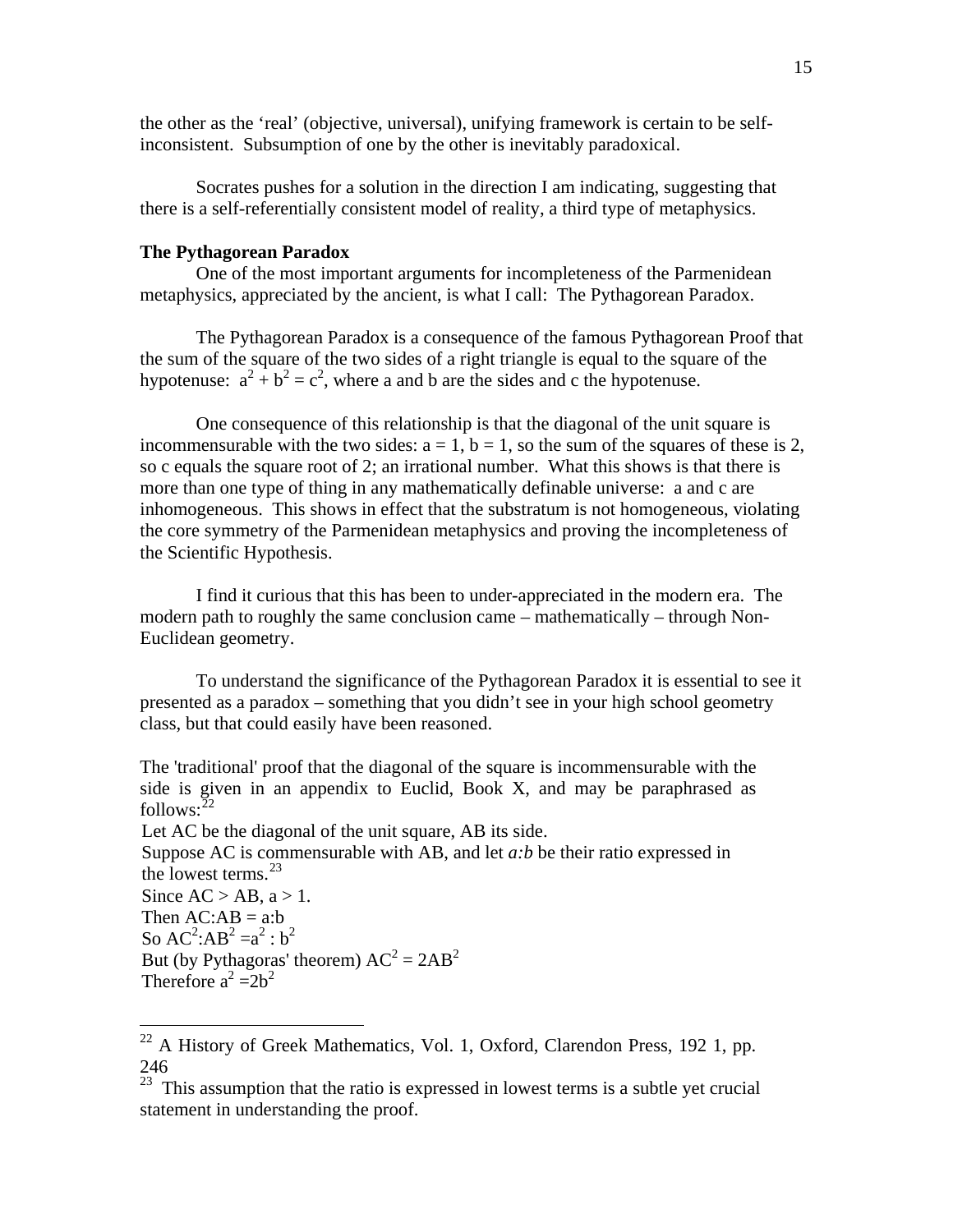So  $a^2$ , and therefore a, is even, and since a:b is in its lowest terms, b is odd.<sup>[24](#page-15-0)</sup> Since a is even, let *a=* 2c So  $4c^2 = 2b^2$ So  $2c^2 = b^2$ From which it follows that b *is even.*  Since the assumption that AC is commensurable with AB leads to the impossible consequence that the same number (b) *is both odd and even,* the assumption must be false.

#### QED

 $\overline{a}$ 

 Another way to look at this is to ask the question whether the diagonal of any unit square is an odd or an even number (ratio); or specifically, whether the square root of 2 is an odd or even number (ratio). These are undecidable. The attempt to provide a rigorous proof one way or the other – logically – encounters a paradoxical expression, namely, if it is odd, then it is even, yet if it is even it is odd. This form – if A, then not-A, but if not-A, then  $A - iS$  the classic form of a paradox.

 What is being shown here is that Euclidean geometry is inherently inconsistent. Another way to state this is to say that the assumption built into the logic of the Euclidean geometry cannot resolve all questions that can be meaningfully asked within the definitions, axioms and logico-mathematics of the system.<sup>[25](#page-15-1)</sup> Still another way to state the conclusion is that there are real geometric phenomena ("describables" or "conceivable reals") that cannot be understood from within the formalized reasoning of Euclidean geometry.

 Still another conclusion is to simply accept that the square root of two is both odd and even; that it has both these opposite properties at the same time. This conclusion suggests that we need to expand our notion of reasoning. We need to move beyond the Law of Non-Contradiction.

 The key point in Plato's *Parmenides* is of course that similar arguments can be brought against both a formalized Parmenidean metaphysics and a formalized Heraclitean metaphysics and their corresponding geometries. Both metaphysics are incomplete and the question of which one is the real, universally true framework for understanding the universe is undecidable.

#### **Previewing the Transition to the Third Metaphysical Framework**

 I present here a preview of the proposed final resolution – from First and Second metaphysics to the Third. This is to be done by means of briefly reviewing the resolution of the incompleteness and undecidability paradoxes associated with Socrates and Plato in the ancient context. Following that I will develop the parallel themes in the modern era.

<span id="page-15-0"></span><sup>&</sup>lt;sup>24</sup> The a must be even because 2 times any squared number must be even. Consider 1, 2,

<sup>3, 4.</sup> And since a:b is in lowest terms it is at best 2:b

<span id="page-15-1"></span> $^{25}$  I phrased this to recall Gödel's expression in his proof of incompleteness. The proof is that there are meaningful question that can't be decided.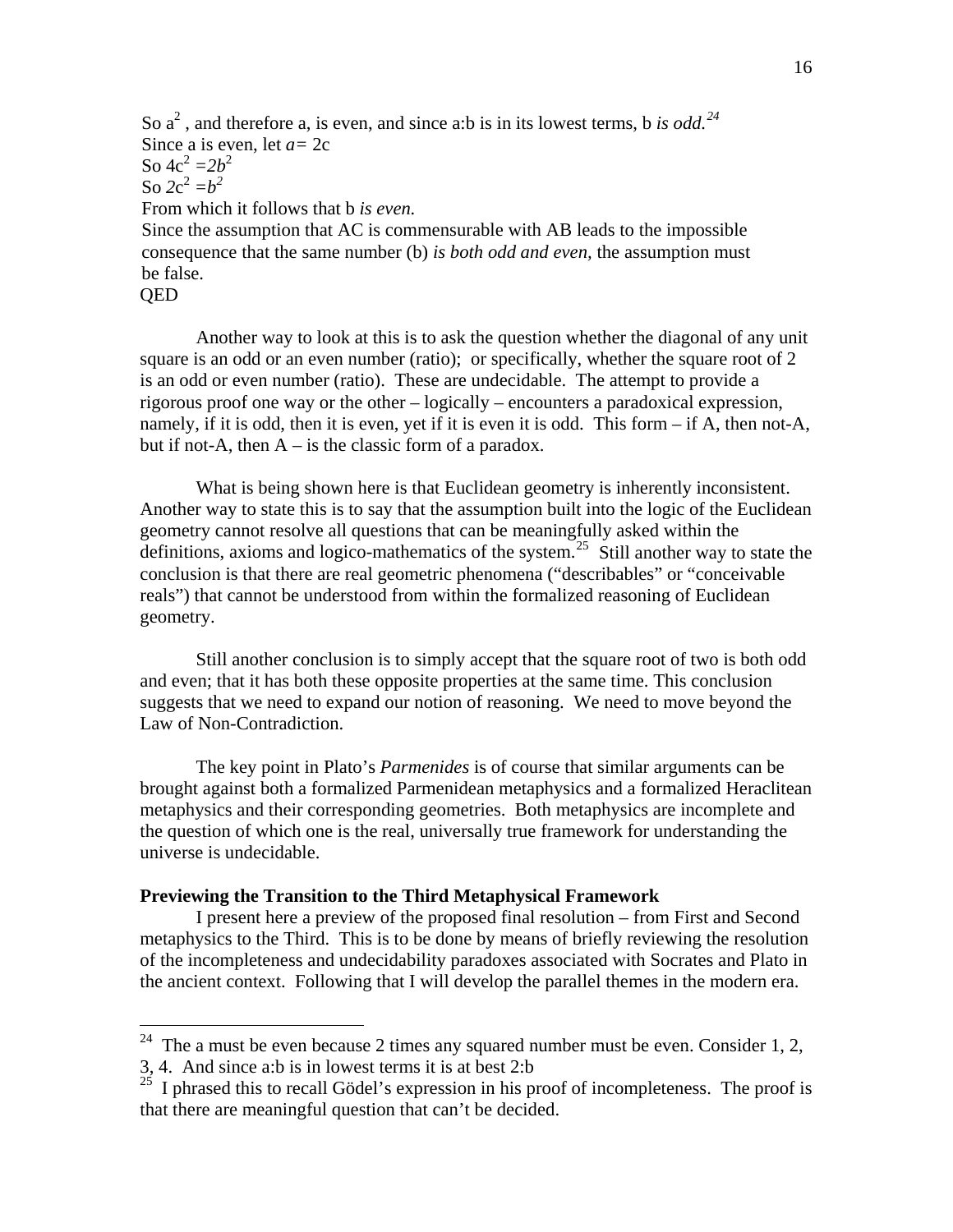One way to express the Dialectical Dilemma in the ancient period is to say that the claim of each metaphysical framework to universality fails. Both the Parmenidean and Heraclitean metaphysics claim to be able to explain all (real) phenomena as governed, or not governed, by one time-space invariant order, or disorder). Each metaphysics fails to articulate a self-referentially consistent logical or phenomenal framework. Each of these broad metaphysics appear to be, somehow (paradoxically) incomplete.

 As a young man Socrates was an enthusiastic student of the Ionian tradition – the Scientific Hypothesis – identified as arising with Thales. However, over a period of time he became less impressed. He felt that these theories were missing something. Socrates gradually begins to realize that the scientific explanations tell us only how things happen, but not why.

 The transition that Socrates makes, he tells us in Plato's dialogue *Phaedo*, comes from an encounter with the views of Anaxagoras, who shifts away from the earlier Ionians to propose that the ordering of the phenomena of nature are due to an intelligence. This intrigued Socrates. He becomes very excited about this new proposal. However, after studying Anaxagoras's system he found that Anaxagoras only wanted to have intelligence start motion and then everything was again mechanical in the Ionian sense.

 However it was that he proceeded from there, the place he arrived at can be thought of as an embrace of the Dialectical Dilemma.

 Socrates is famous for leading people into the Dialectical Dilemma. If someone comes to Socrates believing A, then Socrates leads him through a natural extension of A, to see that if he believes A, then he also believes its opposite or complement B. Similarly, if one starts with B, he ends up agreeing to A as well. Socrates is not interested in converting anyone from A to B or from B to A. He is interested in showing that belief in A entails belief in B; over *vice versa*. The endpoint is a sort of Dialectical Dilemma. Both A and B are true, in a sense, and yet both A and B are false, in a sense. Both A and B 'participate' as aspects of the topic under consideration.

 People still thinking in either/or logic respond to Socrates as if he has defeated or disproved their belief, for instance, in A; showing it to be false. And in the sense that A had been thought to be, or exclusively represent, a complete and consistent system, they are correct. But that misses the Socratic point. Yet it is natural from this either/or perspective to ask Socrates, who seems to see that all these other beliefs about how the world works are wrong, just what the right belief is. "So, Socrates, what is the answer? How does the world work?" Socrates answers that he doesn't know. This answer can seem rather outrageous. Here the master of defeating everyone else's beliefs says that he doesn't know. Doesn't he defeat these other beliefs on the basis of the true belief? Perhaps not. But then what is happening. What is Socrates saying and doing?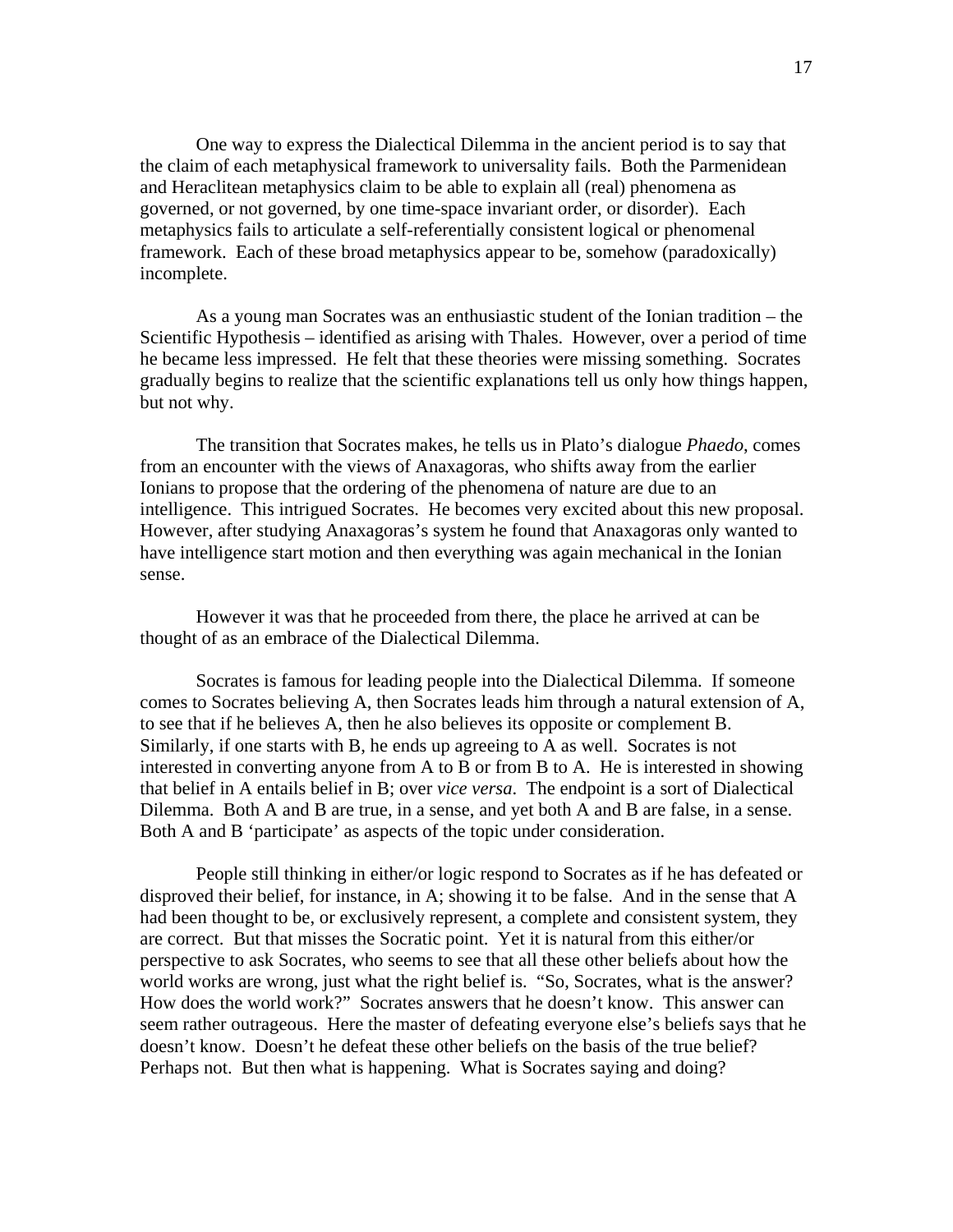Those who recognize and embrace the Dialectical Dilemma are then able to join Socrates in further inquiry as intellectual allies.

 Consider a simple example of how an encounter with Socrates might proceed. Assume for the moment that one believes that the world operates competitively. This suggests of course that if one (naturally) wants to get ahead, one should act this way – competitively. (Never mind that if it *really* is the way, the natural way, the world works<sup>[26](#page-17-0)</sup>, then one shouldn't need to *try* to be that way.) Socrates might lead them to see that over time a competitive system would end up with a few winners, eventually one. One might reason that as winners advance to the next round, there are fewer and fewer real competitors. The losers continue on only as underlings, like slaves, of the winners. Eventually there is one winner – the supreme emperor – with everyone else as an underling or slave. The competition ends. The competition naturally leads to its opposite – a complete lack of competition. This seems reasonable, Socrates interlocutor agrees.

 So if one really believes that competitive is the natural order and the way one should live, the best way to try to live, then – Socrates proposes – one should oppose the tendency to the eventual uncompetitive endpoint. Agreed. So if one believes that the natural and best way to live is competitive then one should both support it and oppose it. Competition and its oppose both participate in the issue. The real dilemma – if you don't feel it already – comes when one considers what to do next: support or oppose. Aristotle has an appropriate expression when he speaks of "the agony of deliberation." Accepting that, in practice, one needs to oppose the tendency of a competitive system away from real, continuing competition, at any given moment one must make *a practical judgment*.

 What Socrates is after is the basis of such judgments. How does one make an intelligent judgment, if, as Socrates is positing in general, the *real[27](#page-17-1)* universal decision context (viz. what to do and what to believe) is always of the character of a Dialectical Dilemma?

 In our example those who come to Socrates have not reflected, have not examined their actions and beliefs, to discover the need to expand their concept of reason and their corresponding beliefs as to the nature of reality.

 Before proceeding to further characterize the Socratic context, let me put this current representation in terms of our Dialectical Dilemma involving the Parmenidean and Heraclitean metaphysical systems. A Parmenidean might believe that the world is Parmenidean – say, governed by same cause, same effect relations that are invariant over time-space (universal; objective). And as a participant in the Scientific Research Program he believes that he is looking for these types of relations – advancing the program toward the final, complete and consistent understanding of all phenomena – as the Scientific Hypothesis asserts. However, it may be that on reflection, looking at what

 $26$  Completely and consistently.

<span id="page-17-1"></span><span id="page-17-0"></span> $27$  Third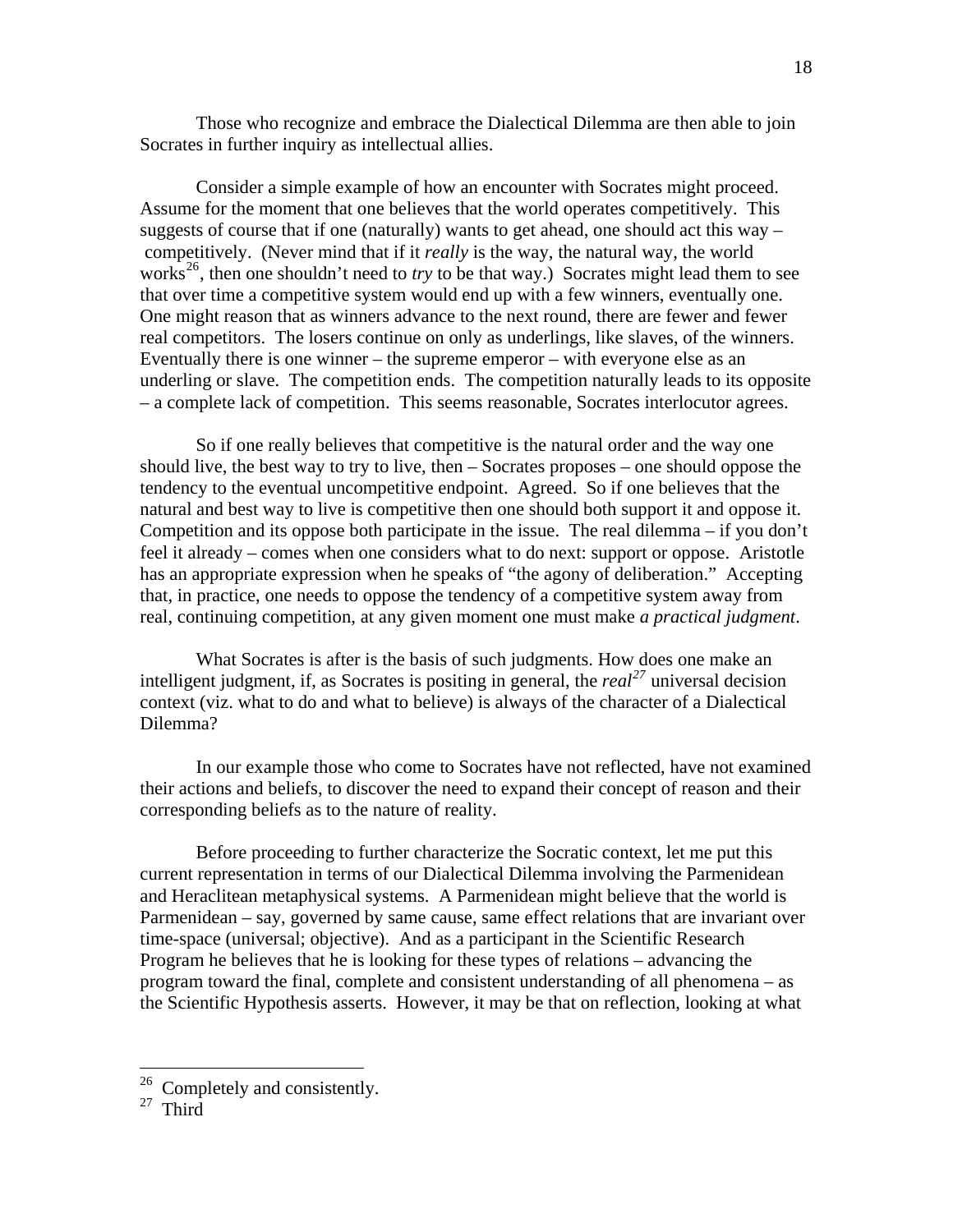he actually does in the process of inquiry he will be unable to account for his successful action on the basis of the Parmenidean/Scientific framework.

 It may be indeed that what he is actually looking for and successfully finding cannot be completely and consistently accounted for in terms of a Parmenidean/Scientific representation. This potential disjunct between what science says it is doing and what it is actually doing was the primary focus of much discourse in the latter half of the  $20<sup>th</sup>$ century – crystallized for many around the work of T.S. Kuhn's book *The Structure of Scientific Revolutions*.

 Just as the Scientific Research Program is always trying to understand phenomena in terms of the Scientific Hypothesis as behaving according to same cause, same effect relations, so too what we might call the Competition Research Program is trying to understand the world according to the Competition Hypothesis, namely that everyone and everything in the world is really acting competitively. If I want to really understand people's actions, I will always see them in terms of this competitive framework – despite any appearances (apparent deviations) to the contrary. I may not be able to resolve your apparently friendly and cooperative behavior into an understanding of its real competitive strategy right away, but I am not about to be fooled or taken in. (I have already recognized that those who preach cooperation are either self-deceived, or are trying to deceive others so as to gain an advantage over them.) I am able to cite many previous instances where I eventually saw the selfish intent behind what initially appeared to be friendly, supportive or cooperative behavior. People are your friends – at best – only against others and only until they have an opportunity to knife you in the back. Any attempt at real cooperation is irrational. $^{28}$  $^{28}$  $^{28}$ 

 Could it be that the world you see and experience depends on your beliefs and corresponding actions? If you think this way you will only see certain aspects of the world. If you act this way others will respond to you accordingly, some agreeing and joining you, others disagreeing and opposing you. But one way or the other, according to a Socratic model, you will participate in a system (and in yourself) in both aspects.

 Notice in particular that in the Socratic context the ideal of objective reality – essential to the universality of both the Parmenidean and Heraclitean metaphysical framework is gone – albeit in a paradoxical way. How can it be that the reality that one experiences depends on one's beliefs and the type, or character, of one's actions? And yet, Socrates suggests, in some sense it doesn't. There is a reality. Coming to embrace the Dialectical Dilemma is a step toward finding it.

<span id="page-18-0"></span><sup>&</sup>lt;sup>28</sup> The Competitive Hypothesis is a type of logos or rationality. Can one make mistakes? Is it the natural way or not? How can it be that the reality that you experience depends on your beliefs and types of actions? Doesn't this undermine the notion of objectivity?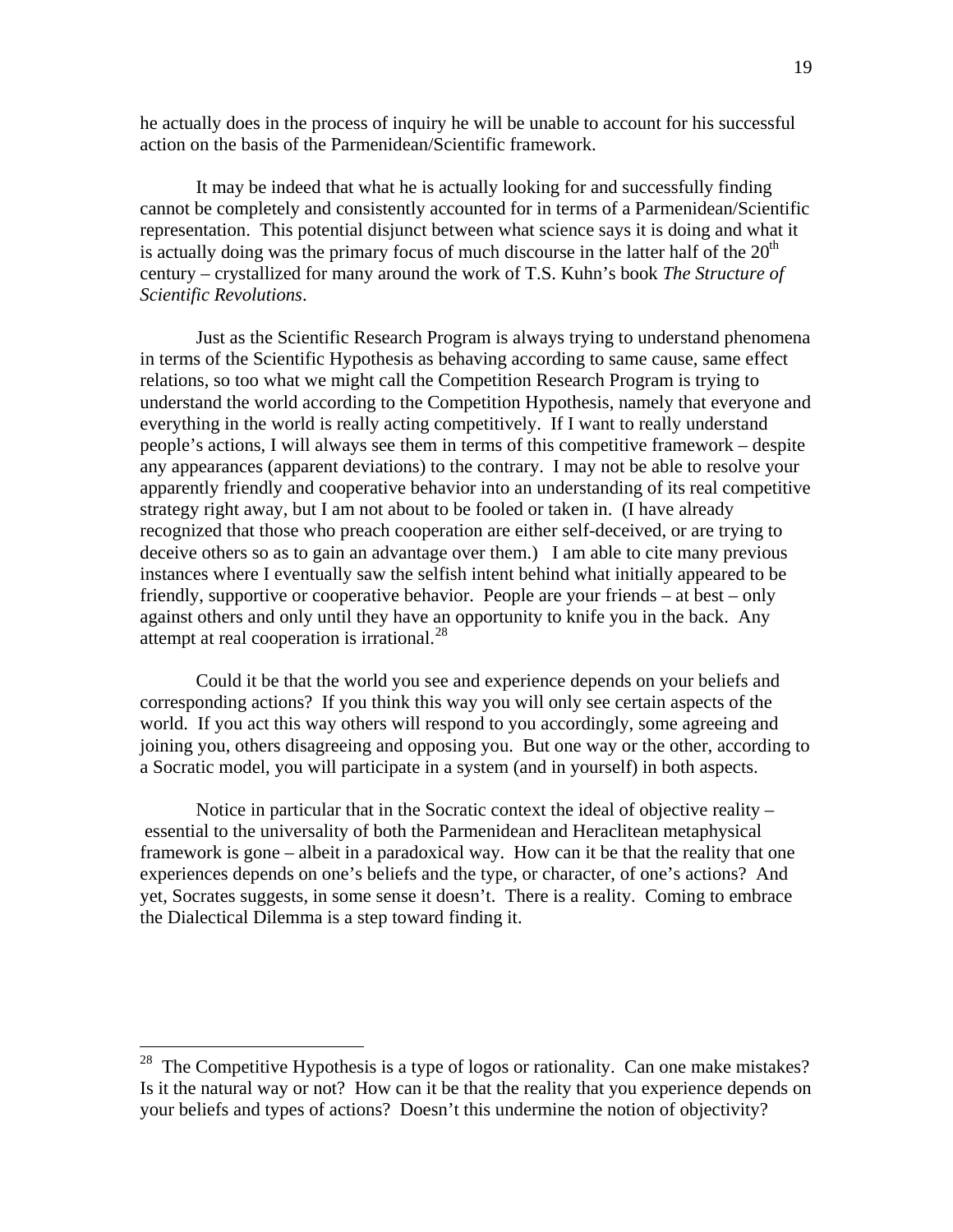What is valuable to see here is that the Socratic response does not *oppose* the interlocutor, but rather says *incomplete*, and seeks to *expand* his understanding of himself and the world.<sup>[29](#page-19-0)</sup>

 Within the embrace of the Dialectical Dilemma, a new question becomes meaningful: How should we live? This is one of the core expressions that capture the character of the new rational context that Socrates is drawing us toward. This question is not self-consistently meaningful in a deterministic system – in either the Parmenidean or the Heraclitean. In objective, universal, deterministic systems there is no 'real' problem of deciding how one should live. But as we saw for the person who (thinks he) believes that the objective order is competitive, he is confronted with a Dialectical Dilemma – to advance or oppose competition.

 Notice that we have moved from two alternative hypotheses about the way the world works (how it *is*) – objectively – to their standoff as mutually incomplete, paradoxically complementary metaphysical extremes to a new context, where the question is about how we *ought* to live, and about how the world *ought to be*. In the jargon of the modern period we have just moved from the 'is' context to an 'ought' context. We have moved from a research programs concern with 'what is true' to a research program that asks 'what ought to be true'.

The question  $-$  How should we live?  $-$  is a practical question and much of what Socrates discusses concerns practical knowledge – how to do things. But such knowledge, important as it is, isn't enough because it can be used intelligently or not so intelligently. How does one make intelligent judgments as to how to employ his potential to act in the world?

 I see the question – How should we live? – as a design question. How should we design the irrigation of our fields? How should we design the construction of our houses? How should we design our cities? How should we design our economy? And how should we design a political system that preserves and develops our economic system? And more generally, how should we design out lives, treat others, and ourselves?

 The catch here is that as designers of our lives we are blind as to how best to proceed. Someone forgot to provide us with the script. We can make mistakes – although it is unclear how we might know or feel or believe that we have made a mistake. We might learn from our mistakes. But what are we learning? Socrates seems to be suggesting that what we are learning is how to use our potential – our skills – for the best – to bring new good things into the world. We learn how to make intelligent judgments about how to do good things – to lead a good, indeed, better and better, life.

 I want to note for emphasis several points here. Socrates moves to discuss practical knowledge. This is a break from the Parmenidean/Scientific search for "pure",

<span id="page-19-0"></span><sup>29</sup> Jesus, *Bible*: "I came not to oppose the law but to fulfill it."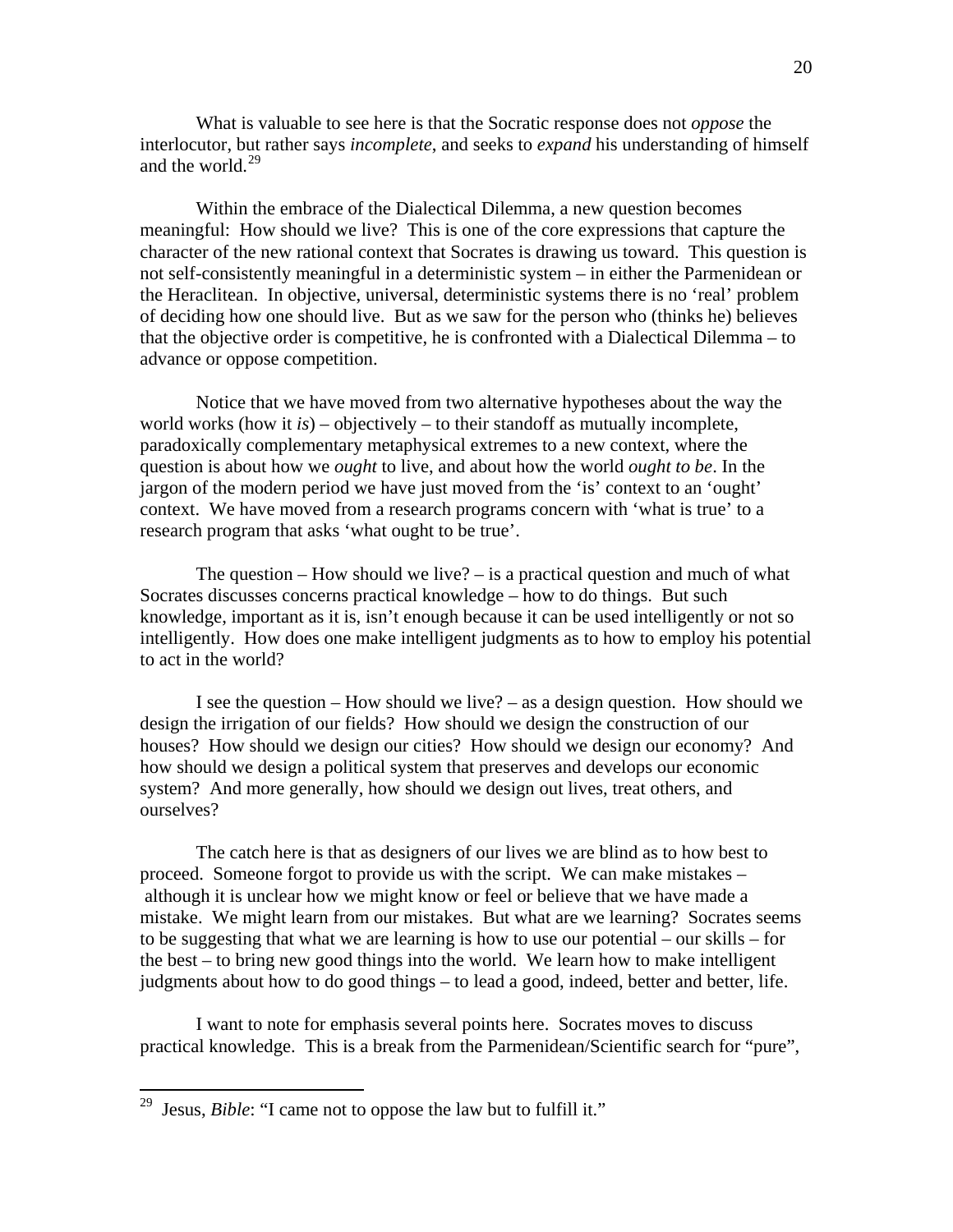universal knowledge. But Socrates then notes that practical knowledge is blind as concerns it use. So having practical knowledge does not resolve the Dialectical Dilemma. We are always faced with the problem of making intelligent (rational) practical judgments.

 There is a sense in which the Socratic man begins life as a blind agent. In modern terms he is an existential character, because he has the potential to act and yet has no basis for deciding/choosing how to act. But Socrates wants his character to be a sort of existential pragmatist – existentially blind, yet a participant in a practical world. There is the suggestion that even though continually existential, he can learn something that can help him make better judgments – better than random; less blind in some sense, yet by gaining more empowerment, he is even more blind (or perhaps the same blindness but with more power).

#### **Part Two – The Modern Dialogue**

 In this portion of the essay I attempt to parallel the structure of the first portion. I introduce modern science as a rebirth of the Scientific Hypothesis and a reaffirmation of Parmenidean Metaphysics. The Heraclitean response is not far behind with the introduction of the field, along with irreducible chance. I argue that all these lines of inquiry have encountered incompleteness and undecidability. Besides the individual responses to the Dialectical Dilemma, there have been two important general responses: The Correspondence Principle and the Copenhagen Interpretation of Quantum Physics. Once these are briefly reviewed and clarified I argue for a resolution in the Third Metaphysics.

# **Modern Science**

The first formal statement of modern science is commonly attributed to Rene Descartes in his Mechanical Philosophy. Galileo Galilei and Johannes Kepler represent earlier, less formal statements of the modern Scientific Research Program. Galileo affirms the Pythagorean theme that the language of nature is written in mathematics – Euclidean geometry in particular. Kepler's discovery of the laws of planetary motion establishes the cornerstone – the paradigm. Descartes unification of geometry and algebra in his trigonometry provides a general set of tools for the research program Galileo and Kepler had demonstrated piecemeal.

 Descartes is a modern Parmenides. The Mechanical Philosophy clearly separates the objective and the subjective, axiomatically. Descartes discussion of the mind (res cogitans) as a separate type from what is found in space (res extensia) is an exclusion of mental language from nature. The modern era, even up to the present, is littered with failed attempts to reintroduce intelligent agency into the 'real' world – without rejecting the beneficial and clearly successful results of the Mechanical Philosophy and its research program.

 Objectivity means that reality is the same for all observers, from all points of view, in all frames of reference. The truth should look the same (present itself the same) to all observers. Uniformity of nature also means uniformity of observational frames –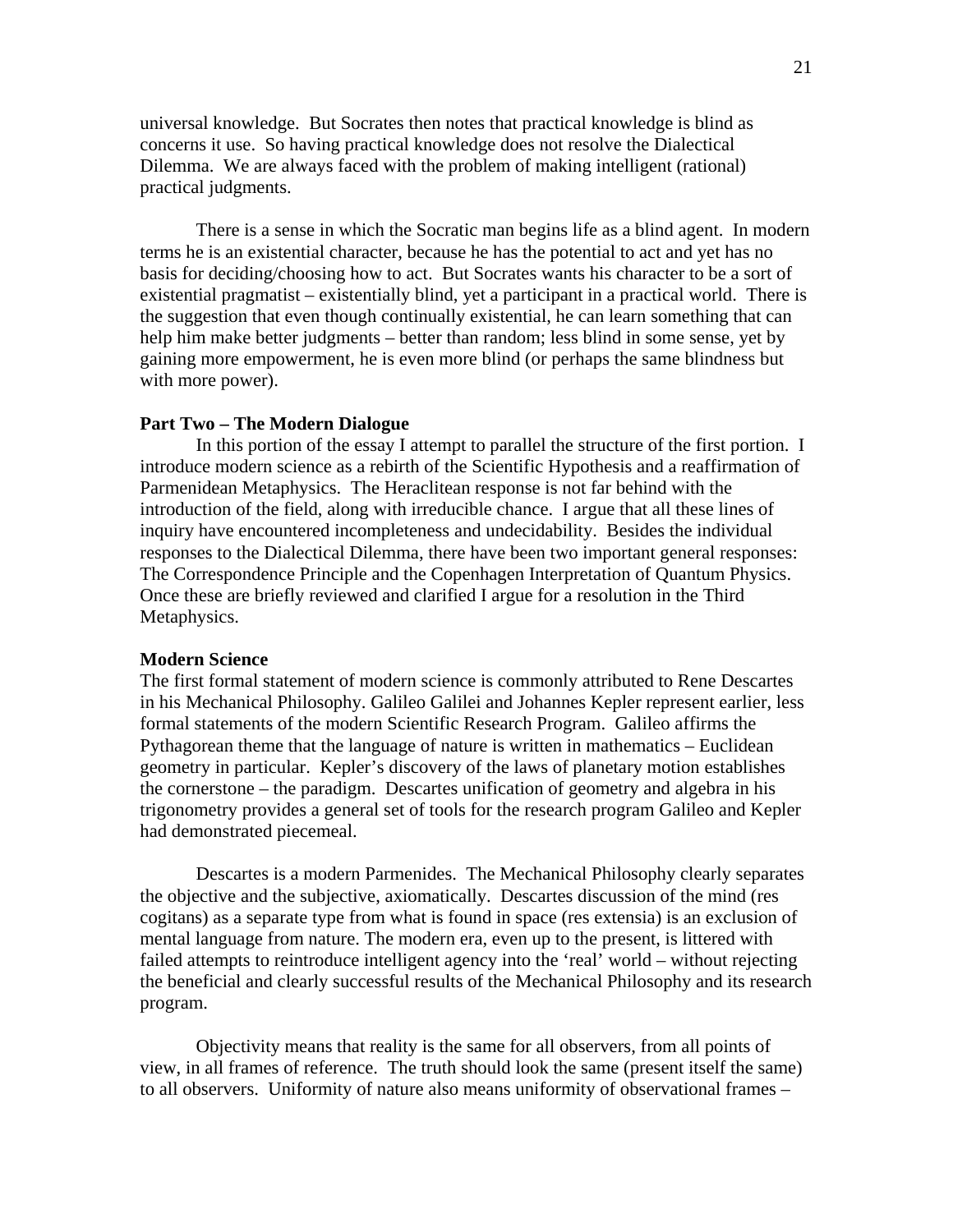ways of looking at reality. The Scientific Hypothesis defines *the way*. To the extent that qualitatively distinct frames or perspectives are proposed, they are inevitably associated with value (viz. a qualitative type of difference is a difference in value). Consequently, the objective world is value-free or value-neutral. This is another way of saying that the substratum is homogeneous – and for the Parmenidean metaphysics this means the one quality or type, which is the non-quality type (viz continuously quantitative; Pythagorean). In other words the substratum of the objective world is to be understood in completely mathematical terms – as a quantitative Continuum.

 The Mechanical Philosophy is the modern version of the Scientific Hypothesis and is based on the Parmenidean Metaphysics. What Descartes has done is to takes the demonstration of same cause/same effect and generalize it over space and time – to propose a system for understanding all the phenomena in the universe as governed by one complete and consistent, universal, objective, time-space invariant order.

 Laplace develops the entailment of all phenomena being governed by natural law. The ability to predict the trajectories of particles with reasonable precision from a set of initial conditions by means of logico-mathematical laws came to be the defining, paradigmatic characteristic of modern science. In this vein, Laplace identifies causality and deterministic prediction. "All the effects of Nature are only the mathematical consequences of a small number of immutable laws."

 When one looks forward in time as well as back in time there is continuity, a homogeneity, a symmetry. An extreme, metaphysical interpretation is that every state of the universe – forward and back in time – is symmetric, the same.

#### **Chance in the Modern Scientific Model**

 $\overline{a}$ 

 There is an important connection between the relegation of the subjective to the world of appearances and illusions and the treatment of chance. Chance is the opposite objective law. To say that phenomena are governed by laws is to say that they are not governed by chance. As I mentioned earlier there are two different conceptions of what a real phenomenon is. One type of phenomenon – the scientific type – is, by its very nature governed by time-space invariant laws; natural law: same cause, same effect. If a phenomenon 'looks' like it is partially governed by chance, then you must conclude that this is subjective uncertainty. Your vision or observation is confused or somehow out of focus. You haven't correctly understood the experience, or perhaps the experimental setup. When you see things as they really are – and same cause, same effect can be demonstrated – then you see (understand) the phenomenon correctly; clearly and distinctly. $30$ 

 The general scientific theme is that the 'appearance' of chance behavior among the phenomena of the world is not 'real' or an experience of 'reality'. It is subjective, due to an 'incomplete experience' – like a misunderstanding. It is due to a subjective

<span id="page-21-0"></span> $30$  This is what I think Descartes was after when he spoke of true experiences being 'clear and distinct'; no fuzzy uncertainty.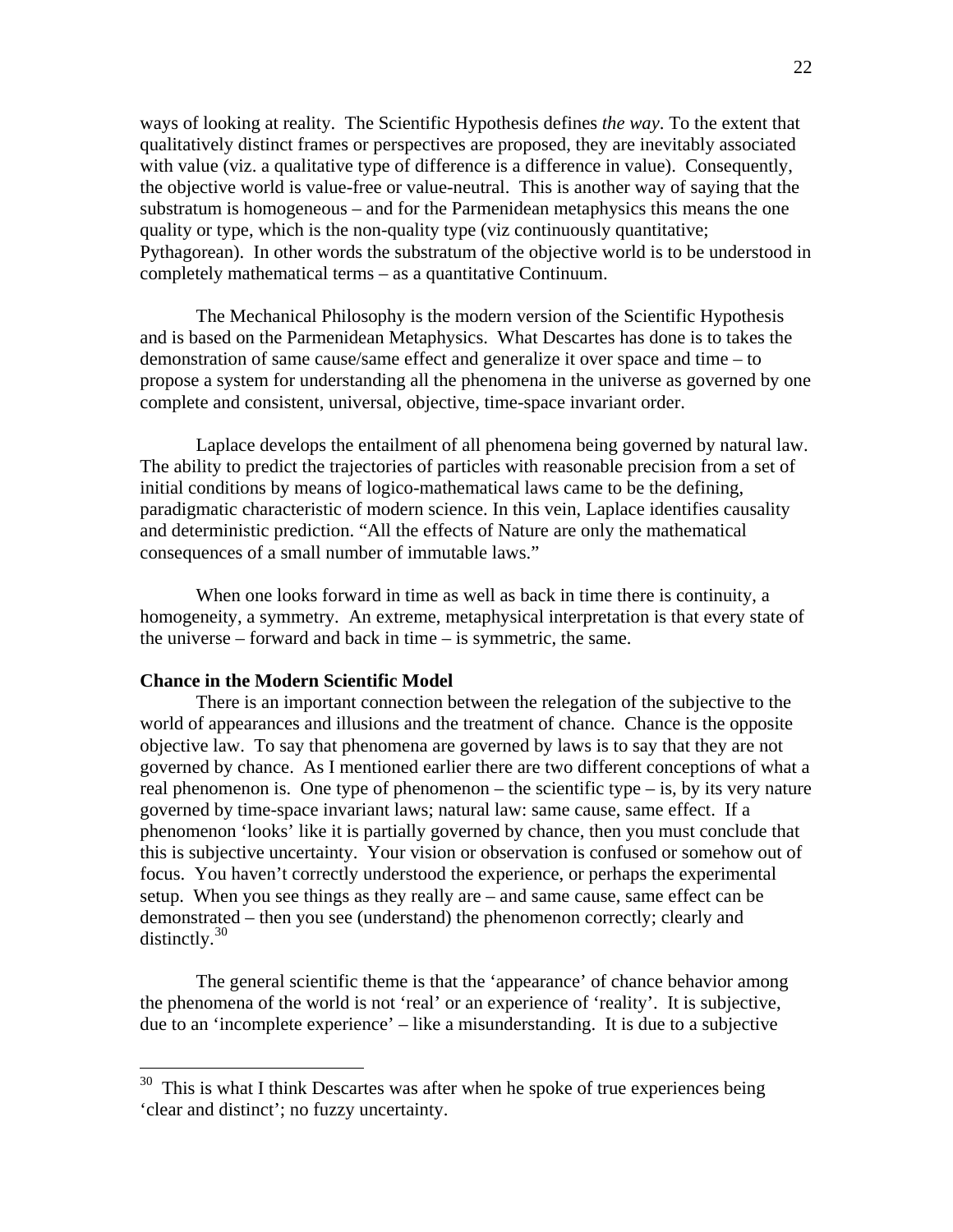lack of knowledge or understanding. All the uncertainty that one experiences is due to personal, subjective ignorance and does not reflect anything about the ultimate underlying reality that full knowledge and understanding would reveal. This uncertainty that is experienced as chance must be resolvable – if not immediately, or relatively soon, at least in principle. Part of the normal activity of practicing experimental scientists is to manipulate what appear to them to be relevant factors in an attempt to get a 'clean' or at least 'cleaner' link between their observation of one specifiable cause and its observable, one specifiable effect.

 'Apparent' irregularities that arise in a world hypothesized to be completely and consistently regular introduce chance. But this chance must be subjective, illusion, due to my incomplete knowledge or understanding of the world.

 The standard image of the litany of the Scientific Research Program is that our overall uncertainty, and corresponding experience of chance, will decrease with as knowledge increases – along with our observational technique. Through the SRP we are converging on the truth – the truth of the Scientific Hypothesis.

### **Chance and Incompleteness**

 $\overline{a}$ 

 But what would it look like if the experience of chance were 'real'? It would mean that there were real differences and that there was real change. Real difference and real change would constitute discontinuities in the postulated Continuum of the Scientific Hypothesis. Real chance would be a discontinuity of the continuity *type* defined by SH. Real chance would constitute something like a demonstration of the metaphysically opposite *type* – a qualitative change or difference. This would be a qualitative difference in a world that is supposed to be continuously non-qualitative, a world that is supposed to be completely and consistently describable in terms of linear mathematics.

 Whether you are reasoning in Parmenidean or Heraclitean metaphysics, the experience of real change or real difference will be in relation to *your* hypothesized *type* of continuity. In both cases the experience of real change and real difference is a breaking of the continuum-type. It is symmetry-breaking of the type of symmetry that each proposes. Change or difference in a Heraclitean Discontinuum is simply a discontinuity of the discontinuity – an unexplainable continuity of the Parmenidean type. What I am pointing at here – previewing – is that real change and real difference can't be accounted for by either metaphysics by itself. This is part and parcel of the Dialectical Dilemma and the Third resolution. If either of these two metaphysics were correct then there would be no real change, and there would be no real time.<sup>[31](#page-22-0)</sup>

 It is unclear how one could ever convince a thoroughgoing advocate of SH and participant in the SRP that some experience of chance was real. It would constitute a

<span id="page-22-0"></span><sup>31</sup> Barbour, Julian, *The End of Time*, (1999) Oxford University Press. Mentions Einstein's critique of Newtonian time along with his own weird statements that the passage of time is an illusion.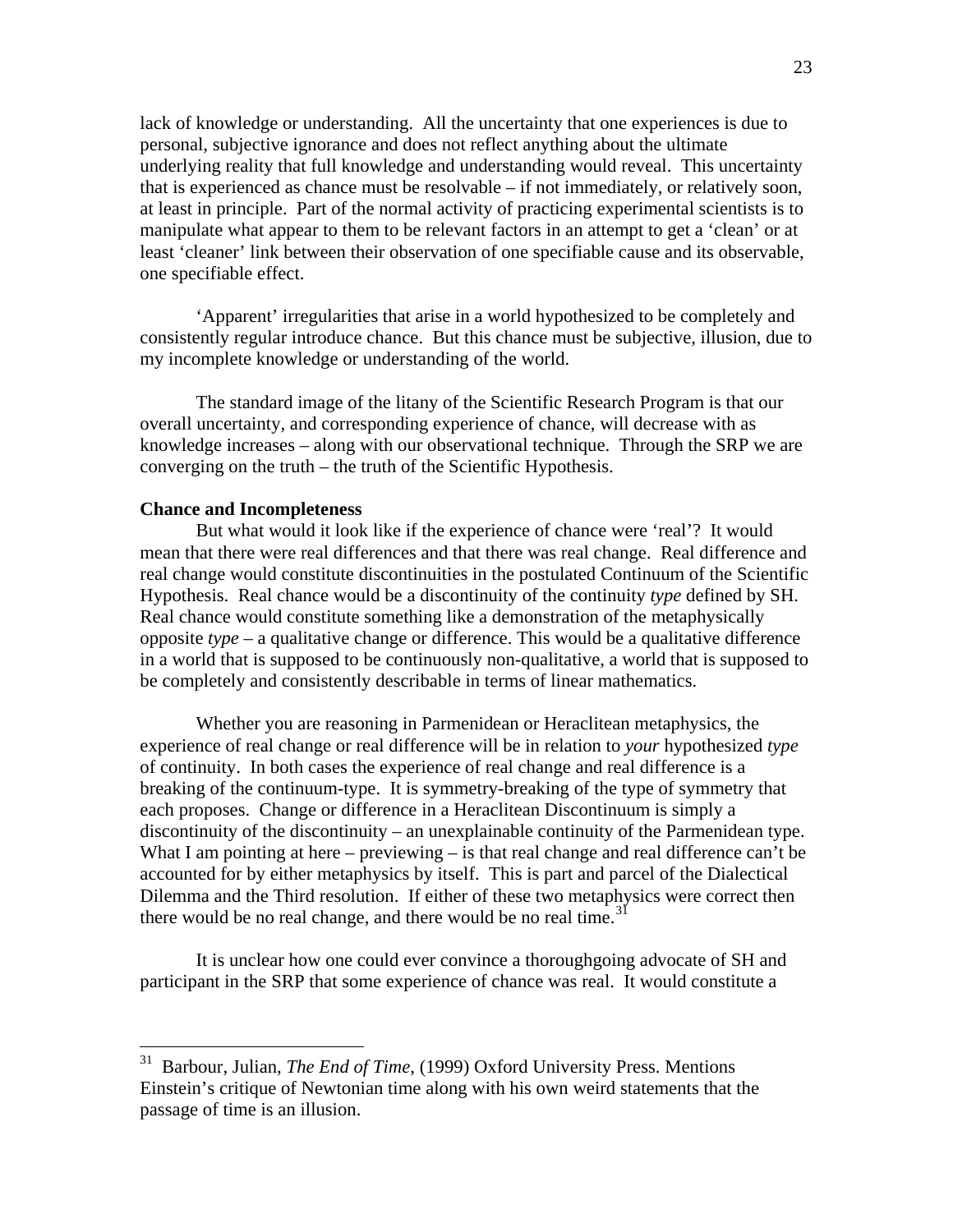proof of the incompleteness of the SH. This points of course to our particular interest in incompleteness proofs.

## **Poincaré Incompleteness and the Heraclitean Discontinuum**

 Henri Poincaré formally proved that even the simple Three-Body Problem of the Cartesian-Newtonian system was unsolvable. The consequence was that the answers to clearly meaningful questions in the Newtonian system were undecidable. Poincaré was convinced that one of the implications of Three Body Problem was the incompleteness of Euclidean geometry. If this is indeed the case one might well rename the Three Body Problem, the Three Body Paradox – parallel to what I have referred to as the Pythagorean Paradox.

 Poincaré's problem was not just any sort of problem. It was not just a problem *within* the system. It had been demonstrated to be a problem *for* the system. It was a problem that – by its very nature – could never be solved within the Scientific Research Program. It was a proof of the incompleteness of Newtonian mechanics – with apparent implications all the way up to Euclidean geometry and the Parmenidean metaphysics.

 Poincaré discovered a chaotic deterministic system and laid the foundations of modern Chaos Theory. Poincaré's work points to an objective, deterministic, Heraclitean Discontinuum. Poincaré pointed out that the time evolution of a system such as the solar system is chaotic in the sense that a small perturbation in the initial state, such as a slight change in one body's initial position, might lead to a radically different later state.

 Poincaré's conclusion, reasoning from the Three-Body Problem that Euclidean geometry was formally incomplete lead him to develop one of the early version of Relativity. Lobachevsky and Riemann developed the complementary Non-Euclidean geometry from the historical root of concern about Euclid's parallels axiom. Both these were mathematically preliminary to Einstein Special and General Relativity. Whether the real universe is Euclidean or Non-Euclidean should be undecidable.

## **Carnot and Maxwell**

 $\overline{a}$ 

A separate challenge to the Mechanical Philosophy came from the classical theory of thermodynamics. The Second Law of Thermodynamics indicated that the behavior of real phenomena was not symmetric in space-time in the classical mechanical sense. The universe as a whole seemed to have a net direction in time – by its very nature.

Mendelssohn<sup>[32](#page-23-0)</sup> captures the step at which probability is introduced as an objective characteristic of the thermodynamic phenomena:

*"Maxwell and Boltzmann [found the relation between Boyle's pv=RT and Newton's laws and] expressed pressure and temperature in terms of the average energy of motion of the* 

<span id="page-23-0"></span><sup>32</sup> Mendelssohn, K. "Probability Enters Physics", in *Turning Points in Physics* (1959), Harper & Brothers, NY, page 46-47.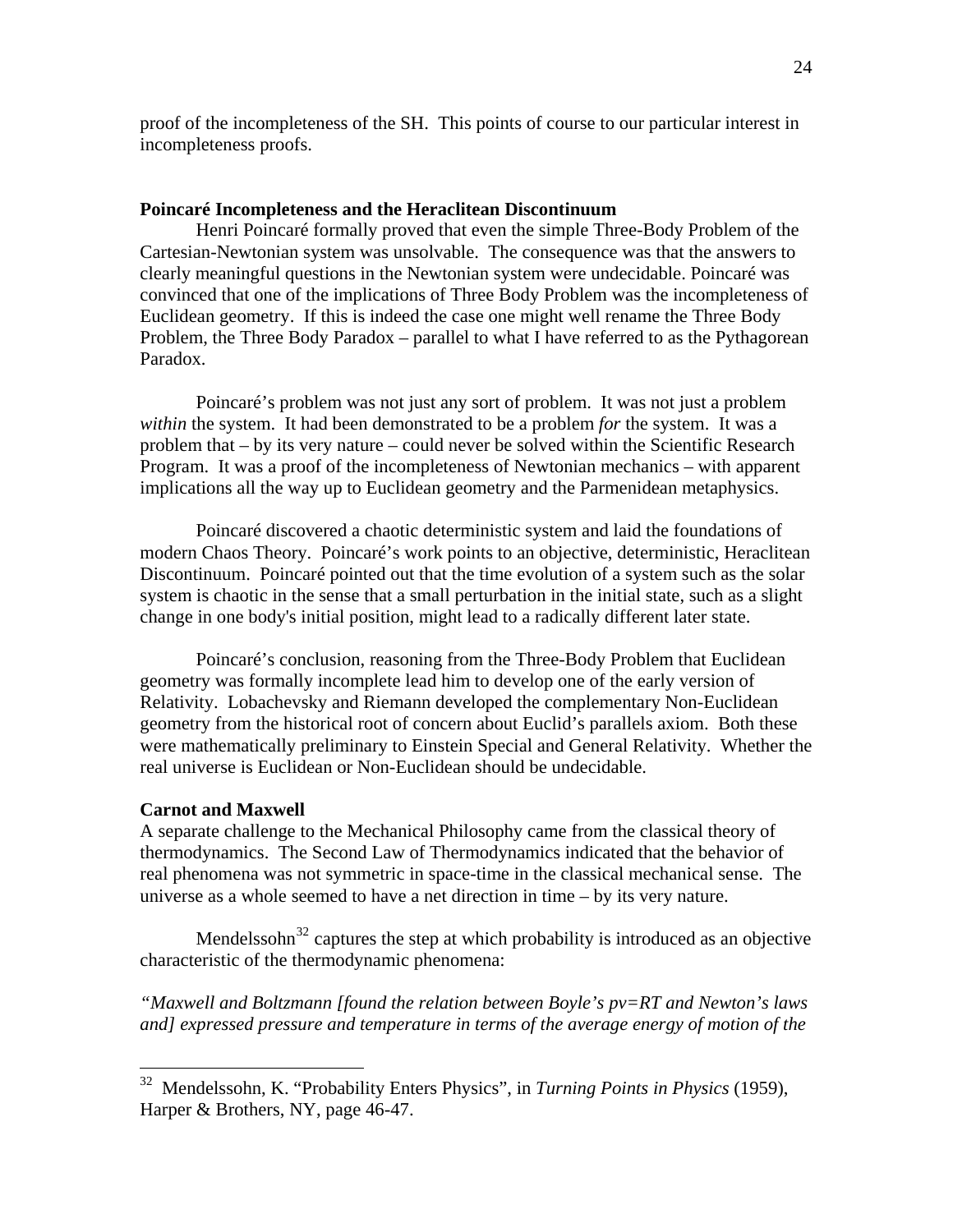*gas molecules. Please, note that I have just introduced the term "average" which, as far as the individual molecule is concerned, expresses a probability and not a certainty. "Average" and "probability" are statistical concepts which did not occur in either Newton's or Boyle's reasoning."* 

 The role of chance in the relation between the Newtonian mechanics and Maxwellian thermodynamic systems is clearly stated here supporting the general line of reasoning in this essay. Stated at the metaphysical level the Heraclitean universe (Maxwellian) is a sort of statistical complement, by a sort of *via negativa* reasoning, of the Parmenidean universe (Newtonian).

 In the modern physics community Boltzmann is typically represented as winning the debate with Carnot, reinterpreting Boyle's non-atomistic phenomena to the collective, ensemble, atoms behaving according to Newtonian physics. The dominant, politically correct position in modern science is that the ensemble view is entirely commensurable with the individual view. And depending on whom you are talking to the atomistic is derivable from the statistical or vice versa.<sup>[33](#page-24-0)</sup>

 Maxwell, himself was adamant in emphasizing that these were not derivable one from the other but represented two distinct ways of looking at 'reality'. In this sense Maxwell is positing an early version of the particle-wave complementarity at the heart of the Copenhagen Interpretation of Quantum Physics.

## **Quantum Theory**

1

The important lessons I wish to draw from the development of quantum theory can be put in terms of (a) the differences in the nature of classical and quantum phenomena and (b) the corresponding differences in the nature of the laws governing those different types of phenomena.

Quantum theory began to emerge as a result of failures in trying to understand microlevel phenomena in terms of established macro-level concepts. In Bohr's model the atom, with electrons orbiting the nucleus, naturally radiated, leading to 'absurd' results.<sup>[34](#page-24-1)</sup> In the new model Bohr just assumed – the exact opposite – that atoms are non-radiating in their stationary state. As de Broglie points out:

 $33$  These derivations are not valid either way.

<span id="page-24-1"></span><span id="page-24-0"></span><sup>34</sup> de Broglie, Louis, *The Revolution in Physics*, (1958) The Noonday Press. "If then the electromagnetic theory in the form given it by Lorentz were actually applicable to the elementary particles of electricity, it would allow us to calculate without any ambiguity the radiations emitted by an atom of the Rutherford-Bohr planetary model. We have already seen to what grossly inexact predictions we would be led. If an atom constantly lost its energy in the form of radiation, its electrons would all end by falling very rapidly into the nucleus, and the frequency of the radiation emitted would constantly vary in a continuous fashion. The atom would be unstable and there could not exist spectral lines of well-defined frequencies – which are absurd conclusions." Page 146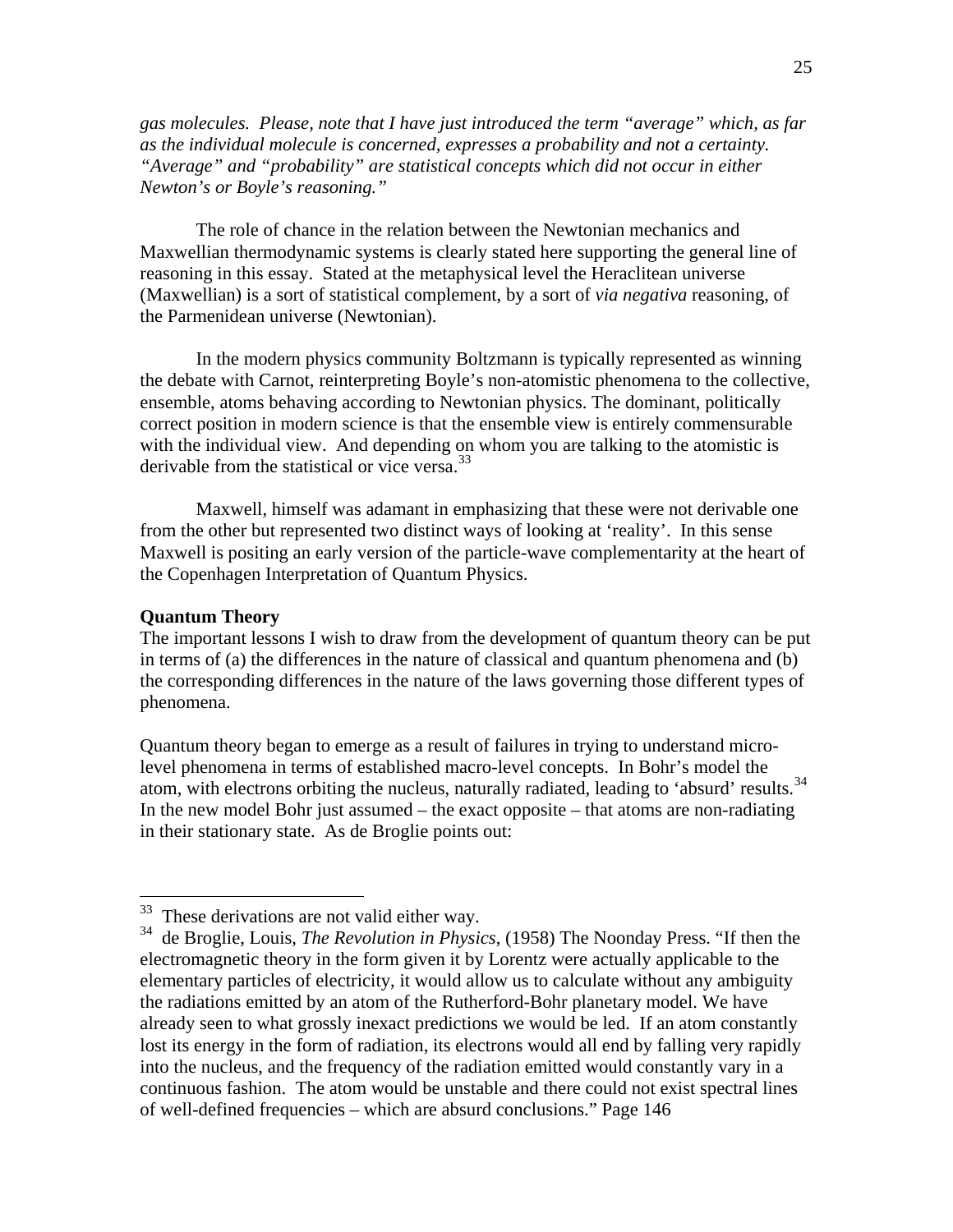*"To avoid this essential [absurd] difficulty, Bohr, as we have seen, had supposed that the atom in its stationary states does not radiate; this is tantamount to denying the possibility of applying the electromagnetic theory of radiation to the orbital motion of the electrons in their stable trajectories."*[35](#page-25-0)

The essential point to understand and emphasize here is how different the descriptions of the phenomenon of emission are from the point of view of classical and quantum theory.

*"In the classical theory, an atomic electron in motion radiates, in a continuous fashion, a whole series of radiations: the emissions of these radiations is therefore both continuous and simultaneous. In the quantum theory, on the contrary, an atomic electron does not radiate when it is in a stationary state, and when it jumps from one state to another . . . the emission of the spectral lines of an element is discontinuous and proceeds by isolated individual actions. Surely then it is difficult to find two conceptions more different from each other than the classical conception and that of the quantum theory and at the very first it can legitimately be asked if any bridge can be built to connect them."[36](#page-25-1)*

Bohr's strategy required the introduction of a probabilistic relation between the two frameworks:

*"When we reflect on the means of establishing a correspondence between the classical picture of emission of the spectral lines and the so dissimilar picture that the quantum conceptions suggest to us, we at once perceive that this correspondence, if it ever is realized, can only be of a statistical nature."*[37](#page-25-2)

 De Broglie recalls (paraphrasing), 'as we were attempting to determine the classical laws governing the behavior of all physical phenomena, we were forced to the conclusion that there were phenomena which – *by their very nature* – are governed by chance'. To many researchers at the time this meant that the pursuit of universal, same cause-same effect-type laws – as suggested by the Scientific Hypothesis – must be inherently incomplete. There were unavoidable, irreducible phenomena that simply could not be understood in these terms. De Broglie continues, 'then we entered terra incognita as we realized that there was order in the chance'.

 This created the curious situation where there were two types of laws: the regular law-laws, where the same cause always produced the same effect, and the new chancelaws, that allowed one to predict, but only in a statistical sense. This is rather like stating an oxymoron: that we have two objective orders. It is oxymoronic in that to say that there is an 'objective order' means that that it is the universal order governing all phenomena – from all possible points of view, from any frame of reference, complete and consistent. You can't sensibly – self-consistently – have two of these. We have a paradox – looking rather like a Dialectical Dilemma. According to Poincaré:

<span id="page-25-0"></span> $35$  De Broglie, Louis, The Revolution in Physics, (1958) The Noonday Press. page 146

<span id="page-25-1"></span> $36$  Ibid page 147

<span id="page-25-2"></span> $37$  Ibid page 148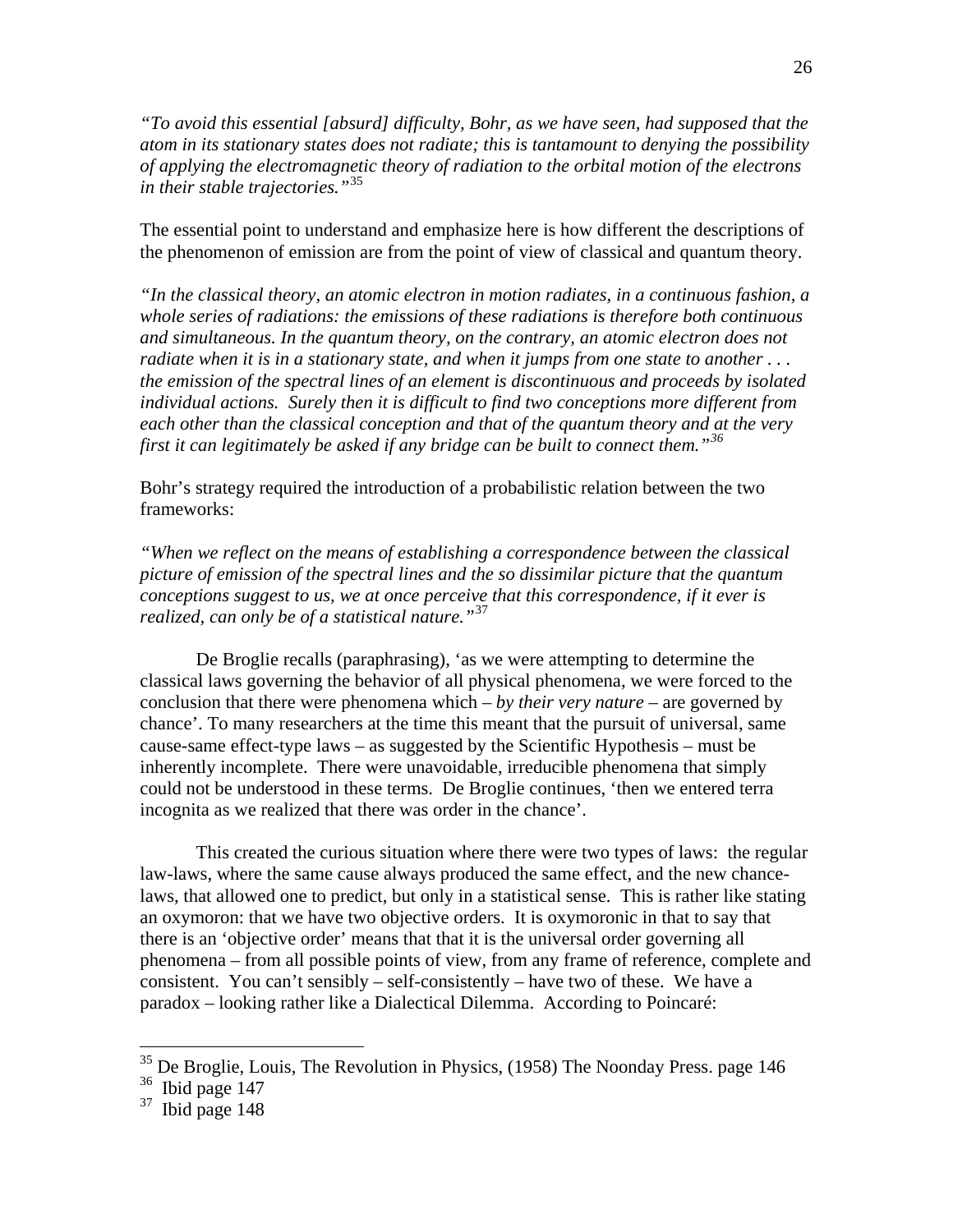*"Our first glance at the distribution of the [spectral] lines makes us think of the harmonics that are met with in acoustics, but the difference is great; not only are the wave numbers not successive multiples of the same number, but we do not find anything analogous to the roots of those transcendental equations to which we are so often led in physical mathematics. . . . the laws are simpler, but they are of an entirely different nature . . . Of that, we have not taken account, and I believe that there is one of the most important secrets of nature."*[38](#page-26-0)

With the priority – for this group of physicists – on understanding the behavior of phenomena at the atomic level, it became necessary to make a choice between the classical and quantum framework as to which *type of law or order* was more fundamental – which type allowed one to perceive 'reality'.

*"It was therefore necessary to classify henceforth Newton's mechanics and even that of Einstein as being the "old mechanics" and to create a new mechanics in whose framework the old mechanics will appear as first approximations, valid under certain conditions."*[39](#page-26-1)

The new type of laws not only introduce chance and probability as essential components, they seem to make them the foundation.

*"Everywhere the certainty of the old mechanics gives way to probability. We are glimpsing here an important change in the method employed by science in the representation and prediction of phenomena, a change which embraces important philosophical consequences."*[40](#page-26-2)

This conversion to a new type of chance-law at the foundation of science understandably lead many scientist to suggest that this was no longer science – consistent with the Scientific Hypothesis. De Broglie continues:

*"There has been a great deal of discussion in the last years about this question of indeterminism in the new mechanics. A certain number of physicists still manifest the greatest repugnance to consider as final the abandonment of a rigorous determinism, as present day quantum physics must do. They have gone to the length of saying that a nondeterministic science is inconceivable."* [41](#page-26-3)

# **Place of Chance in the Modern Worldview**

The introduction of chance as a real, objective characteristic into the modern worldview alters the conception of reality considerably. Chance is no longer subjective – a mere appearance or an illusion. Acceptance of chance as a real component of reality is to

<span id="page-26-0"></span><sup>38</sup> Poincaré, H., *The Value of Science*, p. 305

<span id="page-26-1"></span> $39$  de Broglie, Ibid, page 167

<span id="page-26-2"></span> $40$  Ibid page 180

<span id="page-26-3"></span> $41$  Ibid page 216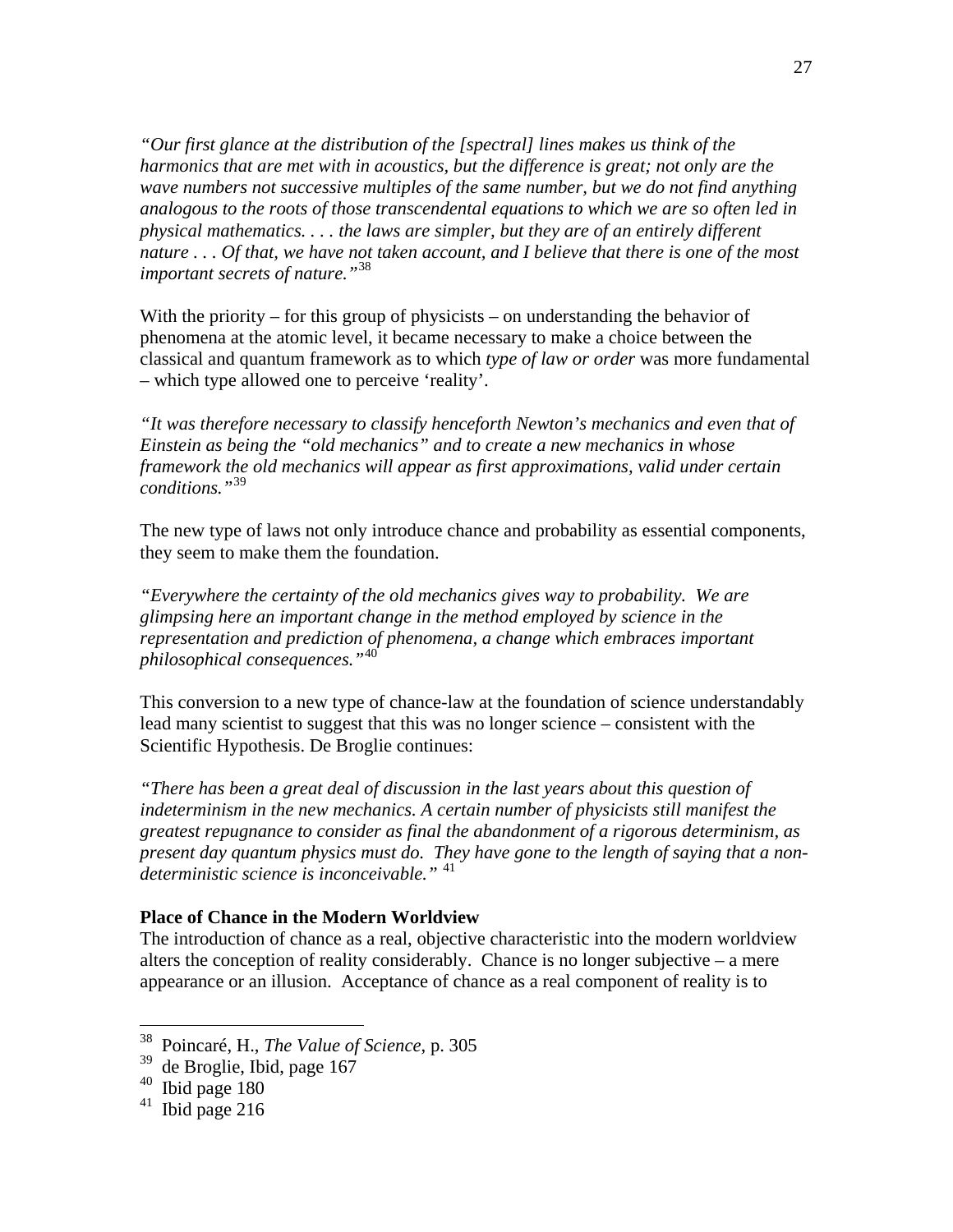accept the incompleteness of the original Scientific Hypothesis. This is not an uncommon opinion, but its implications are difficult to understand.

 Reality seems to 'participate' in both types of phenomena – each associated with either the Parmenidean or Heraclitean metaphysical frameworks.

 Quantum theory appears to be an encounter with the paradoxical Dialectical Dilemma. The Copenhagen Interpretation argues that each potential observer is faced with a choice – or range or field of choices – of how to observe the world. This reintroduces the observer back into the picture of reality. The subjective component, excluded by earlier objective, deterministic models, must now be understood as an irreducible aspect of the nature of reality.

 In the Copenhagen Interpretation just how to incorporate the observer in a selfreferentially consistent way is presented not as a specific answer, but as the challenge.

# **Maxwell's Spectrum**

The aim of this section is to present a thought experiment and by analogy to provide the reader with an image of what a possible solution to the Dialectical Dilemma might look like. This I believe will serve as a guide in following the next stage of developing the resolution wherein the two metaphysical systems – Continuum and Discontinuum – and their respective research programs become special, or limiting, cases within a more general, Third, Middle Way, metaphysics.

James Clerk Maxwell, in his book, *Matter and Motion*, explores causality:

*"There is another maxim . . . which asserts "That like causes produce like effects." This is only true when small variations in the initial circumstances produce only small variations in the final state of the system."[42](#page-27-0)*

Sir Joseph Larmor comments in a footnote to this passage: *"This implies that it is only in so far as stability subsists that principles of natural law can be formulated: it thus perhaps puts a limitation on any postulate of universal physical determinacy such as Laplace was credited with."[43](#page-27-1)*

# Maxwell continues:

*"In a great many physical phenomena this condition is satisfied; but there are other cases in which a small initial variation may produce a very great change in the final state of the system."[44](#page-27-2)*

<span id="page-27-0"></span><sup>42</sup> Maxwell, James Clerk, *Matter and Motion (Notes and Appendices by Sir Joseph Larmor*), (1991 Dover edition), page 13

<span id="page-27-1"></span> $43$  Ibid, page 13

<span id="page-27-2"></span> $44$  Ibid page 13-14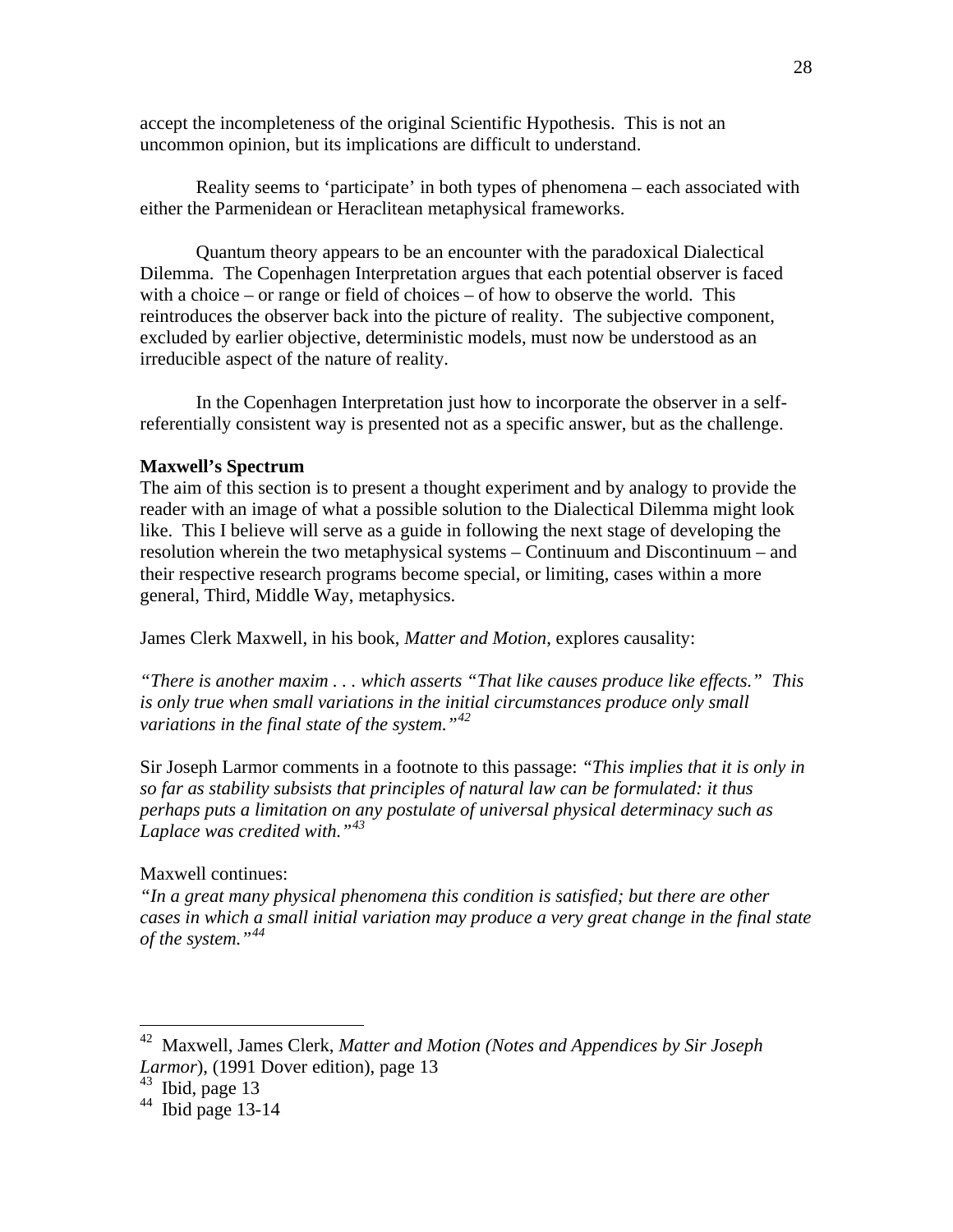Larmor comments: *"We may perhaps say that the observable regularities of nature belong to statistical molecular phenomena which have settled down into a permanent stable condition. In so far as the weather may be due to an unlimited assemblage of local instabilities, it may not be amenable to a finite scheme of law at all."[45](#page-28-0)*

Imagine a line. At one end is the relation of natural law: same cause, same effect. At the other end of the line is what we might begin to describe as turbulence.

| Natural Law | Turbulence |
|-------------|------------|
|             |            |

 Anyone familiar with the modern discussion of Chaos Theory will recognize in Maxwell's first statement – "*when small variations in the initial circumstances produce only small variations in the final state of the system"* – the nearly identical phraseology used to describe what came to be called the "butterfly effect". Chaotic systems are characterized in precisely these terms.

 What Maxwell is saying is that the classic Newtonian image of a world where all phenomena are related by natural law – the same cause always and everywhere necessarily producing the same effect – is not universally characteristic of the real world. In other words, the Scientific Hypothesis that all phenomena are governed by a universal (i.e. time-space invariant) order doesn't reflect reality.

 Take one step away from the left hand, natural law extreme. Consider a coin flip. Here, slight differences in the cause produce two equally probable two effects. With very slightly different throws of a six-sided die, there are six possible effects of the same cause. Consider slightly different throws of a die with an increasing number of sides. As you reach the number if sides equal to the possible states of the system you have the complete opposite of same cause, same effect. With a large number of such units you approach a perfect turbulence.

 In the classical Laplacean image of *"universal physical determinacy"*, as Larmor points out, the chance aspect was taken to be an illusion.

 On the extreme right hand side, there is a complete spread of possible outcomes from a given original causal state of affairs. Any effect is equally probable from a given cause. This causal condition applied to the situation of an ideal gas contained in a box is equivalent to the statistical description of thermal equilibrium.

<span id="page-28-0"></span> Consider next that the two polar-extreme images are idealizations: on the left side, a perfect same cause, same effect natural law relation, and on the right side, the purely statistical image.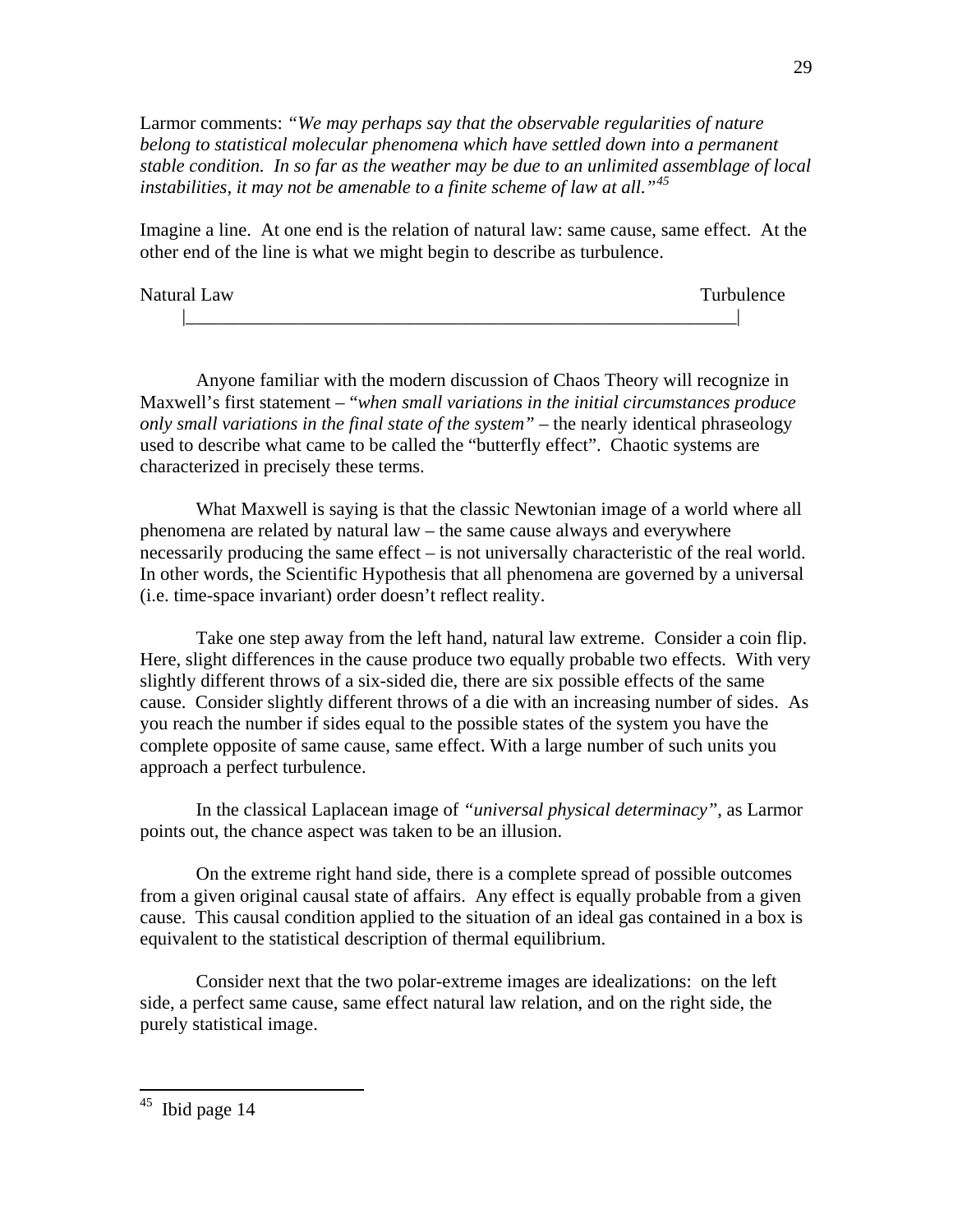If we eliminate the extremes we are eliminating the possibility of an objective instantiation of either 'pure' type of phenomena. Between the idealized extremes is a universe of phenomena that 'participate' – by their very nature – in both types. Asking about the correct description of the universe, by eliminating the extremes, we are eliminating the possibility of an objective universe of either the Parmenidean or Heraclitean type.

 The greatest limitation of this analogy is that the two ends of the spectrum are really irreconcilably different. And that is not obvious since I developed the sense of the right side by an incremental *via negativa* line of reasoning from the left. This just tells us that the right side idealization is what the left side is not. But the right side ideal should not have any quantitative aspect at all. The right side – in its own terms – is perhaps better characterized as purely qualitative; pure discontinuity (viz. even in the sense of an infinity, open and continually changing). Following this speculation with a reverse *via negativa* characterization starting from the right, we would want to say that – starting from pure heterogeneity (viz. pure quality) – the line becomes increasingly homogeneous until we reach the left hand extreme where there would be pure homogeneity – plausibly the purely quantitative, mathematical (viz. pure quantity).

 What this image is conveying is a transition from thinking about the Parmenidean and Heraclitean metaphysics as opposing 'positions' – where one might imagine that each could be separately axiomatized, to an image of polarity. The idealized endpoints are 'inconceivable' – self-referentially inconsistent. The attempt to define a universe in terms of either extreme ideal leads to absurd and self-contradictory conclusions. The important consequence of the polar model is that the two complementary approaches to understanding the universe now become special, limiting cases within a more general picture. Each of the two metaphysics capture something more like a way or line of reasoning – move to the right; move to the left – pointing in polar opposite, balancing directions. To actually arrive at one of the poles is to arrive at paradox. All real phenomena are in between, in what I am inclined to refer to as the Middle Ground.

 The implication I take from Maxwell's comment is that our knowledge of natural law phenomena and natural law relations is selective – genuinely discovered – out of the real, more complex and sophisticated universe. Natural law relationships are special limiting cases within a more general metaphysics. The image fits both the universe and each individual phenomenon. Natural law phenomena are not universal.

 This is a representation that is greatly superior to what David Hume pinned on science. No one seemed able to respond to Hume's characterization of science as a compilation of simple correlations. These were not discovered through investigation but simply observed and recorded – with no real justification for the inductive generalization. That there might be some difficulty or problem in discovering the cause of some effect simply doesn't arise. But in Maxwell's implicit model natural law phenomena and relations are only part of the picture – and plausibly 'hidden'.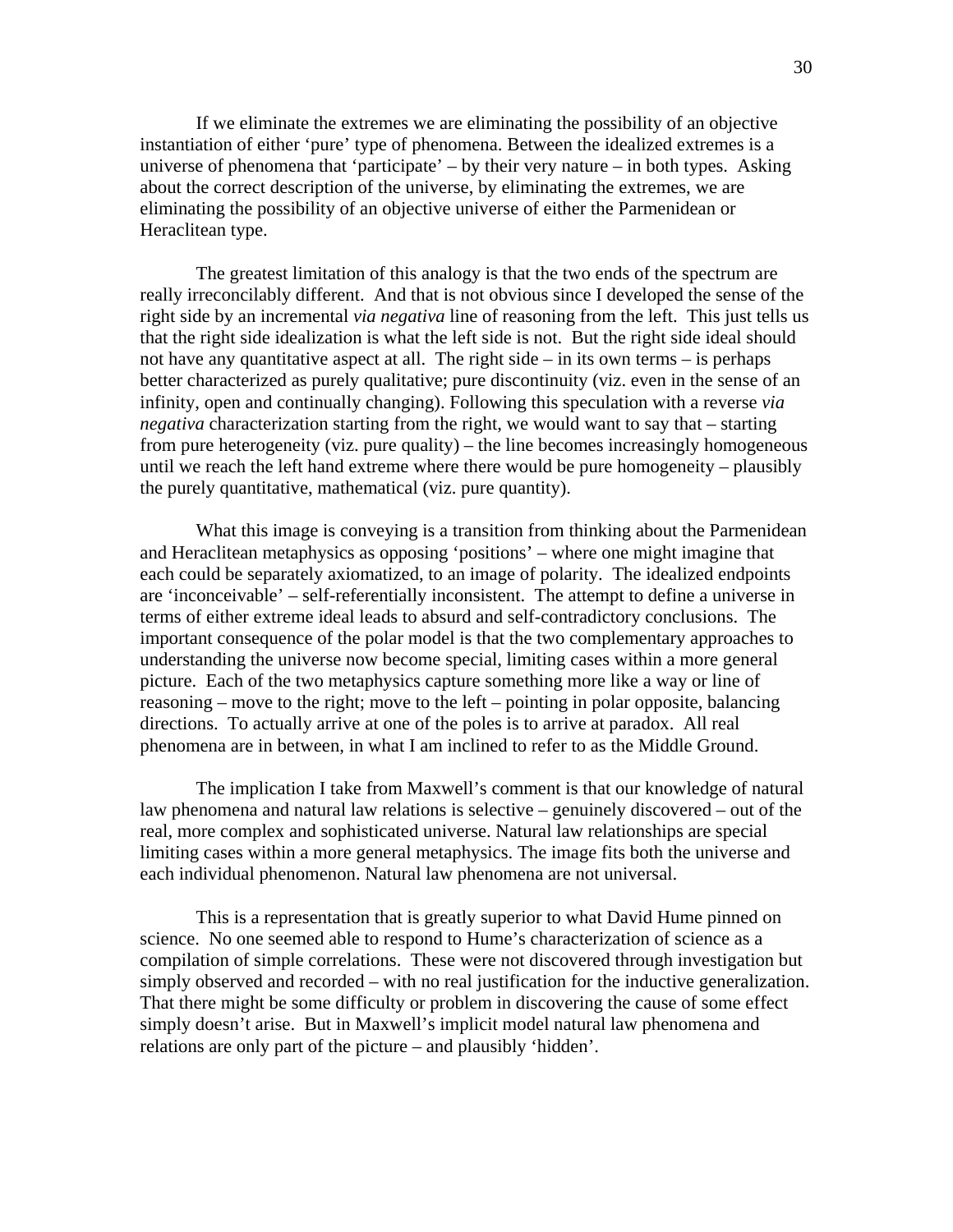In Maxwell's model laboratories, experimentation and intelligent, problemsolving investigation immediately begin to make sense. The reasoning however remains as ambiguous – as hidden – as the definitions of the phenomena.

 Another feature of the Maxwell's Spectrum image is that there is a marriage of causal dependence and causal independence that makes a lot of sense. This is how we normally tend to look at the world. The normal description of the tools of scientific method always speaks of the manipulation of independent variables. At the left hand extreme it is a world of exclusively dependent variables. And at the right extreme it is a world of independent variables. There is complete and consistent causal dependence on the left (Continuum), balanced by the complementary complete and consistent causal independence on the right (Discontinuum). $^{46}$  $^{46}$  $^{46}$ 

 Take one more step with Maxwell's Spectrum. Move from the original image of a line with two poles, to a new image where each ideal type defines the axis of a simple two-dimensional graph. This defines a space. The space is 'dappled' with natural law relationships. All that is excluded from the space is the axes themselves, no Middle Ground phenomena touches either axes. Each natural law relationship is limited, conditional – non-universal. Non-universal means non-objective. If non-objective then there is some suggestion of a role for the subjective. And yet in a sense each type is the discontinuity of type of the other; each is the subjective for the other. Confusing.

 The image of a world composed of some sort of mix of causally dependent and causally independent relations is appealing. In the Parmenidean system all relations are causally dependent. In the Heraclitean system all relations are causally independent. Both the Parmenidean and Heraclitean metaphysics – each taken alone as universal – are deterministic. In a mixed system manipulation seems reasonable. I particularly like the further implication that the test of a scientific discovery is 'participant demonstration' rather than 'detached prediction'. This is the difference between a Middle Ground universe where the investigator is a participant, and either of the extremes where the investigator is an 'unreal, subjective' detached observer.<sup>[47](#page-30-1)</sup>

 The knower in Hume's model is a passive, detached observer. In the Middle Ground model the knower should be able to tell you just as easily how to prevent (viz. by manipulating independent variables) as to predict an event. His knowledge is obviously more substantial than that of a passive, detached observer. But just what he knows is still unclear.

**Part Three – The Third Metaphysics Summary and Final Strategy** 

<span id="page-30-0"></span><sup>&</sup>lt;sup>46</sup> Except here the systematic approach is not always or even expectedly likely to succeed; because these are not simply linear relations and a commensurable complement.

<span id="page-30-1"></span> $47$  This points to the dialogue between Pragmatism and Positivism. Can we test the difference?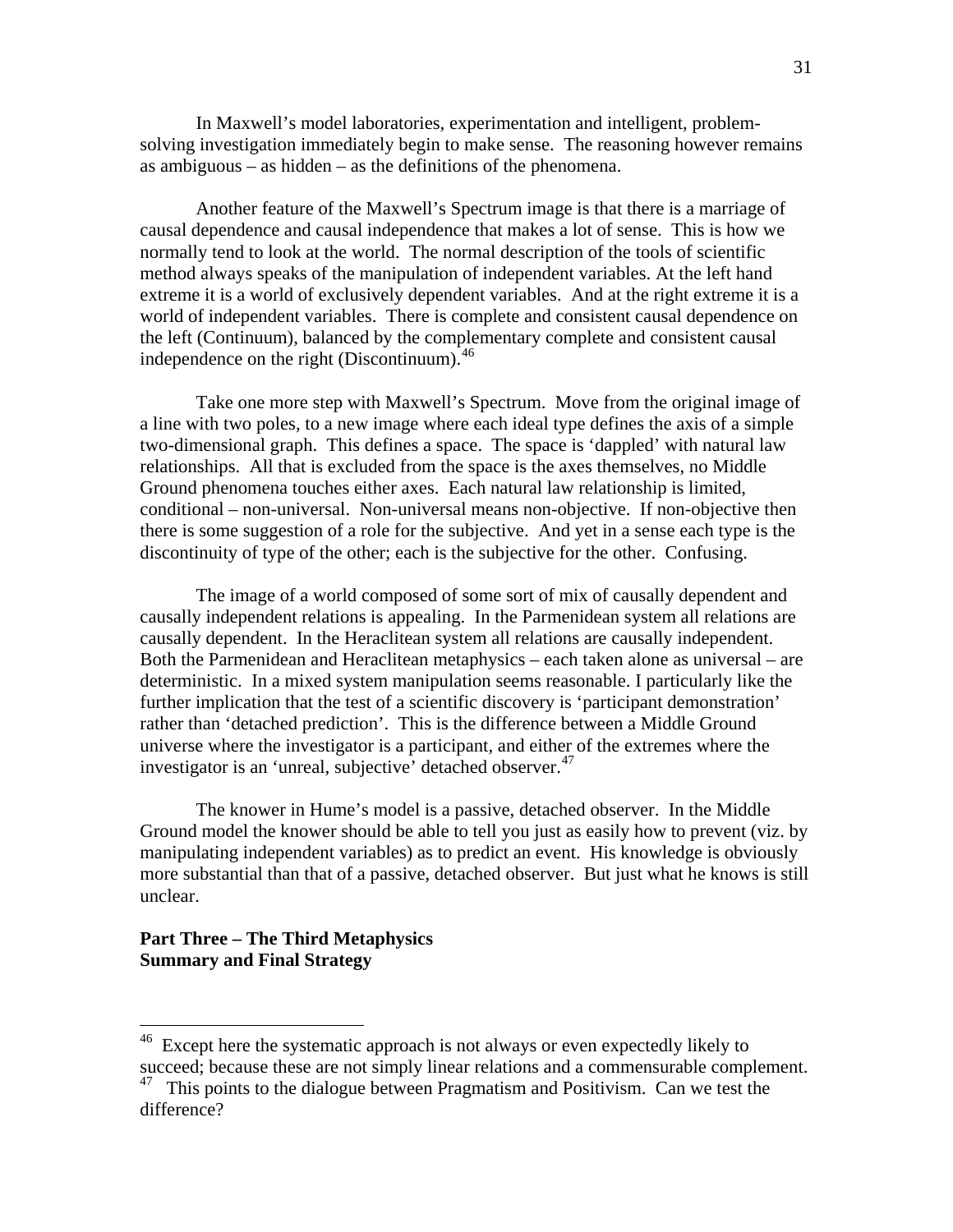The basic thesis of this essay is that the science-religion dialogue is better conceived in terms of a three-part metaphysics context rather than the more common two part.

 In the two-part representation the science and religion are pitted against one another. Because there are apparently irreconcilable differences between traditional scientific and the traditional religious view of the universe, a problem with one tends to be viewed as potential support for the other. And arguments that one or the other has serious problems or is deeply flawed, encourages support for the other. None of the demonstrated, or reasoned, problems or flaws of either the scientific or religious views have established a decisive conclusion. As pointed out, the problem of reaching a commonly agreed resolution is compounded by the fact that each views any possible solution in different terms. This back and forth continues unresolved.

 The arguments I have developed up to this point are really just establishing the possibility and perhaps a rough plausibility for the three-part metaphysical treatment. The three-part strategy maintains that the proper opposite of the metaphysical framework associated with a rigorously axiomatized scientific view is a complementary, axiomatized historical and cosmographical view. In the ancient dialogue on these issues the two opposites are associated with Parmenides and Heraclitus.

 The ancients, I have argued, were convinced of the mutual incompleteness of these two metaphysical perspectives. Incompleteness proofs are a central component of the line of argument in this essay. The Pythagorean Paradox illustrated the argument for the incompleteness of at least the Pythagorean version of the Parmenidean metaphysical view. The incompleteness proofs are an inseparable part of the three-part metaphysical solution being proposed. The incompleteness means incorrectness of the universal extrapolation of the perspective. It does not mean universal, or 'objective', falsity. The incompleteness of the competing metaphysics leaves open the possibility that, although irreconcilable in each other's idealized terms, they might both be understood as special, limiting cases within a more general metaphysics.

 I suggested that Plato, at least, embraced the paradoxical undecidability of the question as to which one is more fundamental in describing reality. This embrace of the paradoxical undecidability lays the ground for defining a new view. But at first the embrace is rather disconcerting, and this initial step lands one in what I have referred to as the Dialectical Dilemma. I briefly explored the Socratic position as a novel response to the Dialectical Dilemma. I argued that in the Socratic context the prior two metaphysics are not rejected but accepted and included as special, limiting cases within the new, more general metaphysical framework.

 I argued briefly that the Socratic context could be usefully characterized in terms of the question, 'How should we live?' This question did not make sense – was not a meaningful question – in either of the other two metaphysics in that they are both deterministic. I suggested that the question 'How should we live?' is the core question that defines the problem of design. I suggested that the problem of design is, in broad outline, also the defining problem of engineering. Stated in pragmatic terms the problem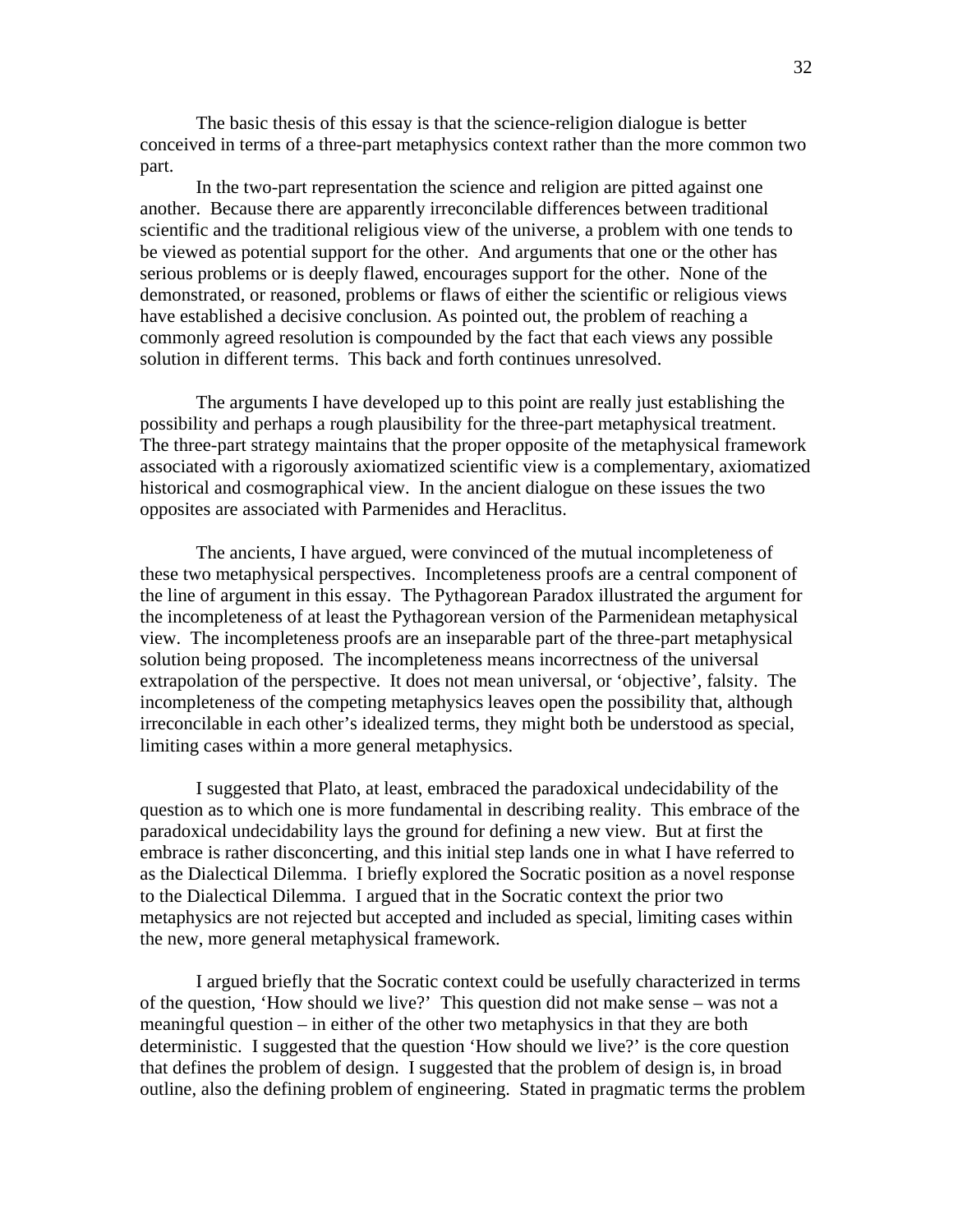of design is 'how to bring new good things into the world.' But when Socrates, who has dismantled all proposals, is asked for the correct design agenda he says that he doesn't know. The Socratic context is inherently problematic. The Socratic character is 'blind' and can only learn about 'good' or 'better' designs for life, for the universe, by actively investigating the potential design space. In order to investigate the design space one must actively implement different designs and different design strategies. As in normal, common sense engineering, there is an irreducible element of blind trial and error. As we succeed we learn to ask better and better questions. The Socratic character is modern parlance is a sort of existential pragmatist, or pragmatic existentialist.

 In my review and treatment of the modern era, I argued for a rough parallel between the ancient and modern dialogues.

 I argued that the Newtonian and Relativistic frameworks are, as both Bohr and Kuhn have similarly suggested, likely to turn out to be complementary. The argument that the success of Newtonian physics is correctly understood in terms of its being a limiting case within the more general, 'objectively' valid Relativistic space-time, simply doesn't carry. In both logical and mathematical terms it looks more like a subsumption – a play in the Appearance-Reality Game. A more plausible suggestion is that all real – Middle Ground – phenomena 'participate' in, and require for their full description, both space-time frameworks; both metaphysical perspectives. Confronting this dualism is an encounter with the Dialectical Dilemma.

 I went on to argue that the development of quantum theory can similarly be understood in terms of a standoff between classical (macro) physics and a new (micro) physics that is built on a probabilistic logico-mathematics. I argued that the probabilistic framework should be understood as the re-emergence of the deterministic Heraclitean complement to the classical determinism. I criticized the Correspondence Principle arguments wherein the 'old metaphysics' of Newton and Einstein are viewed as special, limiting cases within the more fundamental, probabilistically based quantum physics. The arguments of the reigning quantum physicists that the success of the classical, macro-physics can be explained or understood by viewing the macro-physics as a special, limiting case (viz. when the quantum numbers are large) of the micro, quantum physics are invalid. Again, the quantum physicist's arguments look more like a play in the Appearance-Reality Game.

 I pointed out that the development of thermodynamics also fits the model of two competing metaphysical representations. Maxwell warns us explicitly that these two ways of representing phenomena – these two ways of observing – are essentially different; one cannot be legitimately derived from or arrived at from the other.

 The two traditions represented by Boltzmann and Carnot are still used in research and application. Yi has argued that the reduction of the classical (Carnot) approach to the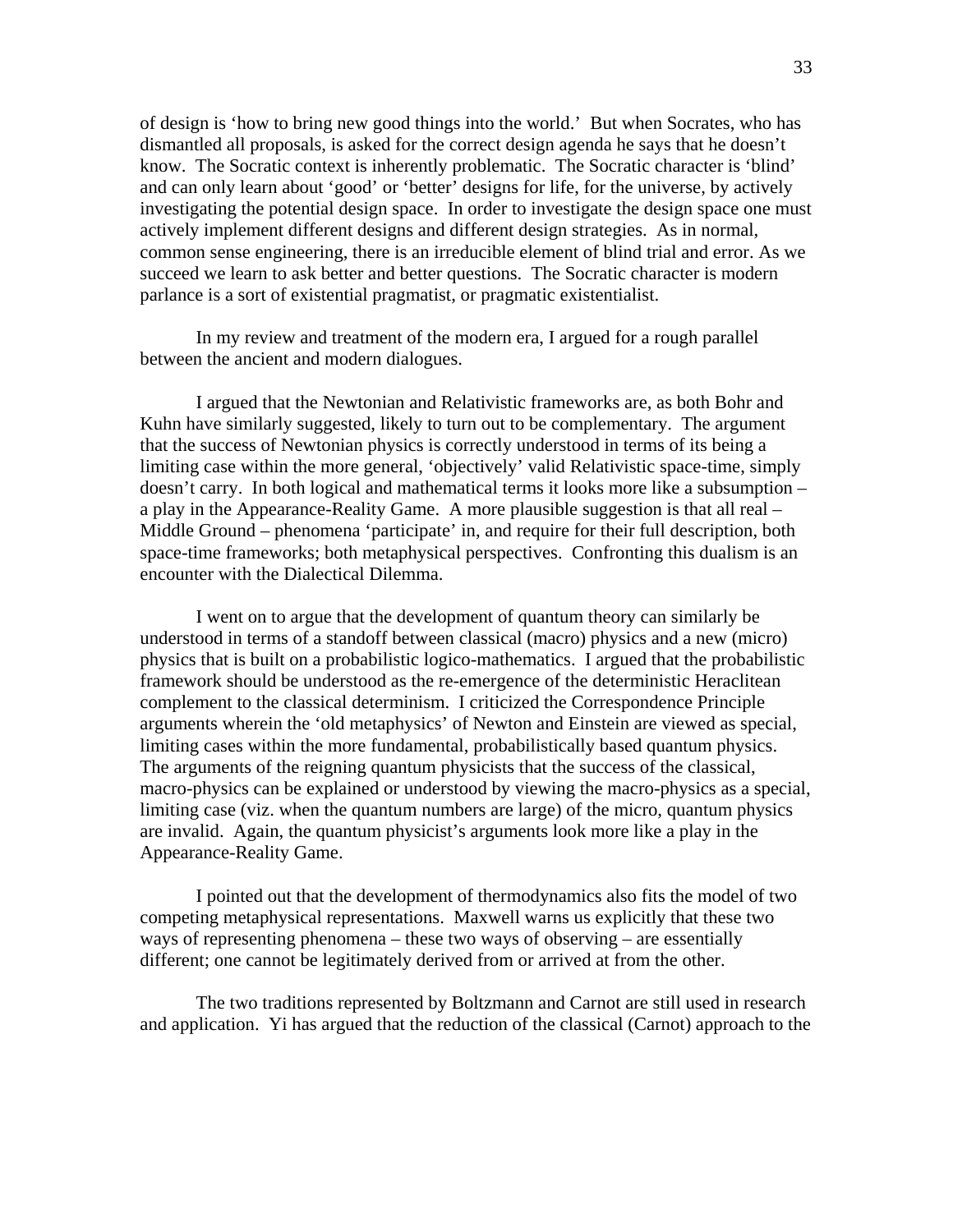statistical (Boltzmann) approach is problematic.<sup>[48](#page-33-0)</sup> I agree with Yi that it is more plausible that these two approaches – also corresponding to the opposing statistical-micro and classical-macro views of the substratum – "are competitive and compatible" – in both the micro and macro settings.

## **The Dialectical Dilemma**

 $\overline{a}$ 

 What I have referred to as the Dialectical Dilemma is a paradoxical situation. It is not simply that the two conceivable alternative ways – call them A and  $B - of$ understanding or explaining the order governing of the universe turn out to be inherently incomplete.

 The larger, compounding difficulty is that these two alternatives are not simply views – but they incorporate or embody views about views. They have a sort of built-in self-referential aspect. They both claim to be universally true, objective, the complete and consistent account of the behavior of all the phenomena in the universe.

 In both A and B, the order of the universe and the method for understanding the universe are inseparable. The *logos* as the rational order of the universe, and the *logos* as rational method of making sense of that universe, are, and indeed must be, the same. This seems straightforward. By analogy, if what you are trying to make sense of is written or spoke in Japanese, then to make sense of it, to observe or listen to it coherently, you need to observe and listen in Japanese. You wouldn't expect to be able to understand what Galileo called the language of nature in any other way than by using mathematics. For Galileo, the Pythagoreans and the Parmenidean metaphysics in general, this was the path to the final Theory of Everything. Answers to questions of fact are either true or false – objective; for everyone, everywhere for all time. Ambiguity is an illusion, not a coherent experience of reality.

 The B view postulates a different type of phenomena and a different type of order governing those different types of phenomena. The type of phenomena and the rational type of order, the *logos,* of the B view, are so different as to be irreconcilable with the Atype phenomena and the A-type order. The B view posits that the language of nature is a language that is very different from the A language; so different that there is no possible translation. They are incommensurable. The B language – in its own terms – is a sort of narrative. Like any history, it is story-like; perhaps like a script. The questions within the B research program are imagined to be no less 'objective' than in the A research program. The story of the universe is the story of the universe. There is similarly, in this reality, no ambiguity as to the plot and how it develops. All misunderstandings are subjective. The script is the script.

 Both views share a commitment to objectivity – the truth is the truth. They both endorse either/or logic. They are both committed to telling us, or discovering the way the world is – in fact. Our difficulty is that there are two 'is-es'. Each makes sense of a type

<span id="page-33-0"></span><sup>&</sup>lt;sup>48</sup> Yi, Sang Wook, "Reduction of Thermodynamics: A Few Problems", Philosophy of Science, 70 (December 2003) pp.1028-1038.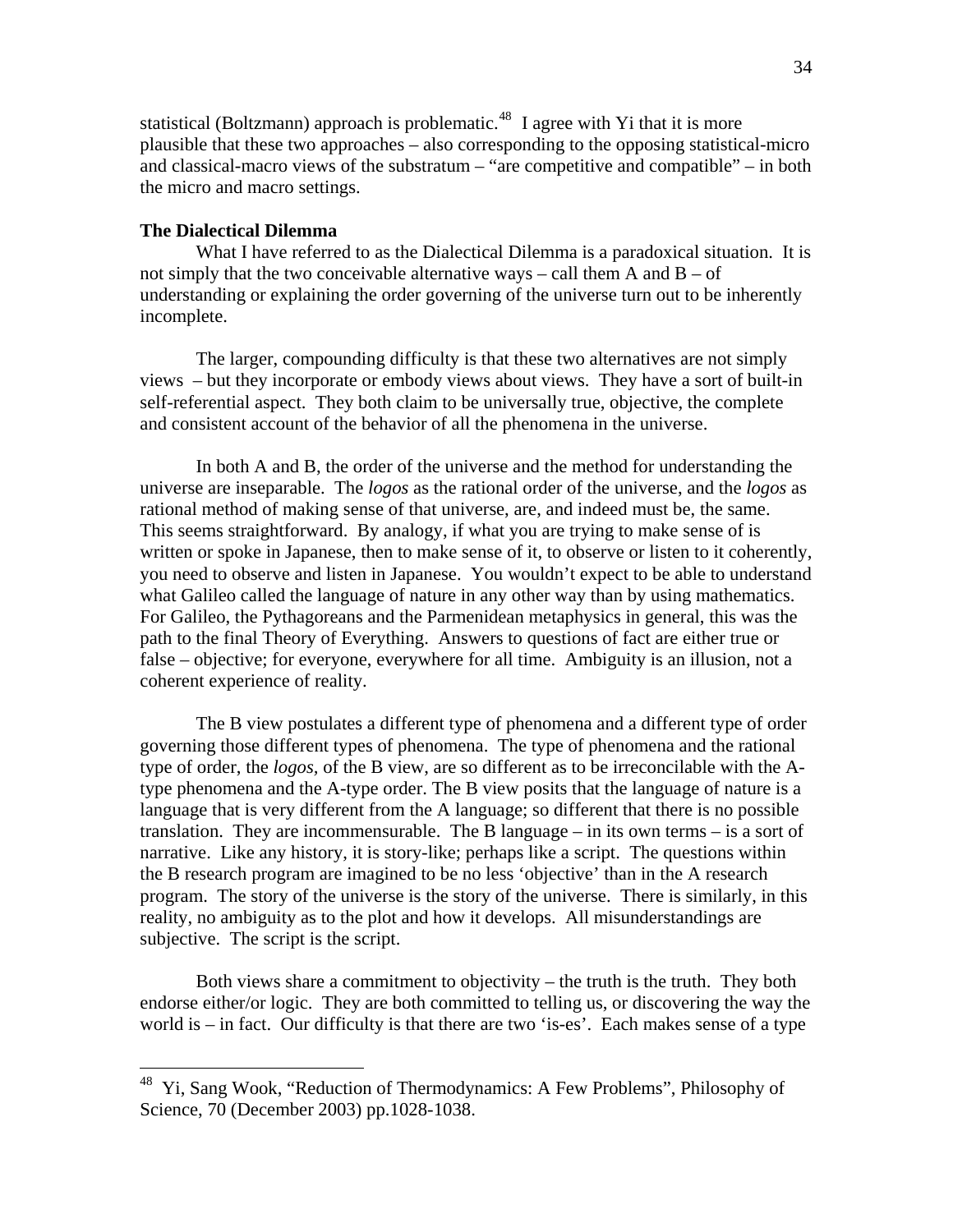of phenomena. The incompleteness arguments force us to accept that there is something of each in the other. It is undoubtedly this characteristic that led Bohr in 1947 to select the tai-chi mandala, the yin-yang symbol, for his coat of arms. <sup>[49](#page-34-0)</sup>

 The objectivity of the Heraclitean metaphysics is difficult to interpret. It speaks in contraries and contradictions. But maintains this consistently. Paradoxically the troublesome belief is in anything being in agreement – by its very nature. In other words the only irrational beliefs are those of the Parmenideans.

 Proponents of each system appear irrational to the other and yet they don't actually clash, but rather talk past each other, speaking in irreconcilably different languages. This is really just the idealized, stereotyped image of the 'true believer' in each system trying to reason with complete consistency. All real conversation is in the Middle Ground.

 Just as each posits a different type of world each posits a different method for understanding it.

# **The Transition to the Third Metaphysics**

 $\overline{a}$ 

 The Dialectical Dilemma in the modern context is well captured by the images associated with the Copenhagen Interpretation of Quantum Physics. The particle-wave complementarity represents the two 'objective', yet irreconcilable, *types* of phenomena, along with the two 'objective', yet irreconcilable, *types* of laws governing them.

 The quantum measurement problem arises as a challenge of how to make sense of the reality of the subjective. The observer faces a range of options as to how to observe. His choice determines the actuality of real experience selected from the field of possibilities. Making sense of this relation is central to the theme of this essay.

 One metaphysical reflection is that in order to recognize the mutual incompleteness of the Parmenidean and Heraclitean metaphysics we must be in a position that cannot be reduced to or accounted for in terms of either of these metaphysics alone. Where are we standing in order to be able to see the Dialectical Dilemma? If we are the inquirer, then this situation – this standing – tells us something about ourselves and about our inquiry.

 Extending this approach to understanding the 'actual subjective' one may reflect on the research or learning enterprise itself. Just what is it that we are doing? Initially as supporters of the Scientific Research Program we imagined that we were discovering the universal time-space invariant laws governing all phenomena in the universe. However,

<span id="page-34-0"></span><sup>&</sup>lt;sup>49</sup> "Contraries are complementary" The traditional Chinese taiji symbol became a scientific *icon* when Niels Bohr made it his coat-of-arms in 1947 (with the motto: *contraria sunt complementa*) but the symbol was never meant to convey any precise scientific meaning...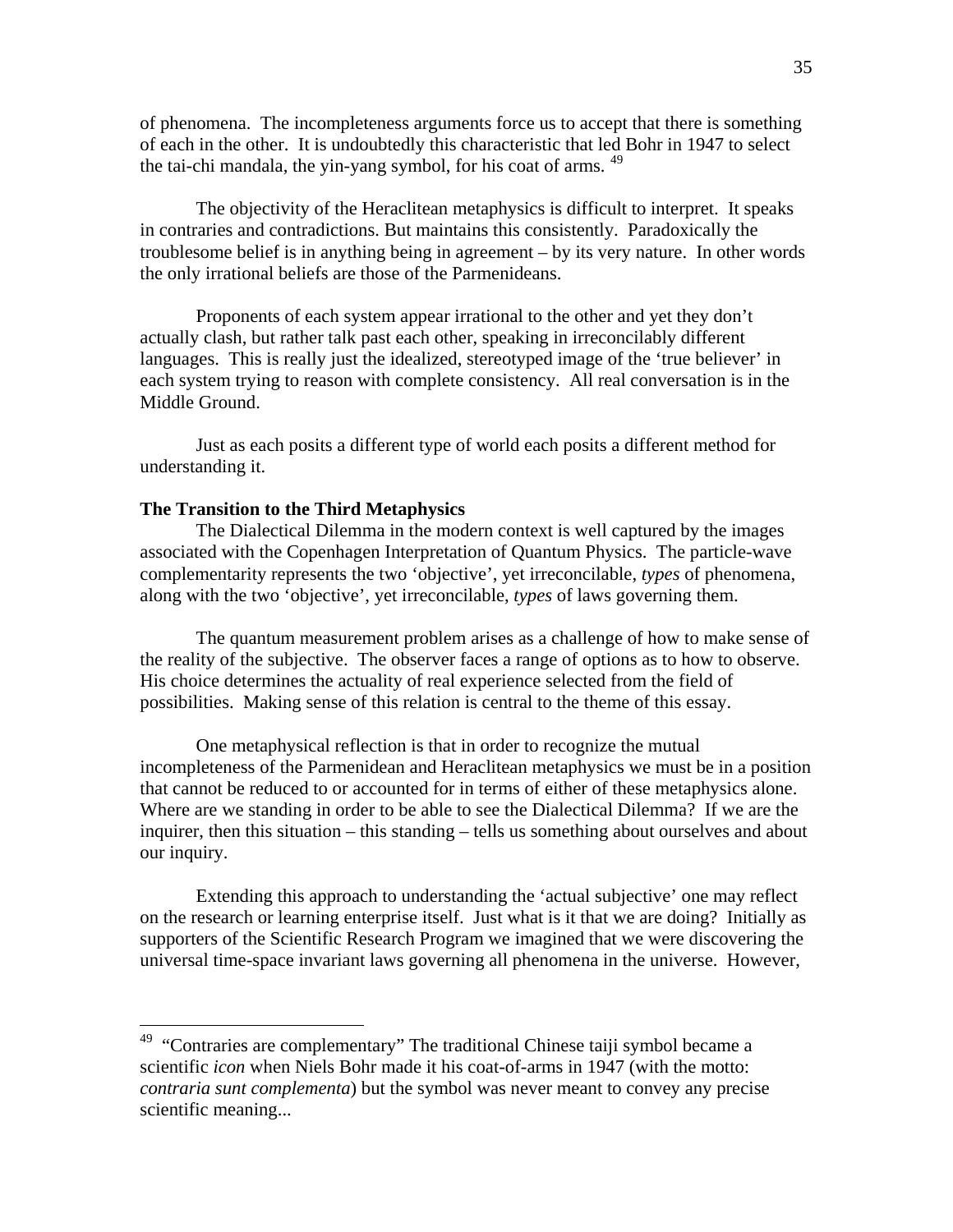now we have concluded that there are no such laws, and indeed, the very concept of such laws is inherently incomplete, and self-referentially paradoxical.

 So whatever it is that we have been doing, we have not been discovering these laws. This again brings forth the idea that we might have been doing something other than, something more sophisticated than, what we thought we were doing. In other words we can't account for what we have been doing in terms of the model provided by the Scientific Hypothesis and/or its Scientific Research Program. Nicholas Maxwell has developed this theme, suggesting that scientists are formally neurotic (viz. doing other than what the say they are doing).[50](#page-35-0) Thomas Kuhn's famous book, *The Structure of Scientific Revolutions*, argues similarly, that the actual practice of inquiry does not correspond to what is expected based on the Scientific Hypothesis (viz. roughly corresponding to the Positivist history and philosophy of science).

 Imre Lakatos, noting that scientists don't reflect on their activities and don't read those who do (viz. in the philosophy of science), offered the following image: scientists don't need a theory of science in order to do science any more than fish need a theory of hydrodynamics in order to swim.<sup>[51](#page-35-1)</sup> This now should be broadened: inquirers (or even children) don't need a theory of how to ask questions in order to ask questions any more than fish need a theory of hydrodynamics in order to swim. The point being that what we are doing is one thing and how we represent what we are doing to others and even to ourselves may be another. Our theory of science is a theory about ourselves as well – about our actions, about how we accomplished what we accomplished. However, our theory of what we were doing, based on the SH and SRP, turned out to be inadequate to account for what we have demonstrably done in the history of human inquiry and enterprise.

 The inadequacy of the scientific worldview associated with the Scientific Hypothesis can be seen in the fact that it doesn't make sense of the enterprise itself. Consider the following. If all the phenomena of the universe – including us – are governed by objective, time-space invariant, deterministic laws, then there is no point in discovering those laws. There is no point or purpose or possible benefit because what will happen will happen. Discovery of the laws does not entail any empowerment to change the course of events. Some defenders of the SH model suggest that at least we would be able to predict what was going to happen anyway. But this follows if and only if the laws determine us to make the right predictions. There is no point in learning the laws that already govern our actions. Nothing is added or achieved.

 The scientific worldview associated with the Scientific Hypothesis is unable to provide any account of learning. If we are already governed by the laws then no practical sense can be made of learning them. There is an implicit separation (viz. ignorance) of the inquirer and his object of inquiry that is unaccounted for in the scientific model. Basically the scientific model of the enterprise of science makes no sense; is

<sup>50</sup> Maxwell, Nicholas, *What's Wrong with Science?*(1976) Bran's Head Books

<span id="page-35-1"></span><span id="page-35-0"></span><sup>&</sup>lt;sup>51</sup> Lectures at London School of Economics, University of London, 1969-1970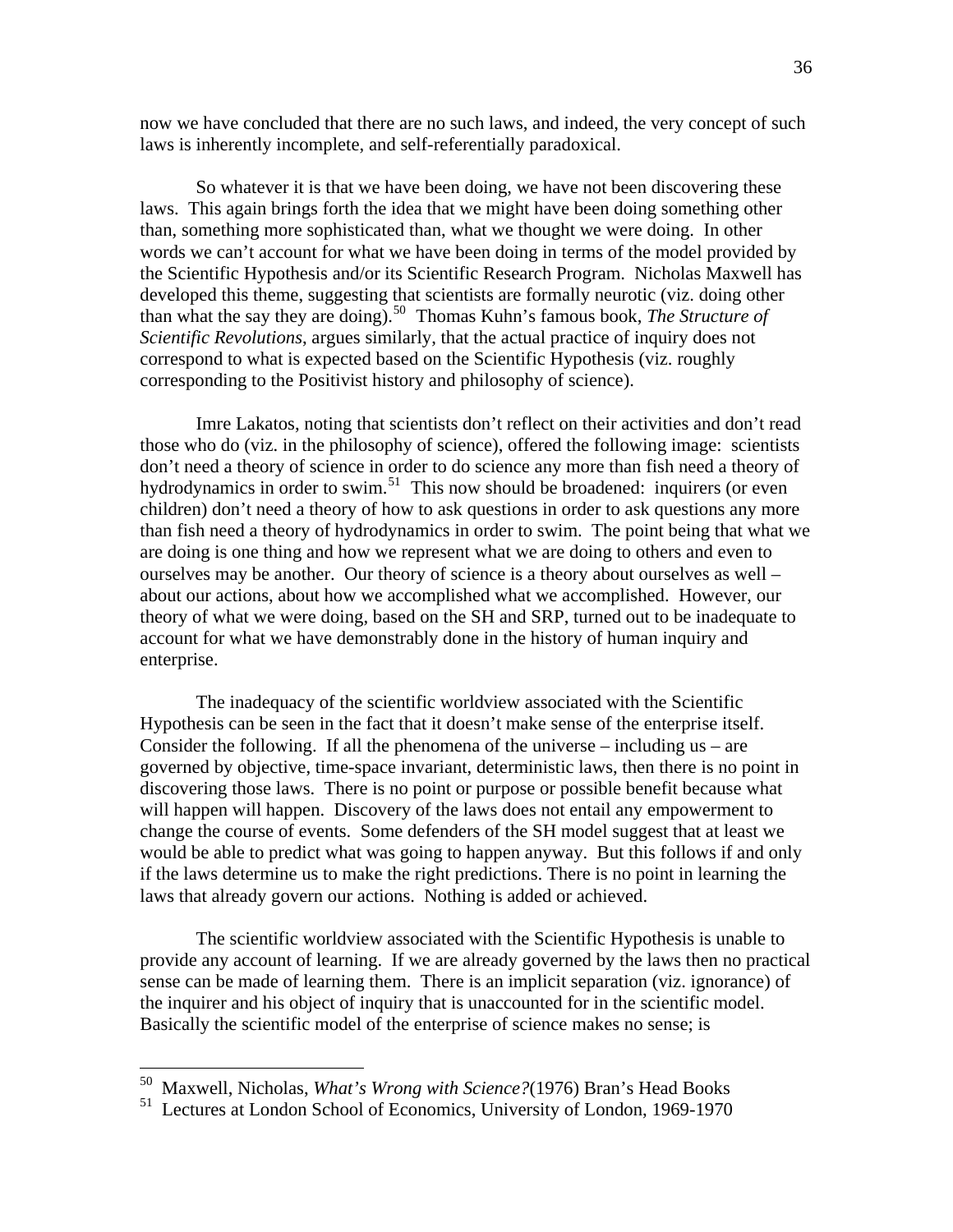unintelligible. Another way to say this is that the scientific account of the scientific enterprise is not self-referentially consistent.

 This suggests a positive theme: that if there is a resolution of the metaphysical paradoxes, it should be – by its very nature – self-referentially consistent. In other words, we anticipate that the Third metaphysics should propose an account of the universe and our activity in it that is self-referentially consistent.

### **The Embrace: The Third Metaphysics**

 Characterizing the Third Metaphysics begins with the embrace of the Dialectical Dilemma. This step was previewed in my account of the Socratic embrace of the metaphysical standoff of the Parmenidean and Heraclitean systems developed in Plato's dialogue, *Parmenides*.

 The embrace defines a new problem context, indeed, a new *type* of problem context. What was paradoxical prior to the embrace now makes sense in a new way. Just as with the Socratic context the 'real subjective' position is inherently *problematic*. If it constitutes an 'answer' to what was bothering us in considering the Dialectical Dilemma it is an answer of a different *type*. I like the simple image arising from the notion that 'the secret is that there is no secret'. In other words, the answer to the question as to what universal order governs the behavior of phenomena (viz. the secret), points first to the notion that there is no such order. But more profoundly, says, 'undecidable' between the 'universal order' and 'universal disorder'.

 This answer – embracing the undecidability – defines a new problem context, a new way of understanding ourselves, the universe and our place in the universe, as well as raising a new type of question as to how we should proceed.

 For Socrates, the new problem context is captured and characterized by the core question: How should we live? In a deterministic system – any deterministic system – this is not 'really' a meaningful question. An even more general implication is that in deterministic systems there are no 'real' problems of any kind. This suggests a direct connection between indeterminism implicit in the embrace and the reality of problems.

 Another way to characterize the new problem context is in terms of the relation between facts and values, or between 'is-type questions' and 'ought-type question'. The undecidability of the question of our two 'is-es' – Parmenidean and Heraclitean – defines an 'ought' or 'ought-like' context. The new context isn't an ought context in the sense that it tells us what to do. Rather the 'ought' here is naturally  $-$  by its very nature  $$ problematic. The new context identifies and defines a new problem.

 Reasoning from the Copenhagen Interpretation, our new problem is how to choose how to observe. We have options. We face a potential field that does not determine our choice. And we, having the *potentia*l to observe/act, are similarly indeterminate. Should we look at the universe in terms of a 'particle-metaphysics' or in terms of a 'wave-metaphysics'?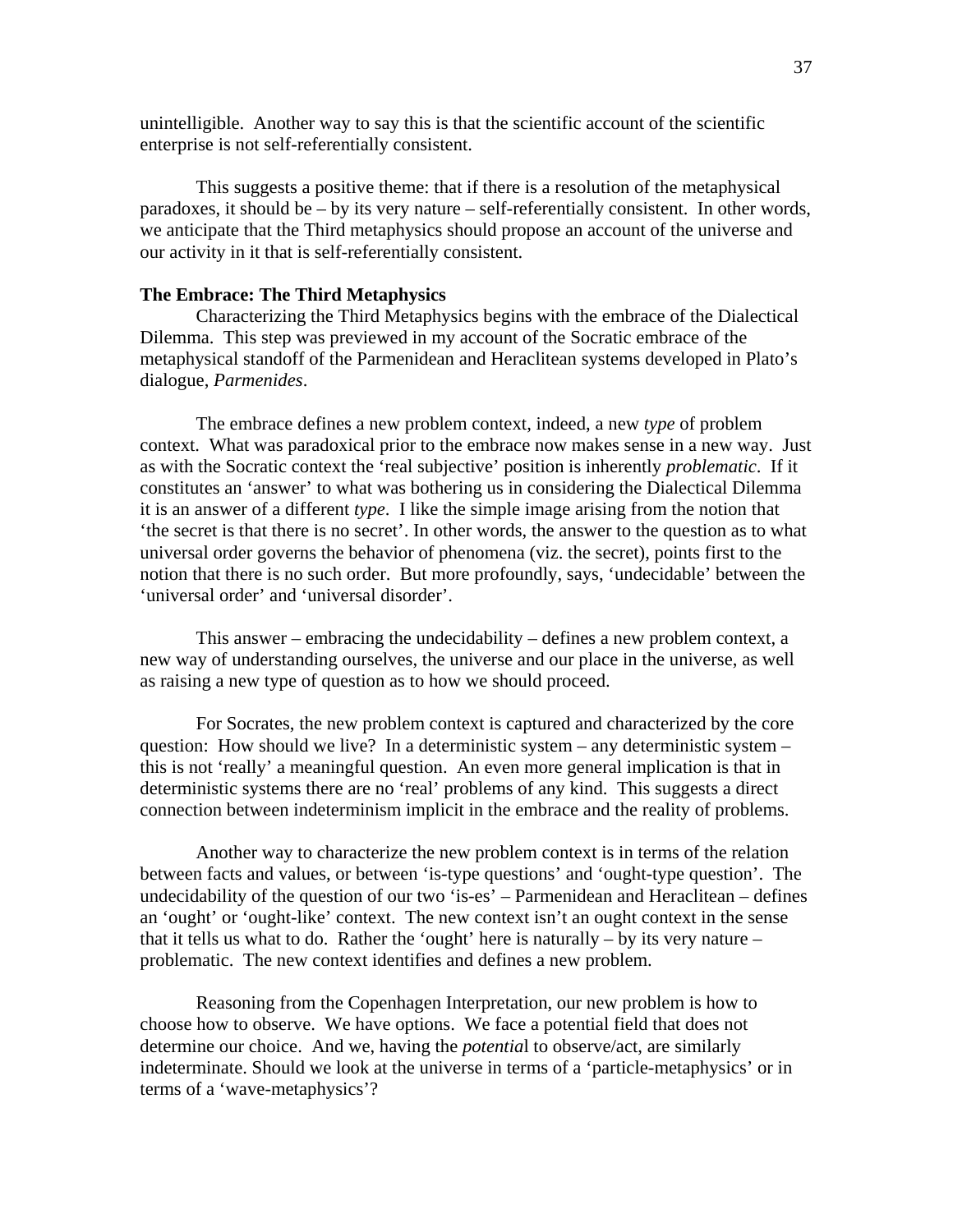The 'real subjective' (viz. the observer/actor) here is existential. He has potential to act, but no *apriori* reason to select one way rather than another. Nothing in his nature determines him to choose one way or the other. To say that the 'real subjective' is existential is to say that it is not 'essential' (viz. no *apriori* nature that determines choices). This means that the 'real subjective' – by its very nature – is not determined to choose one way or the other from its potential options. This is consistent with the fact that neither of the two deterministic metaphysics is adequate to account for the behavior of the observer/actor.<sup>[52](#page-37-0)</sup>

 A simple formulation of the 'is'-to-'problematic ought' transition is to say that the answer is a question. As we seek the answer to the way the universe works – the answer to the 'is' question – we are forced into a new context that identifies a new question. The new question is defined by the inherent incompleteness of, and undecidability between, the deterministic options. How the universe works is not objective – it requires an irreducible subjective component. What we are trying to clarify now is the nature and position of that 'real subjective' component or aspect. The beginning here is to recognize that the context of the 'real subjective' is inherently problematic.

 Consistent with the characterization of the Socratic context, there is no right answer to 'the problematic ought'. The subjective context is well captured by the Socratic question: How should we live? When asked to predict whether there will be a sea-battle tomorrow, our answer might reasonably be that it hasn't been decided yet. The future is open – but not totally open and certainly not objectively (viz. universally, completely and consistently) open. The 'real subjective' aspect is existential and yet constrained by pragmatic reality.

 Reflecting on the situation one can say that the potential observer/actor not only needs to decide, but he needs to decide how to decide. But since the observer/actor is incarnate from the beginning – by virtue of being a potential observer/actor – one can say that he chooses of necessity. This is a common theme of existentialist thinking: that to suspend choice is just as much a choice as any other. To be is to do. To be an incarnate potential observer/actor is necessarily a continuous choosing (viz. how to live). This alters somewhat our characterization of the context of the 'real subjective'. The potential and the actual are inseparable. To have potential to observe/act in one way or another entails that you are already observing/acting in some way. On the other hand, being actual means that you, as a potential observer/actor, have real potential to observe/act in other ways – moment to moment – by your very nature, or by the very nature of the situation that includes you.

 The recognition of the inseparability of the actual and potential aspects of the 'real subjective' clarifies the nature of the new 'problematic ought' context. The 'real subjective' – every individual in the Socratic conception of the world – because they are

<span id="page-37-0"></span> $52$  If either of the deterministic metaphysics (or their sum) were adequate then the problem – the Dialectical Dilemma – would never have arisen in the first place.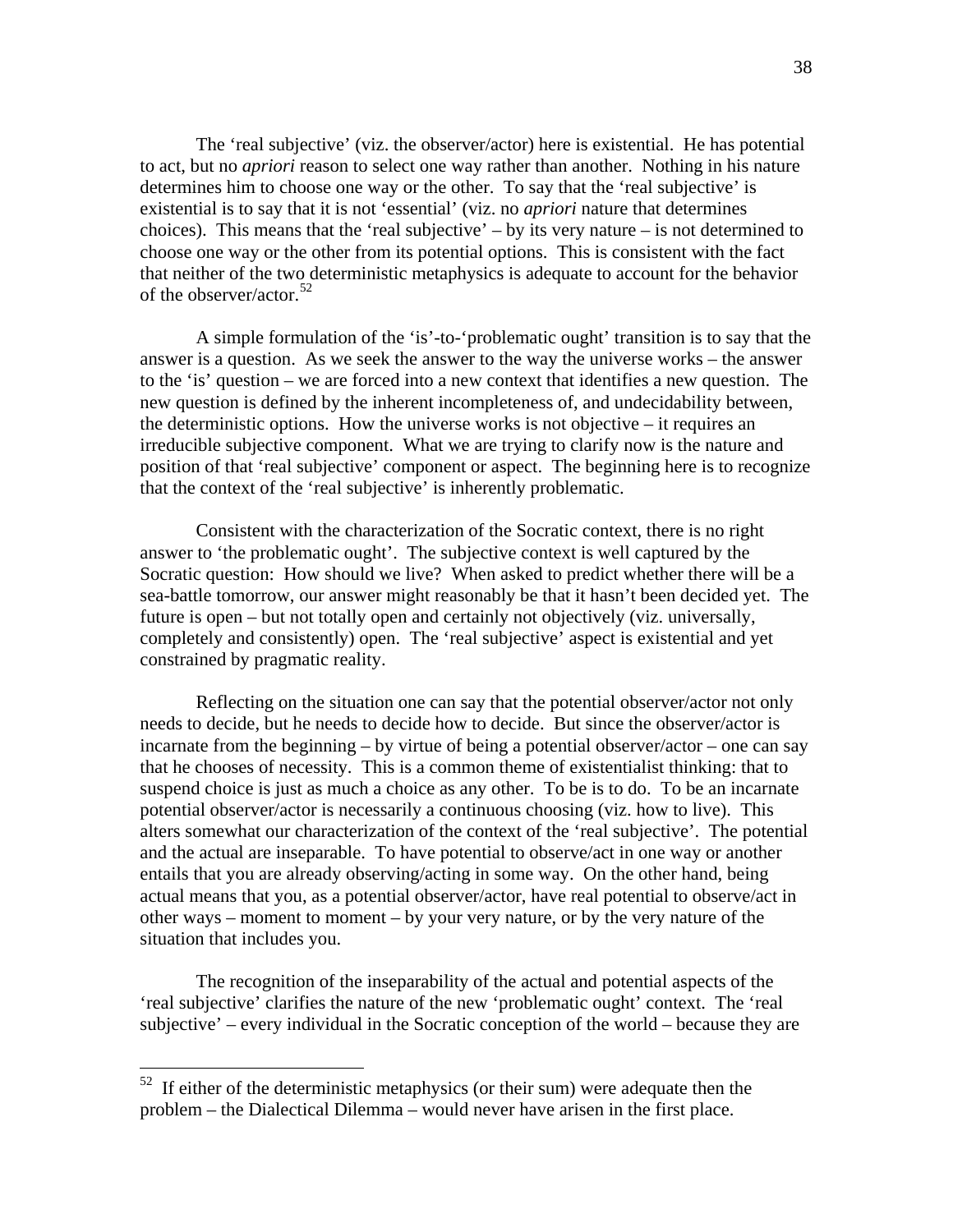actual, has a 'working hypothesis' as to how he should live. In virtue of being incarnate potential in the world you must also be actualizing. To be is to do.

 There is always the possibility of self-destructive choices. The 'real subjective' can self-destruct or indeed be destroyed by other contingencies. The 'real subjective' – the observer/actor – finds himself in a pragmatic context. The 'real subjective' is, therefore, by this line of reasoning, an existential pragmatist. Or alternatively we can call him a pragmatic existentialist.

The potential of the 'real subjective' can be thought of as analogous to money. If one wins a million dollars in the lottery, the million dollars doesn't tell you how to spend it. The million dollars is potential. The potential aspect of the incarnate, potential observer/actor doesn't self-determine how it is to be actualized. But once you have the money – the potential – you must do something with it, even if, in some sense, you decide not to spend it.

 This analogy with money allows us to point at another aspect of the notions of actual and potential for the 'real subjective'. The potential is not simply a property of the 'real subjective'. It is a property of the system. The money has different value, different potential, depending on whom has it and the nature of their pragmatic context. The pragmatic context can be thought of a composed of the local capacities and constrains of the individual 'real subjective' and his surroundings.

 In making the transition from the Dialectical Dilemma to the Third metaphysics, we are making a problem-shift. In the Dialectical Dilemma we encounter the incompleteness and paradoxical undecidability of the 'is' problem. The embrace of the mutual incompleteness of the two deterministic metaphysical options identifies and defines the new problem context – the 'problematic ought'.

 Immanuel Kant makes a similar transition from the rejection of the decidability of the objective 'is' in his *Critique of Pure Reason*, to the exploration of the pragmatic context in his *Critique of Practical Reason* to a final recognition of the existential status of the 'real subjective' in his *Critique of Judgment*. The 'real subjective' experiences what Aristotle so aptly expressed as the 'agony of deliberation' – trying to make intelligent judgments.

#### **The Engineering Perspective**

 The existential pragmatist is faced with the Socratic question: How should we live? I have already suggested that the Socratic question is the core defining problem of engineering: the problem of design. The engineer is an actor, but equally an inquirer.

 How should we design the irrigation of our fields? How should we design our houses, our neighborhoods, and our cities? How should we design our economic and political systems? How should we design our common and individual governance? How should we treat each other? The design context is the moral context. The design context is the real religious context.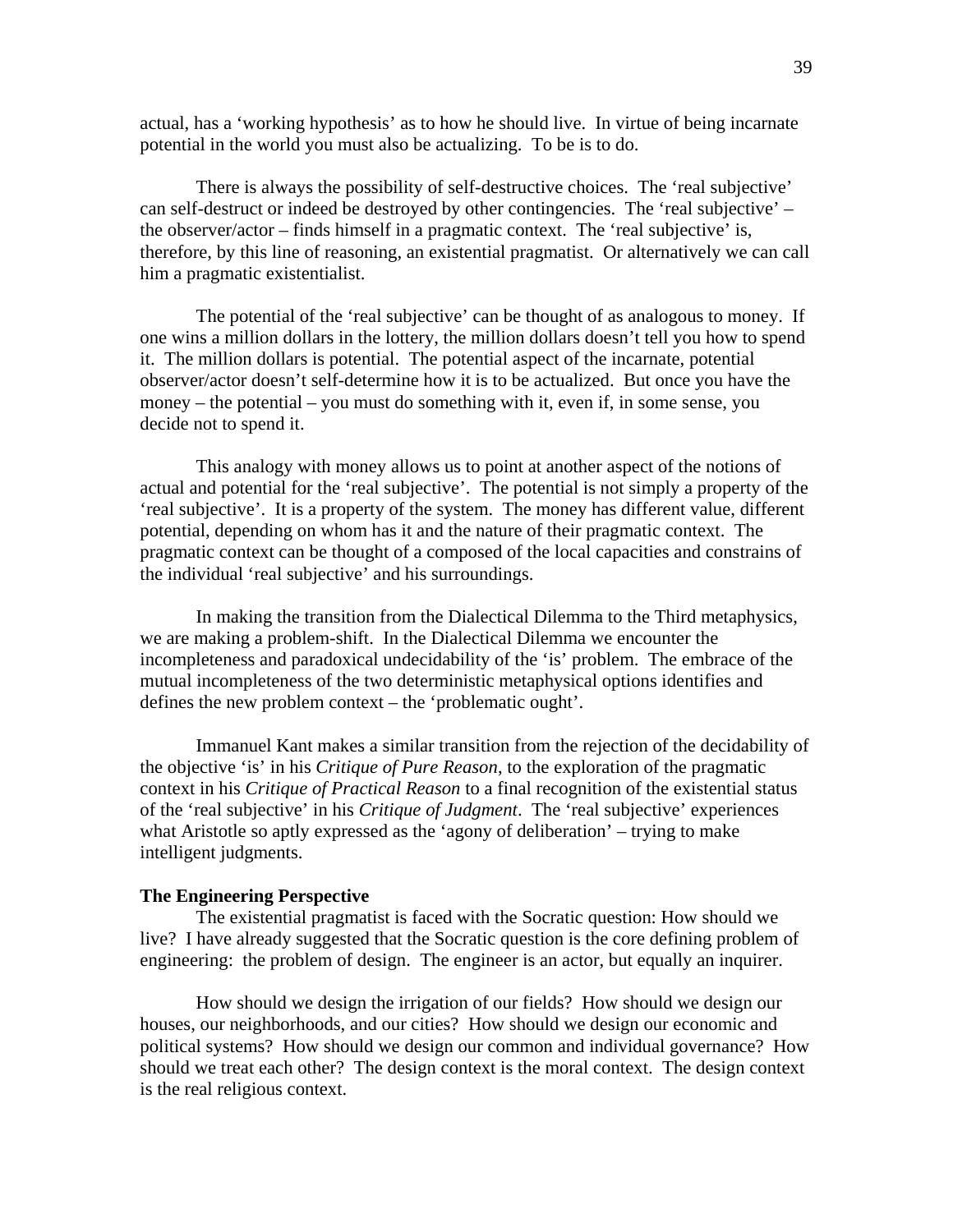The existential pragmatist, the participant 'real subjective' is the engineer. This is not a final answer but a new step toward clarification.

 The engineer learns but does so blindly. He is an existential actor and learner. The engineer embodies blind agency. Agency does not make sense in deterministic systems, but re-emerges here in the Third metaphysics.

 Developing the engineering perspective is not simple or straightforward. The scientist must be a special, limiting case aspect of the engineer. The engineer can learn but what he learns cannot be accounted for in terms of the scientific conception of his problem. The engineering context is broader. The engineer learns about the world – discovering natural law relationships – but these simply increase his potential. His learning cannot be represented as a convergence to the natural law idealization of the Scientific Hypothesis. As the engineer learns natural law relations he increases his separation – increases his existential ignorance in the sense of the new problem context. In other words, as he learns how the world works he increases his potential – his field of potential actions. In a positive sense he learns how to ask better and better questions.

 The engineer is a problem-solver. But he doesn't know what problems to solve. Problems are not 'objective' in the deterministic sense. Curiously problems are inherently problematic. The engineer is always constrained. But he seems to work towards a lessening of those constraints – and thereby to increase his existential potential. His value seems to be to increase potential. This is analogous to increase his wealth – money in the bank. The engineer is a wealth creator. Equivalently it can be viewed as increasing his freedom; his freewill.

 In the evolutionary context he is not interested in adapting to nature as much as in constructively developing it – and thereby increasing his potential field, both quantitatively and qualitatively. If the problem of design defines engineering, then the scientist's idealized problem of discovery becomes, in this new context, discovering truths that build the engineers potential. In the sense of the American Pragmatists, what he discovers must – by its very nature – have 'cash value'.

 The engineering context however is inherently problematic as Socrates stresses. When asked how to design the ideal political system, or even less ambitiously, a better one, Socrates says he doesn't know. If we ask a modern scholar of political science or political theory how to build a better political system, he may have some ideas, but basically he doesn't know. If we ask an engineer of the  $12<sup>th</sup>$  century to design a flying machine – an airplane – how will be proceed? Blindly. But the blindness isn't total – objective, complete and consistent. The engineer always has a starting point.

 The research component of the engineer's problem-solving agenda is a natural and necessary component. Since the world is not 'objectively' uniform, every act occurs in what is at least a slightly different situation. Every act then is an experiment, an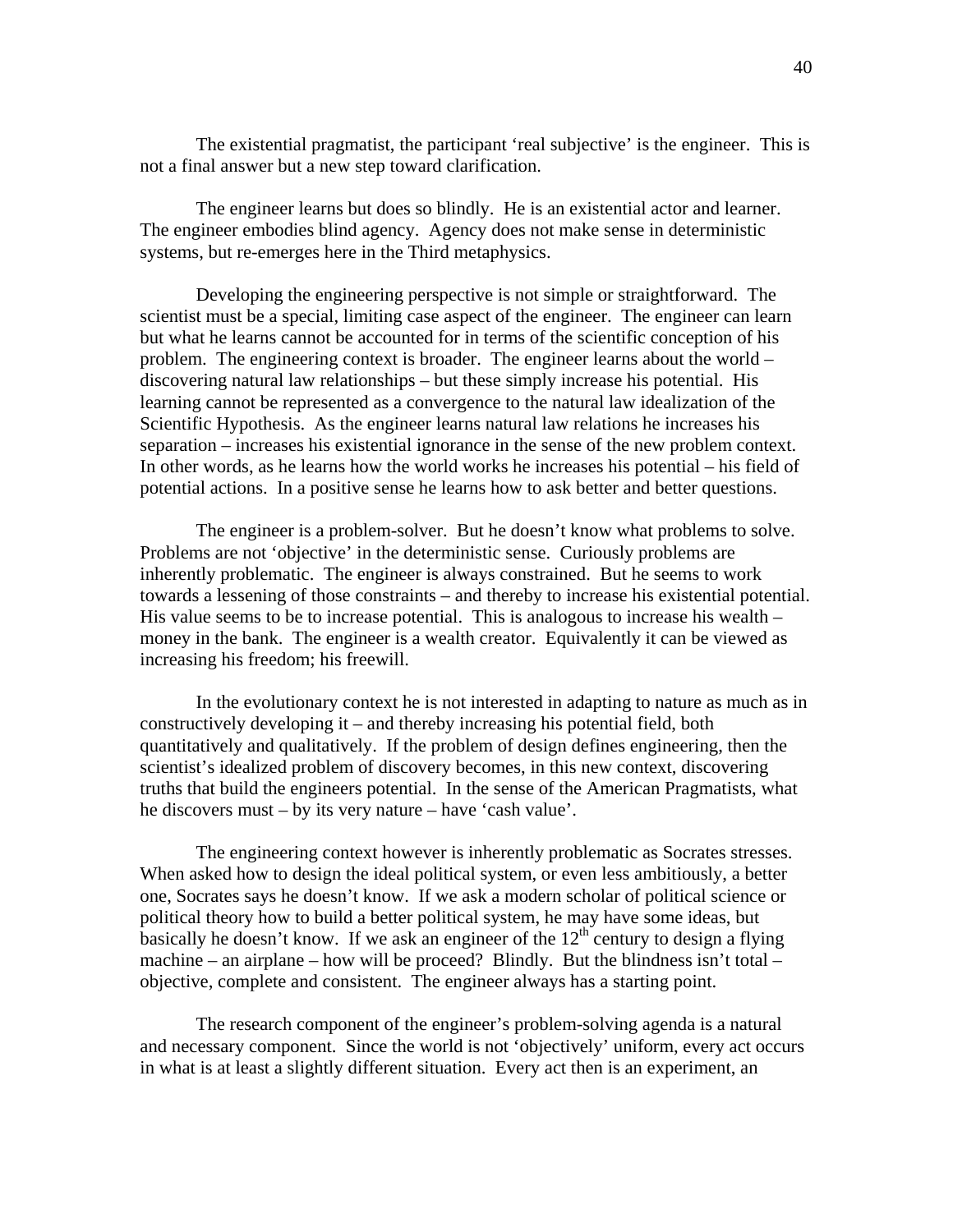inquiry as to whether what I have learned so far, in terms of skills and value-creation, is going to work here and now.

 The engineer then so far is an agent that has some irreducible blindness, inherent in his potential, but also inherent in his potential is a constrained capacity to operate in the world, to change the course of events.

### **Royce's Reflexive**

 $\overline{a}$ 

 The American Pragmatist, Josiah Royce provides another path to the new problem context of the Third metaphysics. $53$ 

 Royce notes that our 'working hypothesis' is that we are engaged in this natural inquiry trying to understand how the universe works. There are implications of that working hypothesis. Learning must be possible. And the universe must be understandable. Furthermore, since we are a natural, 'real subjective', part of the universe then there must be something in the very nature of the universe that has to do with individual inquirers learning about the nature of the universe.

 This 'working hypothesis' as well as these entailments doesn't sensibly arise if you begin with a deterministic model of the universe. Learning, in any relevant meaningful sense, does not make sense in a deterministic model. The Socratic question is not real and meaningful in a deterministic universe. Problems are not real and meaningful in a deterministic universe.

 Royce points out that in order to be self-referentially consistent, whatever model of the universe one proposes as the correct model, must include someone – like the proposer – who could have figured it out; could have learned it. This has a couple of powerful entailments. First, the universe must be such that one can learn how it works. Second, the universe must contain learners.

 Royce's arguments here provide us with an important criterion for evaluating proposed models of the universe. Such models must be, quite generally, self-referentially consistent. I have argued that all deterministic models are self-referentially inconsistent. Royce focuses on learning. Making sense of learning has some obvious basic entailments: a learner and something learnable. Whatever model of the universe you suggest you have learned must be such that it contains learners and is learnable.

 What is meant by learning, learner and learnable cannot be explained in terms of the Scientific Hypothesis or in terms of either of, or any, deterministic metaphysics. The new problem context of the Third metaphysics forces us to rethink our epistemology as well as our ontology: what is knowable/learnable and what is the nature of the reality we are learning or learning about.

<span id="page-40-0"></span><sup>53</sup> Royce, Josiah, *The Religious Aspect of Philosophy* (1958) (Harper Torch Books)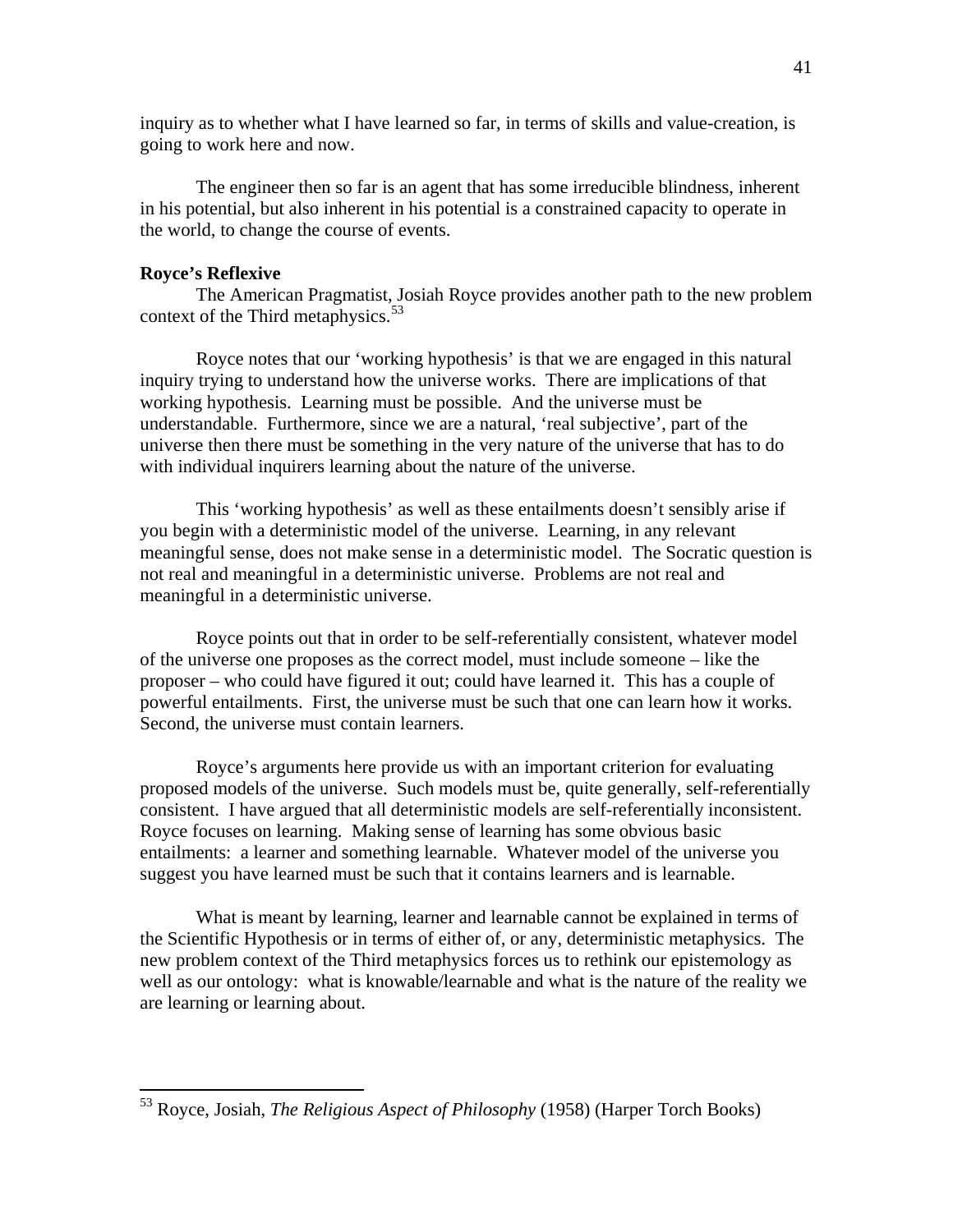Whatever it is that we have been learning in the history of science and engineering – it must be generally understood in terms of some sort of problem solving. And since problems are not real or meaningful in deterministic models, we must reflect and broaden our conception of the history of the human enterprise.

 Royce offers a general formulation in what he refers to as the problem of problems. Any successful theory of the universe must be able to account for the occurrence of problems. Royce explores this line of reasoning quite productively – particularly in terms of the possibility of error (or mistakes). On the face of it there are two type of error: the analytic sort of error one might make in learning how something works and a design error where one is trying to improve a system or situation. With appropriate re-castings in the new problem context these become just aspects of one real type of error, associated with one real type of action and, inseparably, one real type of learning. This suggests a Third type of continuum.

### **Royce's Reflexive**

 Another implication of Royce's line of reasoning is that it is reflexive. The implication is that, given that I am not the only learner in the universe, the universe that I am learning about is also learning about me. This suggests an analogy with the evolutionary biology theme of co-evolution. The distributed learners in the universe are co-learning. And indeed if learning is an evolutionary – net directional – process then perhaps this co-learning and co-evolution are the same.

 In other words, there is something in the nature of the universe – in the behavior of phenomena – that involves learning. The order governing the universe – the nature of the universe – involves a learning process.

 The learning however is problematic – which is to say that it involves problem solving. The problem that the existential pragmatist is trying to solve is characteristically 'open'. Closed problems are those that allow one to converge on a final complete and consistent solution. Closed problems are associated with closed systems – where the possible states of the system are given – defining what can happen everywhere and always. The problem of the Scientific Research Program, by its very nature, aims to arrive at the final Theory of Everything – as a closed problem. An open problem doesn't make sense in a closed model of the universe – in any objective, deterministic model.

 Open system models are inherently evolutionary and both quantitatively and qualitatively emergent. So the engineering enterprise is learning about how things work now in order to be able to develop – in effect 'open' the universe further. The enterprise is constructive and yet open. The engineer has no script or eternal set of skills. He is blind. But he can learn through experience.

### **Problem solving is building potential**

 The activity of the engineer, normally conceived, is constructive problem solving – improving how we live, the design of life and the universe as a whole. Improving the design is increasing the potential.